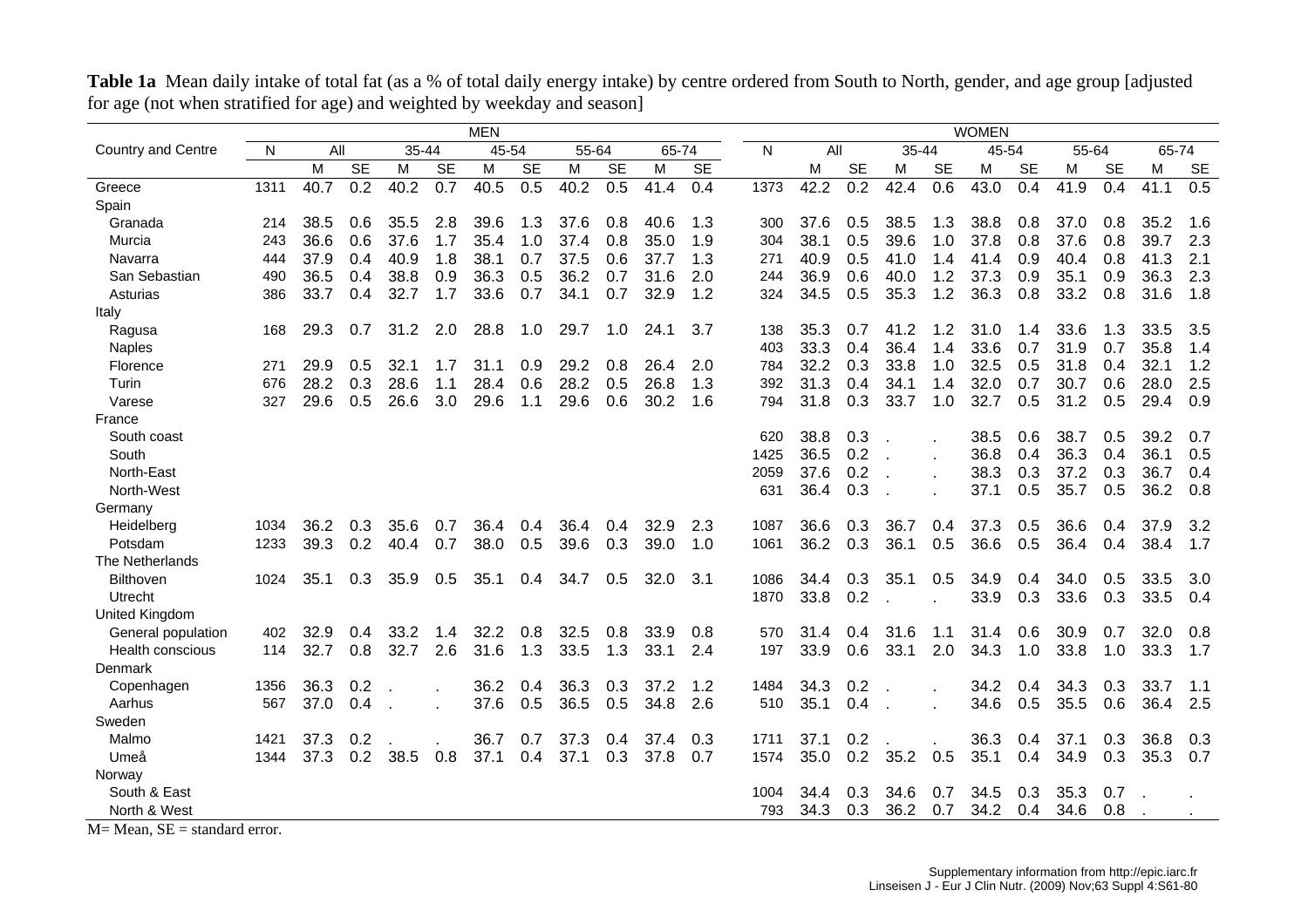|                                                     |      |      |           |       |                  | <b>MEN</b> |           |       |                  |       |                  |      |      |                  |           |                  | <b>WOMEN</b> |           |       |                  |       |                  |
|-----------------------------------------------------|------|------|-----------|-------|------------------|------------|-----------|-------|------------------|-------|------------------|------|------|------------------|-----------|------------------|--------------|-----------|-------|------------------|-------|------------------|
| <b>Country and Centre</b>                           | N    | All  |           | 35-44 |                  | 45-54      |           | 55-64 |                  | 65-74 |                  | N    | All  |                  | $35 - 44$ |                  | 45-54        |           | 55-64 |                  | 65-74 |                  |
|                                                     |      | М    | <b>SE</b> | M     | <b>SE</b>        | м          | <b>SE</b> | M     | <b>SE</b>        | M     | <b>SE</b>        |      | M    | <b>SE</b>        | M         | <b>SE</b>        | М            | <b>SE</b> | M     | <b>SE</b>        | M     | <b>SE</b>        |
| Greece                                              | 1311 | 11.9 | 0.1       | 12.8  | $\overline{0.4}$ | 12.7       | 0.2       | 11.4  | $\overline{0.2}$ | 11.6  | $\overline{0.2}$ | 1373 | 12.7 | $\overline{0.1}$ | 14.1      | $\overline{0.3}$ | 13.5         | 0.2       | 12.0  | $\overline{0.2}$ | 11.6  | $\overline{0.2}$ |
| Spain                                               |      |      |           |       |                  |            |           |       |                  |       |                  |      |      |                  |           |                  |              |           |       |                  |       |                  |
| Granada                                             | 214  | 11.5 | 0.3       | 10.1  | 1.4              | 11.3       | 0.6       | 11.7  | 0.4              | 11.4  | 0.7              | 300  | 11.4 | 0.3              | 12.4      | 0.7              | 11.7         | 0.4       | 11.0  | 0.4              | 10.3  | 0.8              |
| Murcia                                              | 243  | 10.0 | 0.3       | 10.8  | 0.9              | 9.5        | 0.5       | 10.4  | 0.4              | 8.9   | 1.0              | 304  | 10.6 | 0.3              | 11.5      | 0.5              | 10.8         | 0.4       | 10.1  | 0.4              | 10.2  | 1.2              |
| Navarra                                             | 444  | 10.3 | 0.2       | 11.3  | 0.9              | 10.5       | 0.3       | 10.0  | 0.3              | 10.0  | 0.6              | 271  | 12.0 | 0.3              | 13.3      | 0.7              | 12.3         | 0.4       | 11.3  | 0.4              | 12.6  | 1.1              |
| San Sebastian                                       | 490  | 10.3 | 0.2       | 11.1  | 0.5              | 10.7       | 0.3       | 9.6   | 0.4              | 9.5   | 1.0              | 244  | 10.6 | 0.3              | 11.5      | 0.6              | 11.0         | 0.5       | 9.8   | 0.5              | 11.3  | 1.2              |
| Asturias                                            | 386  | 10.7 | 0.2       | 10.5  | 0.8              | 10.4       | 0.4       | 10.8  | 0.3              | 11.3  | 0.6              | 324  | 11.3 | 0.2              | 11.5      | 0.6              | 11.7         | 0.4       | 11.0  | 0.4              | 11.2  | 0.9              |
| Italy                                               |      |      |           |       |                  |            |           |       |                  |       |                  |      |      |                  |           |                  |              |           |       |                  |       |                  |
| Ragusa                                              | 168  | 9.3  | 0.3       | 11.3  | 1.0              | 9.3        | 0.5       | 9.0   | 0.5              | 8.6   | 1.8              | 138  | 11.2 | 0.4              | 13.9      | 0.6              | 10.1         | 0.7       | 9.3   | 0.7              | 12.6  | 1.8              |
| <b>Naples</b>                                       |      |      |           |       |                  |            |           |       |                  |       |                  | 403  | 11.5 | 0.2              | 11.4      | 0.7              | 11.8         | 0.4       | 11.0  | 0.3              | 13.4  | 0.7              |
| Florence                                            | 271  | 9.6  | 0.3       | 10.8  | 0.8              | 10.1       | 0.4       | 9.2   | 0.4              | 8.5   | 1.0              | 784  | 10.8 | 0.2              | 11.7      | 0.5              | 10.9         | 0.3       | 10.6  | 0.2              | 11.3  | 0.6              |
| Turin                                               | 676  | 9.2  | 0.2       | 9.2   | 0.5              | 9.4        | 0.3       | 9.1   | 0.2              | 8.7   | 0.6              | 392  | 10.4 | 0.2              | 11.7      | 0.7              | 10.6         | 0.4       | 10.1  | 0.3              | 8.6   | 1.3              |
| Varese                                              | 327  | 9.9  | 0.2       | 10.1  | 1.5              | 10.0       | 0.5       | 9.9   | 0.3              | 9.7   | 0.8              | 794  | 10.9 | 0.2              | 11.5      | 0.5              | 11.3         | 0.3       | 10.6  | 0.2              | 10.0  | 0.5              |
| France                                              |      |      |           |       |                  |            |           |       |                  |       |                  |      |      |                  |           |                  |              |           |       |                  |       |                  |
| South coast                                         |      |      |           |       |                  |            |           |       |                  |       |                  | 620  | 15.8 | 0.2              |           |                  | 16.4         | 0.3       | 15.3  | 0.3              | 15.7  | 0.4              |
| South                                               |      |      |           |       |                  |            |           |       |                  |       |                  | 1425 | 15.3 | 0.1              |           |                  | 15.6         | 0.2       | 15.0  | 0.2              | 15.2  | 0.3              |
| North-East                                          |      |      |           |       |                  |            |           |       |                  |       |                  | 2059 | 16.1 | 0.1              |           |                  | 16.5         | 0.2       | 15.7  | 0.2              | 15.6  | 0.2              |
| North-West                                          |      |      |           |       |                  |            |           |       |                  |       |                  | 631  | 15.8 | 0.2              |           |                  | 16.0         | 0.3       | 15.2  | 0.3              | 16.6  | 0.4              |
| Germany                                             |      |      |           |       |                  |            |           |       |                  |       |                  |      |      |                  |           |                  |              |           |       |                  |       |                  |
| Heidelberg                                          | 1034 | 14.6 | 0.1       | 14.7  | 0.4              | 14.6       | 0.2       | 14.8  | 0.2              | 13.0  | 1.1              | 1087 | 15.1 | 0.1              | 15.1      | 0.2              | 15.4         | 0.2       | 15.3  | 0.2              | 15.5  | 1.7              |
| Potsdam                                             | 1233 | 15.8 | 0.1       | 16.0  | 0.4              | 15.2       | 0.2       | 16.1  | 0.2              | 16.0  | 0.5              | 1061 | 14.7 | 0.1              | 14.7      | 0.3              | 15.0         | 0.3       | 14.7  | 0.2              | 15.5  | 0.9              |
| The Netherlands                                     |      |      |           |       |                  |            |           |       |                  |       |                  |      |      |                  |           |                  |              |           |       |                  |       |                  |
| <b>Bilthoven</b>                                    | 1024 | 13.7 | 0.1       | 13.7  | 0.3              | 13.8       | 0.2       | 13.7  | 0.2              | 12.0  | 1.5              | 1086 | 14.0 | 0.1              | 14.2      | 0.2              | 14.4         | 0.2       | 13.9  | 0.3              | 14.0  | 1.6              |
| Utrecht                                             |      |      |           |       |                  |            |           |       |                  |       |                  | 1870 | 14.2 | 0.1              |           |                  | 13.9         | 0.2       | 14.2  | 0.2              | 14.0  | 0.2              |
| <b>United Kingdom</b>                               |      |      |           |       |                  |            |           |       |                  |       |                  |      |      |                  |           |                  |              |           |       |                  |       |                  |
| General population                                  | 402  | 13.0 | 0.2       | 12.6  | 0.7              | 12.4       | 0.4       | 13.1  | 0.4              | 13.5  | 0.4              | 570  | 12.5 | 0.2              | 12.4      | 0.6              | 12.5         | 0.3       | 12.3  | 0.3              | 12.9  | 0.4              |
| <b>Health conscious</b>                             | 114  | 10.0 | 0.4       | 10.9  | 1.3              | 8.2        | 0.7       | 10.8  | 0.6              | 12.8  | 1.2              | 197  | 11.4 | 0.3              | 12.5      | 1.0              | 11.2         | 0.5       | 11.2  | 0.5              | 11.7  | 0.9              |
| Denmark                                             |      |      |           |       |                  |            |           |       |                  |       |                  |      |      |                  |           |                  |              |           |       |                  |       |                  |
| Copenhagen                                          | 1356 | 14.8 | 0.1       |       |                  | 14.6       | 0.2       | 14.9  | 0.2              | 14.9  | 0.6              | 1484 | 14.3 | 0.1              |           |                  | 14.2         | 0.2       | 14.3  | 0.1              | 14.4  | 0.5              |
| Aarhus                                              | 567  | 15.7 | 0.2       |       |                  | 16.1       | 0.3       | 15.4  | 0.3              | 13.4  | 1.3              | 510  | 14.8 | 0.2              |           |                  | 14.7         | 0.3       | 14.7  | 0.3              | 16.5  | 1.3              |
| Sweden                                              |      |      |           |       |                  |            |           |       |                  |       |                  |      |      |                  |           |                  |              |           |       |                  |       |                  |
| Malmo                                               | 1421 | 16.1 | 0.1       |       |                  | 15.7       | 0.3       | 16.1  | 0.2              | 16.0  | 0.2              | 1711 | 16.2 | 0.1              |           |                  | 15.6         | 0.2       | 16.1  | 0.2              | 16.1  | 0.2              |
| Umeå                                                | 1344 | 16.5 | 0.1       | 17.1  | 0.4              | 16.4       | 0.2       | 16.4  | 0.2              | 16.5  | 0.4              | 1574 | 15.4 | 0.1              | 15.5      | 0.3              | 15.5         | 0.2       | 15.3  | 0.2              | 15.7  | 0.4              |
| Norway                                              |      |      |           |       |                  |            |           |       |                  |       |                  |      |      |                  |           |                  |              |           |       |                  |       |                  |
| South & East                                        |      |      |           |       |                  |            |           |       |                  |       |                  | 1004 | 14.4 | 0.1              | 14.1      | 0.3              | 14.5         | 0.2       | 14.9  | 0.3              |       |                  |
| North & West                                        |      |      |           |       |                  |            |           |       |                  |       |                  | 793  | 14.3 | 0.2              | 15.4      | 0.4              | 14.2         | 0.2       | 14.4  | 0.4              |       |                  |
| <b>MAGE OF</b><br>$-1.4$ , $-1.4$ , $-1.4$ , $-1.4$ |      |      |           |       |                  |            |           |       |                  |       |                  |      |      |                  |           |                  |              |           |       |                  |       |                  |

Table 1b Mean daily intake of saturated fatty acids (as a % of total daily energy intake) by centre ordered from South to North, gender, and age group [adjusted for age (not when stratified for age) and weighted by weekday and season]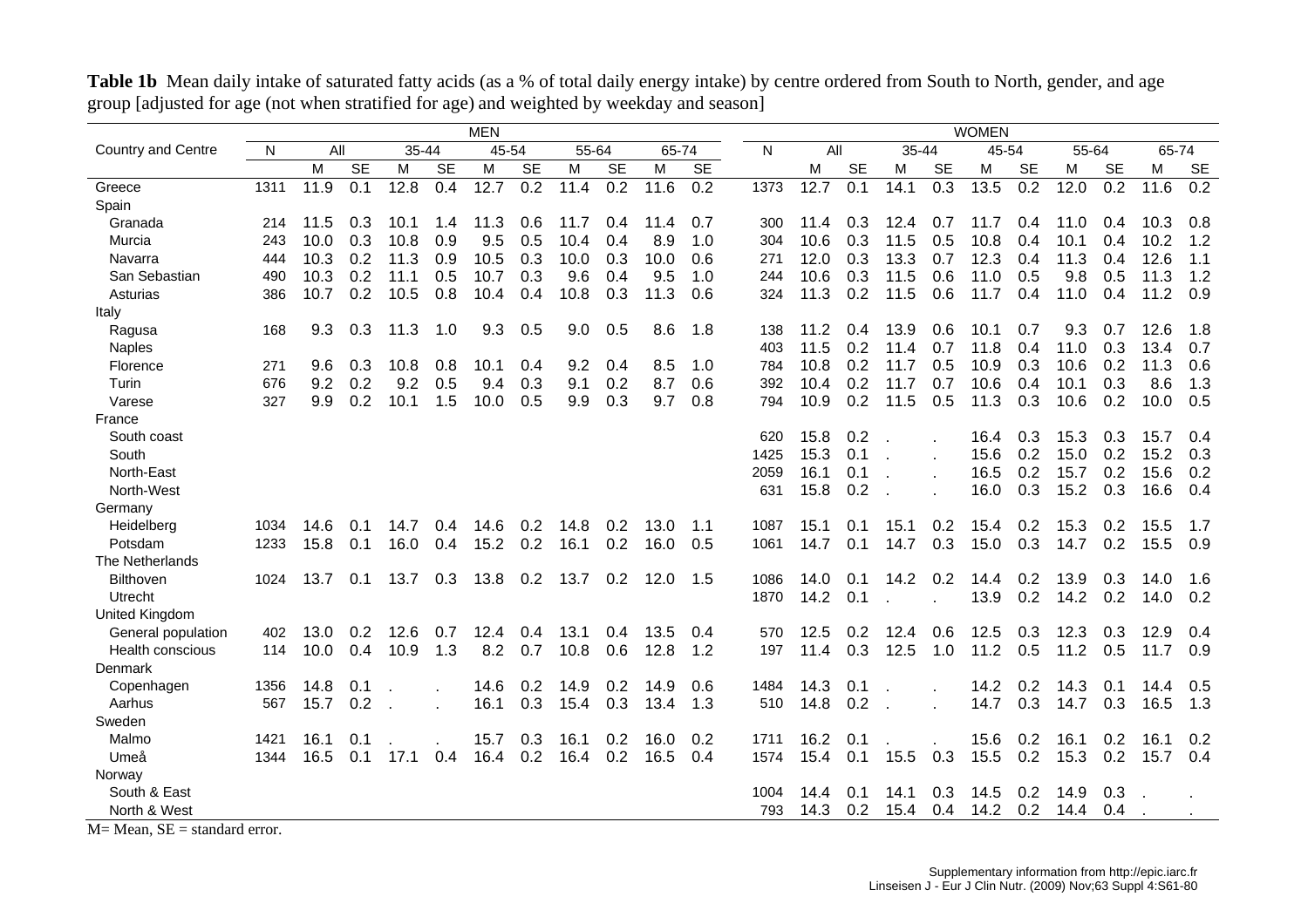|                                                                                                                                 |      |      |                  |       |           | <b>MEN</b> |                  |                   |                  |                   |           |      |                   |                  |       |           | <b>WOMEN</b>      |                  |       |                  |       |           |
|---------------------------------------------------------------------------------------------------------------------------------|------|------|------------------|-------|-----------|------------|------------------|-------------------|------------------|-------------------|-----------|------|-------------------|------------------|-------|-----------|-------------------|------------------|-------|------------------|-------|-----------|
| Country and Centre                                                                                                              | N    | All  |                  | 35-44 |           | 45-54      |                  | 55-64             |                  | 65-74             |           | N    | All               |                  | 35-44 |           | 45-54             |                  | 55-64 |                  | 65-74 |           |
|                                                                                                                                 |      | M    | <b>SE</b>        | М     | <b>SE</b> | М          | <b>SE</b>        | M                 | <b>SE</b>        | M                 | <b>SE</b> |      | Μ                 | <b>SE</b>        | M     | <b>SE</b> | м                 | <b>SE</b>        | м     | <b>SE</b>        | м     | <b>SE</b> |
| Greece                                                                                                                          | 1311 | 20.6 | $\overline{0.1}$ | 19.1  | 0.4       | 19.9       | $\overline{0.3}$ | $\overline{20.7}$ | $\overline{0.2}$ | $\overline{21.3}$ | 0.2       | 1373 | $\overline{20.9}$ | $\overline{0.1}$ | 19.6  | 0.3       | $\overline{21.3}$ | $\overline{0.2}$ | 21.0  | $\overline{0.2}$ | 20.9  | 0.2       |
| Spain                                                                                                                           |      |      |                  |       |           |            |                  |                   |                  |                   |           |      |                   |                  |       |           |                   |                  |       |                  |       |           |
| Granada                                                                                                                         | 214  | 18.8 | 0.3              | 18.2  | 1.5       | 20.1       | 0.6              | 17.7              | 0.4              | 20.2              | 0.7       | 300  | 17.8              | 0.3              | 17.9  | 0.6       | 18.6              | 0.4              | 17.4  | 0.4              | 16.8  | 0.8       |
| Murcia                                                                                                                          | 243  | 18.1 | 0.3              | 17.6  | 0.9       | 17.6       | 0.5              | 18.7              | 0.4              | 17.1              | 1.0       | 304  | 17.9              | 0.2              | 18.3  | 0.5       | 17.9              | 0.4              | 17.6  | 0.4              | 19.5  | 1.2       |
| Navarra                                                                                                                         | 444  | 18.6 | 0.2              | 19.3  | 0.9       | 18.3       | 0.4              | 18.6              | 0.3              | 18.7              | 0.6       | 271  | 19.5              | 0.3              | 18.7  | 0.7       | 19.6              | 0.4              | 19.7  | 0.4              | 19.8  | 1.1       |
| San Sebastian                                                                                                                   | 490  | 16.6 | 0.2              | 17.4  | 0.5       | 16.4       | 0.3              | 16.7              | 0.4              | 14.1              | 1.0       | 244  | 16.6              | 0.3              | 18.1  | 0.6       | 16.8              | 0.5              | 15.8  | 0.5              | 15.2  | 1.2       |
| Asturias                                                                                                                        | 386  | 15.1 | 0.2              | 13.6  | 0.9       | 15.3       | 0.4              | 15.3              | 0.3              | 14.4              | 0.6       | 324  | 14.7              | 0.2              | 15.3  | 0.6       | 15.6              | 0.4              | 14.2  | 0.4              | 12.7  | 0.9       |
| Italy                                                                                                                           |      |      |                  |       |           |            |                  |                   |                  |                   |           |      |                   |                  |       |           |                   |                  |       |                  |       |           |
| Ragusa                                                                                                                          | 168  | 14.3 | 0.3              | 13.9  | 1.0       | 13.9       | 0.5              | 15.0              | 0.5              | 10.2              | 1.9       | 138  | 16.9              | 0.4              | 19.5  | 0.6       | 14.7              | 0.7              | 16.8  | 0.7              | 14.3  | 1.7       |
| <b>Naples</b>                                                                                                                   |      |      |                  |       |           |            |                  |                   |                  |                   |           | 403  | 15.3              | 0.2              | 18.4  | 0.7       | 15.0              | 0.3              | 14.8  | 0.3              | 15.8  | 0.7       |
| Florence                                                                                                                        | 271  | 14.6 | 0.3              | 15.0  | 0.9       | 15.3       | 0.5              | 14.3              | 0.4              | 13.0              | 1.0       | 784  | 15.2              | 0.2              | 15.9  | 0.5       | 15.4              | 0.3              | 14.9  | 0.2              | 14.8  | 0.6       |
| Turin                                                                                                                           | 676  | 13.2 | 0.2              | 13.3  | 0.6       | 13.2       | 0.3              | 13.3              | 0.2              | 12.7              | 0.7       | 392  | 14.4              | 0.2              | 15.4  | 0.7       | 14.9              | 0.4              | 13.9  | 0.3              | 12.8  | 1.2       |
| Varese                                                                                                                          | 327  | 13.9 | 0.2              | 11.6  | 1.5       | 14.0       | 0.5              | 13.9              | 0.3              | 14.9              | 0.8       | 794  | 14.6              | 0.2              | 15.1  | 0.5       | 15.0              | 0.3              | 14.4  | 0.2              | 13.2  | 0.5       |
| France                                                                                                                          |      |      |                  |       |           |            |                  |                   |                  |                   |           |      |                   |                  |       |           |                   |                  |       |                  |       |           |
| South coast                                                                                                                     |      |      |                  |       |           |            |                  |                   |                  |                   |           | 620  | 13.5              | 0.2              |       |           | 12.9              | 0.3              | 13.7  | 0.3              | 13.9  | 0.4       |
| South                                                                                                                           |      |      |                  |       |           |            |                  |                   |                  |                   |           | 1425 | 12.3              | 0.1              |       |           | 12.4              | 0.2              | 12.2  | 0.2              | 12.1  | 0.3       |
| North-East                                                                                                                      |      |      |                  |       |           |            |                  |                   |                  |                   |           | 2059 | 12.6              | 0.1              |       |           | 12.8              | 0.1              | 12.5  | 0.2              | 12.3  | 0.2       |
| North-West                                                                                                                      |      |      |                  |       |           |            |                  |                   |                  |                   |           | 631  | 11.8              | 0.2              |       |           | 12.4              | 0.3              | 11.4  | 0.3              | 11.3  | 0.4       |
| Germany                                                                                                                         |      |      |                  |       |           |            |                  |                   |                  |                   |           |      |                   |                  |       |           |                   |                  |       |                  |       |           |
| Heidelberg                                                                                                                      | 1034 | 12.7 | 0.1              | 12.6  | 0.4       | 12.9       | 0.2              | 12.6              | 0.2              | 11.1              | 1.2       | 1087 | 12.7              | 0.1              | 12.8  | 0.2       | 12.8              | 0.2              | 12.6  | 0.2              | 14.0  | 1.6       |
| Potsdam                                                                                                                         | 1233 | 13.3 | 0.1              | 13.9  | 0.4       | 12.8       | 0.3              | 13.2              | 0.2              | 13.5              | 0.5       | 1061 | 12.2              | 0.1              | 12.1  | 0.3       | 12.3              | 0.3              | 12.3  | 0.2              | 12.0  | 0.8       |
| The Netherlands                                                                                                                 |      |      |                  |       |           |            |                  |                   |                  |                   |           |      |                   |                  |       |           |                   |                  |       |                  |       |           |
| <b>Bilthoven</b>                                                                                                                | 1024 | 10.8 | 0.1              | 11.2  | 0.3       | 10.7       | 0.2              | 10.5              | 0.2              | 8.9               | 1.6       | 1086 | 10.3              | 0.1              | 10.6  | 0.2       | 10.5              | 0.2              | 10.1  | 0.3              | 10.1  | 1.5       |
| Utrecht                                                                                                                         |      |      |                  |       |           |            |                  |                   |                  |                   |           | 1870 | 10.0              | 0.1              |       |           | 10.3              | 0.2              | 9.8   | 0.2              | 9.8   | 0.2       |
| <b>United Kingdom</b>                                                                                                           |      |      |                  |       |           |            |                  |                   |                  |                   |           |      |                   |                  |       |           |                   |                  |       |                  |       |           |
| General population                                                                                                              | 402  | 11.6 | 0.2              | 11.8  | 0.7       | 11.4       | 0.4              | 11.4              | 0.4              | 11.9              | 0.4       | 570  | 10.9              | 0.2              | 11.4  | 0.5       | 10.9              | 0.3              | 10.7  | 0.3              | 10.8  | 0.4       |
| Health conscious                                                                                                                | 114  | 12.4 | 0.4              | 12.1  | 1.3       | 12.4       | 0.7              | 12.7              | 0.6              | 11.6              | 1.2       | 197  | 12.7              | 0.3              | 12.0  | 1.0       | 13.3              | 0.5              | 12.3  | 0.5              | 12.8  | 0.9       |
| Denmark                                                                                                                         |      |      |                  |       |           |            |                  |                   |                  |                   |           |      |                   |                  |       |           |                   |                  |       |                  |       |           |
| Copenhagen                                                                                                                      | 1356 | 12.8 | 0.1              |       |           | 12.8       | 0.2              | 12.8              | 0.2              | 12.9              | 0.6       | 1484 | 11.7              | 0.1              |       |           | 11.7              | 0.2              | 11.6  | 0.1              | 11.4  | 0.5       |
| Aarhus                                                                                                                          | 567  | 12.7 | 0.2              |       | $\sim$    | 12.9       | 0.3              | 12.5              | 0.3              | 12.2              | 1.4       | 510  | 11.8              | 0.2              |       |           | 11.6              | 0.3              | 12.1  | 0.3              | 12.3  | 1.3       |
| Sweden                                                                                                                          |      |      |                  |       |           |            |                  |                   |                  |                   |           |      |                   |                  |       |           |                   |                  |       |                  |       |           |
| Malmo                                                                                                                           | 1421 | 13.4 | 0.1              |       |           | 13.3       | 0.4              | 13.4              | 0.2              | 13.6              | 0.2       | 1711 | 13.2              | 0.1              |       |           | 13.0              | 0.2              | 13.2  | 0.2              | 13.0  | 0.2       |
| Umeå                                                                                                                            | 1344 | 13.2 | 0.1              | 13.7  | 0.4       | 13.2       | 0.2              | 13.1              | 0.2              | 13.6              | 0.4       | 1574 | 12.3              | 0.1              | 12.4  | 0.3       | 12.3              | 0.2              | 12.2  | 0.2              | 12.3  | 0.4       |
| Norway                                                                                                                          |      |      |                  |       |           |            |                  |                   |                  |                   |           |      |                   |                  |       |           |                   |                  |       |                  |       |           |
| South & East                                                                                                                    |      |      |                  |       |           |            |                  |                   |                  |                   |           | 1004 | 10.9              | 0.1              | 11.3  | 0.3       | 10.9              | 0.2              | 11.1  | 0.3              |       |           |
| North & West                                                                                                                    |      |      |                  |       |           |            |                  |                   |                  |                   |           | 793  | 10.6              | 0.2              | 11.2  | 0.4       | 10.7              | 0.2              | 10.4  | 0.4              |       |           |
| <b>MAGE OF</b><br>and a state of the state of the state of the state of the state of the state of the state of the state of the |      |      |                  |       |           |            |                  |                   |                  |                   |           |      |                   |                  |       |           |                   |                  |       |                  |       |           |

**Table 1c** Mean daily intake of monounsaturated fatty acids (as a % of total daily energy intake) by centre ordered from South to North, gender, and age group [adjusted for age (not when stratified for age) and weighted by weekday and season]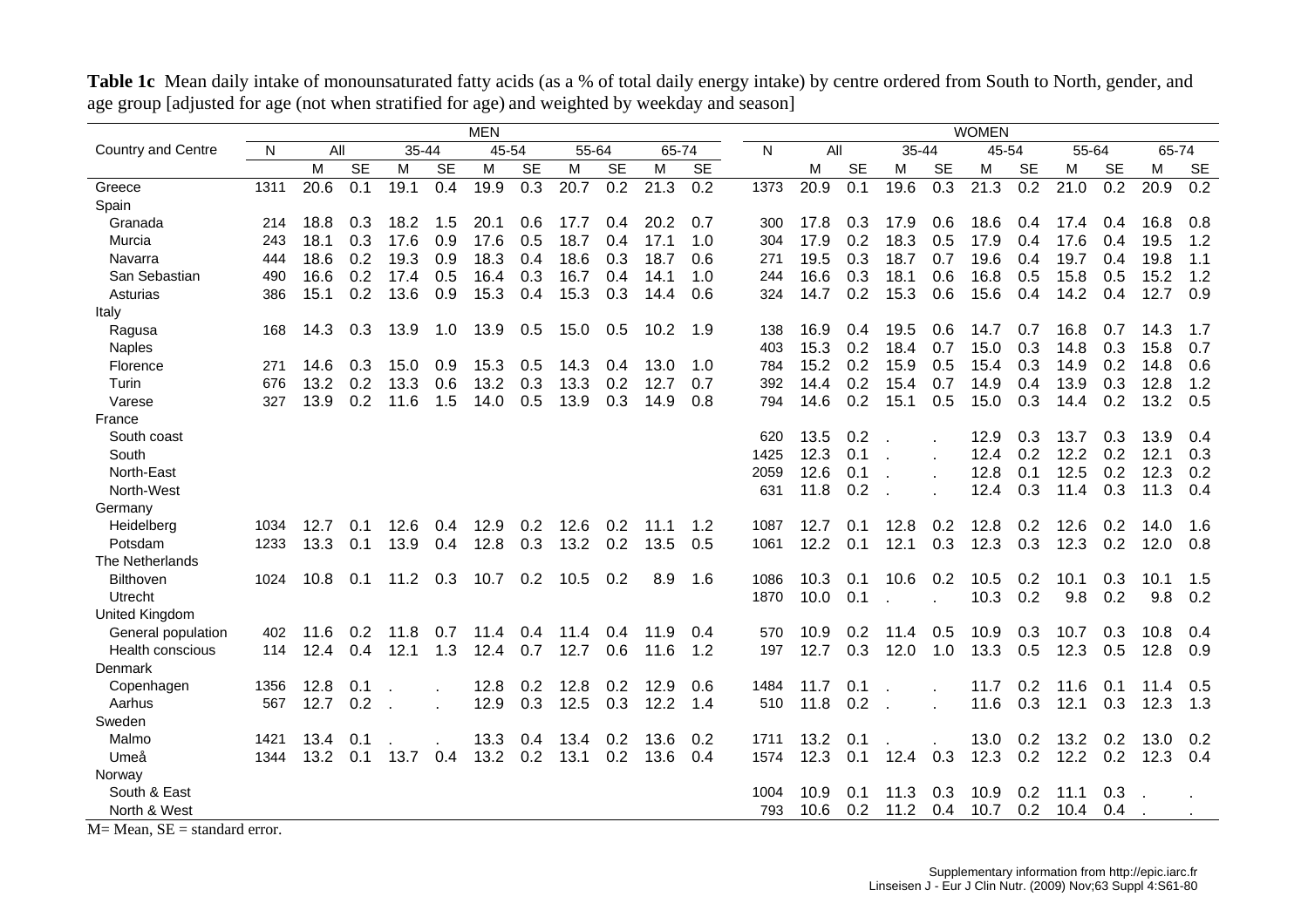| <b>MEN</b><br><b>WOMEN</b>                                                                                                                                                                                                                                   |                                      |
|--------------------------------------------------------------------------------------------------------------------------------------------------------------------------------------------------------------------------------------------------------------|--------------------------------------|
| All<br>65-74<br>All<br>45-54<br>55-64<br>Country and Centre<br>N<br>35-44<br>45-54<br>55-64<br>N<br>35-44                                                                                                                                                    | 65-74                                |
| <b>SE</b><br><b>SE</b><br><b>SE</b><br>M<br><b>SE</b><br><b>SE</b><br>${\sf M}$<br><b>SE</b><br>M<br>M<br>M<br>M<br><b>SE</b><br>М<br><b>SE</b><br><b>SE</b><br>Μ<br>M                                                                                       | <b>SE</b><br>M                       |
| $\overline{0.2}$<br>5.0<br>$\overline{0.2}$<br>$\overline{5.2}$<br>$\overline{0.1}$<br>$\overline{0.1}$<br>$\overline{0.1}$<br>5.8<br>$\overline{0.2}$<br>$\overline{5.2}$<br>5.4<br>0.1<br>5.5<br>5.6<br>5.7<br>0.1<br>6.1<br>0.1<br>1311<br>1373<br>Greece | $\overline{5.7}$<br>$\overline{0.2}$ |
| Spain                                                                                                                                                                                                                                                        |                                      |
| 5.2<br>214<br>5.4<br>0.2<br>4.3<br>0.9<br>5.3<br>0.4<br>5.2<br>0.3<br>6.1<br>0.4<br>5.4<br>0.2<br>0.4<br>5.4<br>0.3<br>5.5<br>0.3<br>Granada<br>300                                                                                                          | 5.1<br>0.5                           |
| 5.6<br>0.2<br>6.3<br>0.3<br>5.4<br>6.1<br>6.6<br>6.9<br>0.3<br>6.1<br>0.3<br>6.8<br>243<br>0.6<br>5.4<br>0.2<br>0.6<br>0.2<br>0.3<br>Murcia<br>304                                                                                                           | 6.7<br>0.7                           |
| 7.2<br>6.2<br>0.2<br>5.9<br>6.2<br>6.0<br>0.4<br>6.3<br>0.3<br>444<br>6.1<br>0.1<br>0.6<br>0.2<br>0.4<br>271<br>6.1<br>0.2<br>6.1<br>0.3<br>Navarra                                                                                                          | 0.7<br>5.6                           |
| 7.3<br>6.3<br>0.2<br>San Sebastian<br>6.6<br>0.1<br>0.3<br>6.9<br>0.2<br>5.2<br>0.6<br>6.8<br>0.2<br>7.4<br>0.4<br>6.5<br>0.3<br>6.6<br>490<br>244<br>0.3                                                                                                    | 7.0<br>0.7                           |
| 5.2<br>0.2<br>5.5<br>0.4<br>6.0<br>5.2<br>386<br>5.1<br>0.1<br>5.8<br>0.5<br>5.1<br>0.2<br>4.7<br>0.4<br>324<br>5.5<br>0.2<br>0.3<br>0.2<br>Asturias                                                                                                         | 0.6<br>4.9                           |
| Italy                                                                                                                                                                                                                                                        |                                      |
| 0.2<br>3.9<br>0.3<br>4.2<br>0.3<br>3.6<br>1.2<br>5.2<br>0.2<br>5.6<br>5.5<br>168<br>4.0<br>4.0<br>0.6<br>138<br>0.4<br>4.4<br>0.4<br>0.4<br>Ragusa                                                                                                           | 4.2<br>1.1                           |
| 4.5<br>4.8<br>0.4<br>4.8<br>0.2<br>403<br>0.1<br>0.2<br><b>Naples</b><br>4.1                                                                                                                                                                                 | 4.2<br>0.4                           |
| 4.2<br>0.2<br>4.2<br>4.1<br>0.3<br>4.2<br>271<br>3.9<br>0.2<br>0.5<br>4.0<br>0.3<br>3.9<br>0.2<br>3.4<br>0.6<br>784<br>0.1<br>0.1<br>Florence<br>4.4                                                                                                         | 0.4<br>4.1                           |
| 0.2<br>0.3<br>0.2<br>0.2<br>3.8<br>0.4<br>4.5<br>4.6<br>676<br>4.1<br>0.1<br>4.1<br>4.0<br>0.1<br>4.8<br>0.4<br>4.4<br>0.2<br>Turin<br>4.4<br>392                                                                                                            | 4.5<br>0.8                           |
| 3.3<br>4.3<br>4.3<br>0.2<br>3.9<br>0.2<br>0.9<br>3.7<br>0.3<br>0.2<br>3.8<br>0.5<br>0.1<br>4.8<br>0.3<br>327<br>4.0<br>794<br>4.1<br>0.1<br>Varese                                                                                                           | 4.2<br>0.3                           |
| France                                                                                                                                                                                                                                                       |                                      |
| 5.9<br>0.1<br>5.6<br>0.2<br>0.2<br>South coast<br>620<br>6.0                                                                                                                                                                                                 | 6.1<br>0.2                           |
| 5.4<br>0.1<br>5.2<br>5.5<br>South<br>1425<br>0.1<br>0.1                                                                                                                                                                                                      | 0.2<br>5.5                           |
| 5.3<br>5.2<br>5.3<br>0.1<br>North-East<br>2059<br>0.1<br>0.1                                                                                                                                                                                                 | 5.3<br>0.1                           |
| North-West<br>631<br>5.1<br>0.1<br>5.1<br>0.2<br>5.3<br>0.2                                                                                                                                                                                                  | 4.6<br>0.3                           |
| Germany                                                                                                                                                                                                                                                      |                                      |
| 6.3<br>0.2<br>6.2<br>1034<br>6.3<br>0.2<br>0.1<br>6.5<br>0.7<br>0.1<br>6.2<br>0.1<br>6.5<br>0.1<br>Heidelberg<br>0.1<br>5.8<br>6.4<br>0.1<br>6.4<br>1087                                                                                                     | 5.6<br>1.0                           |
| 7.6<br>0.2<br>7.5<br>6.8<br>6.7<br>0.2<br>6.8<br>0.2<br>6.8<br>1233<br>0.1<br>7.9<br>0.2<br>7.6<br>0.1<br>0.3<br>6.8<br>0.1<br>Potsdam<br>1061<br>0.1                                                                                                        | 8.4<br>0.5                           |
| The Netherlands                                                                                                                                                                                                                                              |                                      |
| 7.0<br>0.2<br>1024<br>0.1<br>7.2<br>7.0<br>0.1<br>7.0<br>0.2<br>7.7<br>1.0<br>1086<br>6.3<br>0.1<br>6.5<br>0.1<br>6.2<br>0.1<br>6.3<br>0.2<br><b>Bilthoven</b>                                                                                               | 6.2<br>1.0                           |
| 0.1<br>5.9<br>1870<br>6.0<br>0.1<br>5.9<br>0.1<br>Utrecht                                                                                                                                                                                                    | 6.1<br>0.1                           |
| United Kingdom                                                                                                                                                                                                                                               |                                      |
| 5.8<br>0.2<br>5.4<br>0.3<br>5.4<br>0.2<br>5.3<br>0.2<br>General population<br>5.7<br>0.1<br>6.4<br>0.5<br>0.2<br>5.4<br>0.3<br>0.1<br>5.3<br>402<br>5.7<br>570                                                                                               | 5.7<br>0.2                           |
| 7.2<br>7.7<br>0.3<br>7.2<br>8.6<br>7.6<br>0.8<br>0.2<br>6.0<br>0.6<br>7.3<br>0.3<br>7.8<br>0.8<br>0.4<br>0.4<br>6.0<br>0.3<br>Health conscious<br>114<br>197                                                                                                 | 6.2<br>0.5                           |
| Denmark                                                                                                                                                                                                                                                      |                                      |
| 5.8<br>4.9<br>1356<br>5.3<br>0.1<br>5.4<br>0.1<br>5.3<br>0.1<br>0.4<br>1484<br>5.0<br>0.1<br>0.1<br>5.1<br>0.1<br>Copenhagen                                                                                                                                 | 4.7<br>0.3                           |
| 4.9<br>0.2<br>5.1<br>0.1<br>5.1<br>0.2<br>5.2<br>5.8<br>0.8<br>5.0<br>0.1<br>Aarhus<br>567<br>0.2<br>510<br>5.1<br>0.2                                                                                                                                       | 0.8<br>4.4                           |
| Sweden                                                                                                                                                                                                                                                       |                                      |
| 5.0<br>5.0<br>Malmo<br>1421<br>5.1<br>0.1<br>5.1<br>0.2<br>5.1<br>0.1<br>5.1<br>0.1<br>1711<br>4.9<br>0.1<br>0.1<br>0.1                                                                                                                                      | 4.9<br>0.1                           |
| 0.2<br>4.8<br>0.1<br>0.3<br>4.8<br>0.1<br>4.8<br>0.1<br>5.0<br>0.2<br>1574<br>4.7<br>0.1<br>4.7<br>4.6<br>4.7<br>1344<br>4.9<br>0.1<br>0.1<br>Umeå                                                                                                           | 0.2<br>4.6                           |
| Norway                                                                                                                                                                                                                                                       |                                      |
| 5.8<br>5.8<br>0.2<br>South & East<br>1004<br>5.9<br>0.1<br>0.2<br>0.1<br>6.0                                                                                                                                                                                 |                                      |
| 0.2<br>6.0<br>6.2<br>0.3<br>6.1<br>0.1<br>6.3<br>North & West<br>793<br>0.1                                                                                                                                                                                  |                                      |

**Table 1d** Mean daily intake of polyunsaturated fatty acids (as a % of total daily energy intake) by centre ordered from South to North, gender, and age group [adjusted for age (not when stratified for age) and weighted by weekday and season]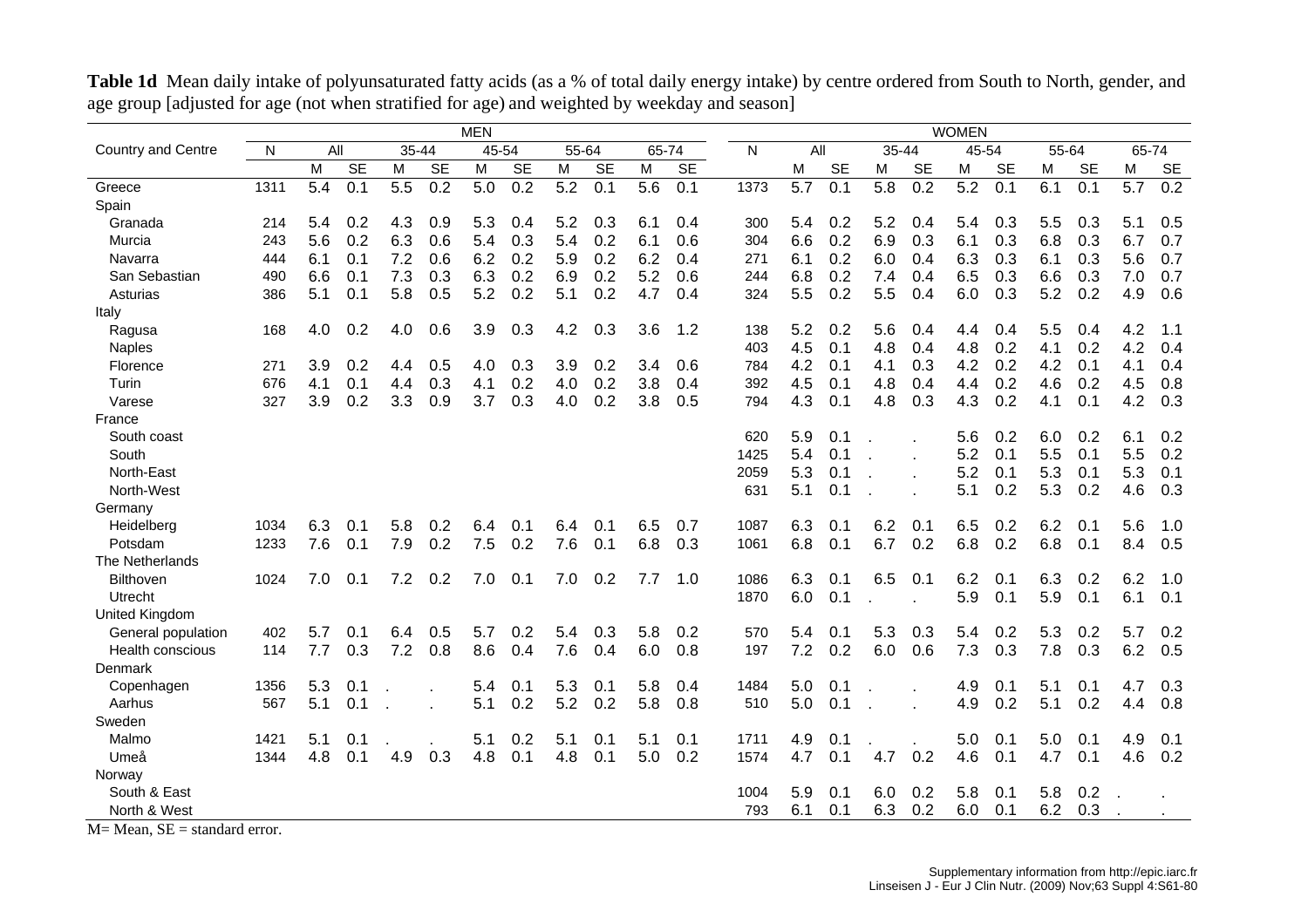|                                    |      |      |           |       |           | <b>MEN</b> |           |       |           |       |           |      |      |           |       |           | <b>WOMEN</b> |           |       |           |       |           |
|------------------------------------|------|------|-----------|-------|-----------|------------|-----------|-------|-----------|-------|-----------|------|------|-----------|-------|-----------|--------------|-----------|-------|-----------|-------|-----------|
| Country and Centre                 | N    | All  |           | 35-44 |           | 45-54      |           | 55-64 |           | 65-74 |           | N    | All  |           | 35-44 |           | 45-54        |           | 55-64 |           | 65-74 |           |
|                                    |      | M    | <b>SE</b> | M     | <b>SE</b> | M          | <b>SE</b> | M     | <b>SE</b> | M     | <b>SE</b> |      | М    | <b>SE</b> | м     | <b>SE</b> | м            | <b>SE</b> | M     | <b>SE</b> | Μ     | <b>SE</b> |
| Greece                             | 1311 | 32.8 | 0.9       | 41.4  | 2.6       | 37.2       | 1.8       | 29.0  | 1.6       | 29.0  | 1.4       | 1373 | 24.1 | 0.6       | 29.7  | 1.7       | 27.8         | 1.1       | 20.8  | 1.1       | 19.6  | 1.3       |
| Spain                              |      |      |           |       |           |            |           |       |           |       |           |      |      |           |       |           |              |           |       |           |       |           |
| Granada                            | 214  | 44.6 | 2.1       |       |           | 45.8       | 4.5       | 46.6  | 2.9       | 38.8  | 4.8       | 300  | 26.4 | 1.3       | 30.8  | 3.4       | 30.6         | 2.2       | 23.0  | 2.1       | 20.8  | 4.2       |
| Murcia                             | 243  | 39.0 | 2.0       | 44.3  | 6.2       | 37.3       | 3.6       | 41.6  | 2.8       | 26.8  | 7.0       | 304  | 28.5 | 1.3       | 31.6  | 2.6       | 29.3         | 2.2       | 27.7  | 2.2       |       |           |
| Navarra                            | 444  | 42.9 | 1.5       | 60.7  | 6.5       | 48.0       | 2.5       | 39.3  | 2.1       | 34.1  | 4.5       | 271  | 32.7 | 1.4       | 36.7  | 3.6       | 33.9         | 2.3       | 30.5  | 2.1       |       |           |
| San Sebastian                      | 490  | 49.5 | 1.4       | 51.6  | 3.4       | 54.0       | 2.0       | 44.7  | 2.7       | 43.9  | 7.1       | 244  | 29.2 | 1.5       | 35.4  | 3.1       | 31.7         | 2.4       | 24.6  | 2.4       |       |           |
| Asturias                           | 386  | 47.7 | 1.6       | 48.6  | 6.0       | 46.3       | 2.7       | 47.6  | 2.4       | 52.3  | 4.3       | 324  | 31.8 | 1.3       | 34.2  | 3.1       | 33.8         | 2.0       | 29.5  | 2.0       | 33.7  | 4.6       |
| Italy                              |      |      |           |       |           |            |           |       |           |       |           |      |      |           |       |           |              |           |       |           |       |           |
| Ragusa                             | 168  | 31.1 | 2.4       |       |           | 33.1       | 3.6       | 26.5  | 3.8       |       |           | 138  | 29.0 | 1.9       | 47.0  | 3.2       | 19.1         | 3.6       | 20.9  | 3.4       |       |           |
| <b>Naples</b>                      |      |      |           |       |           |            |           |       |           |       |           | 403  | 27.8 | 1.1       | 31.0  | 3.7       | 28.7         | 1.8       | 25.8  | 1.7       | 31.4  | 3.7       |
| Florence                           | 271  | 32.6 | 1.9       | 43.4  | 6.0       | 34.8       | 3.2       | 31.6  | 2.7       |       |           | 784  | 25.4 | 0.8       | 29.7  | 2.7       | 26.0         | 1.4       | 24.0  | 1.1       | 27.9  | 3.2       |
| Turin                              | 676  | 31.8 | 1.2       | 33.4  | 3.9       | 32.8       | 2.0       | 32.3  | 1.7       | 27.8  | 4.6       | 392  | 24.6 | 1.1       | 29.4  | 3.6       | 24.2         | 1.9       | 24.5  | 1.6       |       |           |
| Varese                             | 327  | 40.7 | 1.7       |       |           | 36.0       | 3.8       | 41.6  | 2.1       | 41.5  | 5.8       | 794  | 26.6 | 0.8       | 27.3  | 2.6       | 27.6         | 1.3       | 26.3  | 1.2       | 24.6  | 2.4       |
| France                             |      |      |           |       |           |            |           |       |           |       |           |      |      |           |       |           |              |           |       |           |       |           |
| South coast                        |      |      |           |       |           |            |           |       |           |       |           | 620  | 47.1 | 0.9       |       |           | 49.7         | 1.5       | 44.0  | 1.4       | 46.3  | 1.9       |
| South                              |      |      |           |       |           |            |           |       |           |       |           | 1425 | 45.3 | 0.6       |       |           | 45.3         | 0.9       | 45.2  | 1.0       | 43.8  | 1.4       |
| North-East                         |      |      |           |       |           |            |           |       |           |       |           | 2059 | 47.7 | 0.5       |       |           | 49.1         | 0.8       | 47.1  | 0.8       | 43.9  | 1.2       |
| North-West                         |      |      |           |       |           |            |           |       |           |       |           | 631  | 47.4 | 0.9       |       |           | 48.8         | 1.4       | 44.3  | 1.4       | 49.9  | 2.2       |
| Germany                            |      |      |           |       |           |            |           |       |           |       |           |      |      |           |       |           |              |           |       |           |       |           |
| Heidelberg                         | 1034 | 62.5 | 1.0       | 63.0  | 2.6       | 63.4       | 1.5       | 63.2  | 1.4       |       |           | 1087 | 44.9 | 0.7       | 47.2  | 1.2       | 47.5         | 1.3       | 43.3  | 1.1       |       |           |
| Potsdam                            | 1233 | 66.8 | 0.9       | 72.7  | 2.6       | 64.6       | 1.8       | 67.1  | 1.2       | 65.3  | 3.5       | 1061 | 40.8 | 0.7       | 41.1  | 1.4       | 42.3         | 1.4       | 41.4  | 1.0       | 34.9  | 4.4       |
| The Netherlands                    |      |      |           |       |           |            |           |       |           |       |           |      |      |           |       |           |              |           |       |           |       |           |
| Bilthoven                          | 1024 | 46.2 | 1.0       | 49.5  | 1.9       | 47.2       | 1.5       | 47.4  | 1.7       |       |           | 1086 | 31.5 | 0.7       | 33.0  | 1.2       | 33.5         | 1.1       | 30.9  | 1.3       |       |           |
| Utrecht                            |      |      |           |       |           |            |           |       |           |       |           | 1870 | 34.7 | 0.5       |       |           | 34.9         | 0.9       | 34.3  | 0.8       | 32.7  | 1.1       |
| United Kingdom                     |      |      |           |       |           |            |           |       |           |       |           |      |      |           |       |           |              |           |       |           |       |           |
| General population                 | 402  | 39.0 | 1.6       | 37.9  | 5.1       | 38.7       | 2.8       | 38.7  | 2.8       | 39.3  | 2.8       | 570  | 26.2 | 0.9       | 26.6  | 2.9       | 27.3         | 1.6       | 24.6  | 1.7       | 26.0  | 2.0       |
| Health conscious                   | 114  | 23.1 | 2.9       |       |           | 14.8       | 4.8       | 24.6  | 4.5       |       |           | 197  | 19.0 | 1.6       | 22.9  | 5.1       | 17.2         | 2.6       | 18.6  | 2.5       | 22.8  | 4.5       |
| Denmark                            |      |      |           |       |           |            |           |       |           |       |           |      |      |           |       |           |              |           |       |           |       |           |
| Copenhagen                         | 1356 | 53.8 | 0.8       |       |           | 50.7       | 1.4       | 55.8  | 1.1       | 51.7  | 4.3       | 1484 | 36.1 | 0.6       |       |           | 35.4         | 1.0       | 36.1  | 0.8       | 34.3  | 2.8       |
| Aarhus                             | 567  | 54.3 | 1.3       |       |           | 57.7       | 1.9       | 52.3  | 1.9       |       |           | 510  | 38.4 | 1.0       |       |           | 38.1         | 1.4       | 38.8  | 1.4       |       |           |
| Sweden                             |      |      |           |       |           |            |           |       |           |       |           |      |      |           |       |           |              |           |       |           |       |           |
| Malmo                              | 1421 | 43.8 | 0.9       |       |           | 46.9       | 2.5       | 42.8  | 1.3       | 40.6  | 1.2       | 1711 | 34.1 | 0.6       |       |           | 33.0         | 1.1       | 32.8  | 0.9       | 33.2  | 0.9       |
| Umeå                               | 1344 | 46.3 | 0.9       | 51.5  | 2.9       | 47.1       | 1.6       | 44.8  | 1.2       | 45.2  | 2.5       | 1574 | 32.2 | 0.6       | 33.7  | 1.4       | 32.6         | 1.0       | 31.3  | 0.9       | 31.2  | 1.8       |
| Norway                             |      |      |           |       |           |            |           |       |           |       |           |      |      |           |       |           |              |           |       |           |       |           |
| South & East                       |      |      |           |       |           |            |           |       |           |       |           | 1004 | 37.3 | 0.7       | 38.9  | 1.7       | 37.4         | 0.9       | 41.9  | 1.8       |       |           |
| North & West                       |      |      |           |       |           |            |           |       |           |       |           | 793  | 36.9 | 0.8       | 40.2  | 1.8       | 37.3         | 1.0       | 38.3  | 2.1       |       |           |
| $M=Mean$ , $SE = standard error$ . |      |      |           |       |           |            |           |       |           |       |           |      |      |           |       |           |              |           |       |           |       |           |

**Table 1e** Mean daily intake of fat of animal origin (g/d) by centre ordered from South to North, gender, and age group [adjusted for age (not when stratified for age) and weighted by weekday and season]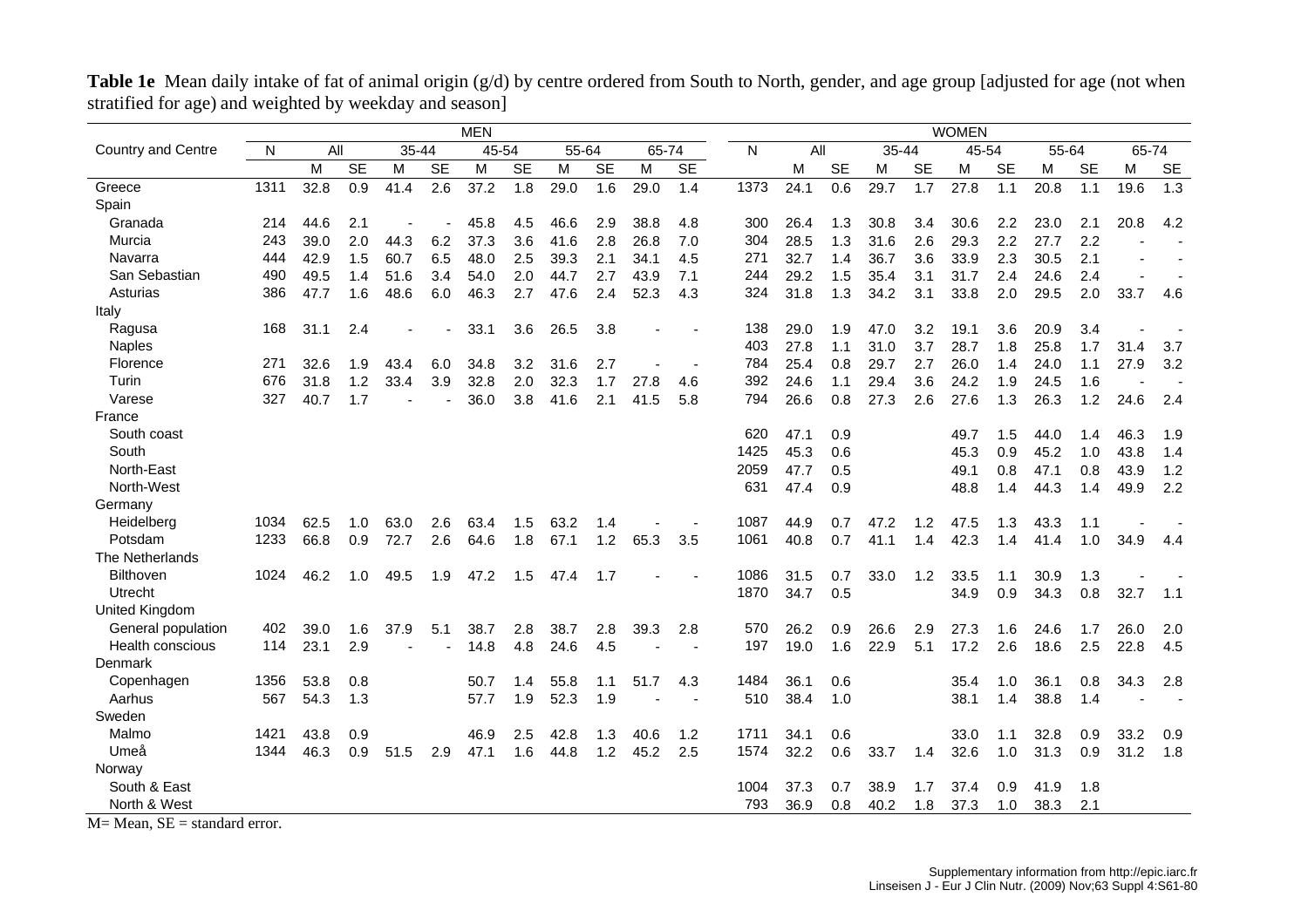|                                    | <b>MEN</b><br>All<br>35-44<br>45-54<br>55-64 |      |           |      |           |      |           |      |           |       |           |      |      |           |       |           | <b>WOMEN</b> |           |       |           |       |           |
|------------------------------------|----------------------------------------------|------|-----------|------|-----------|------|-----------|------|-----------|-------|-----------|------|------|-----------|-------|-----------|--------------|-----------|-------|-----------|-------|-----------|
| Country and Centre                 | N                                            |      |           |      |           |      |           |      |           | 65-74 |           | N    | All  |           | 35-44 |           | 45-54        |           | 55-64 |           | 65-74 |           |
|                                    |                                              | M    | <b>SE</b> | M    | <b>SE</b> | M    | <b>SE</b> | M    | <b>SE</b> | M     | <b>SE</b> |      | М    | <b>SE</b> | м     | <b>SE</b> | м            | <b>SE</b> | M     | <b>SE</b> | м     | <b>SE</b> |
| Greece                             | 1311                                         | 62.1 | 0.7       | 61.3 | 2.2       | 61.7 | 1.5       | 62.2 | 1.3       | 61.3  | 1.2       | 1373 | 45.4 | 0.6       | 40.9  | 1.5       | 47.3         | 1.0       | 46.2  | 1.0       | 44.1  | 1.1       |
| Spain                              |                                              |      |           |      |           |      |           |      |           |       |           |      |      |           |       |           |              |           |       |           |       |           |
| Granada                            | 214                                          | 59.3 | 1.8       |      |           | 66.1 | 3.7       | 54.1 | 2.4       | 65.6  | 4.0       | 300  | 41.8 | 1.2       | 39.6  | 3.0       | 47.4         | 2.0       | 39.4  | 1.8       | 36.1  | 3.8       |
| Murcia                             | 243                                          | 63.2 | 1.7       | 72.0 | 5.2       | 60.2 | 3.0       | 62.9 | 2.3       | 67.9  | 5.8       | 304  | 49.3 | 1.2       | 50.7  | 2.4       | 48.4         | 2.0       | 49.9  | 1.9       |       |           |
| Navarra                            | 444                                          | 62.8 | 1.2       | 74.7 | 5.4       | 66.1 | 2.1       | 61.1 | 1.8       | 54.4  | 3.8       | 271  | 47.3 | 1.2       | 43.4  | 3.3       | 46.9         | 2.0       | 49.5  | 1.9       |       |           |
| San Sebastian                      | 490                                          | 60.4 | 1.2       | 69.3 | 2.8       | 59.6 | 1.6       | 62.1 | 2.2       | 44.4  | 5.9       | 244  | 45.5 | 1.3       | 49.8  | 2.8       | 49.1         | 2.1       | 39.5  | 2.2       |       |           |
| Asturias                           | 386                                          | 46.0 | 1.3       | 38.6 | 5.0       | 48.9 | 2.2       | 46.3 | 2.0       | 42.2  | 3.6       | 324  | 35.1 | 1.1       | 34.9  | 2.8       | 37.4         | 1.8       | 35.2  | 1.8       | 25.8  | 4.2       |
| Italy                              |                                              |      |           |      |           |      |           |      |           |       |           |      |      |           |       |           |              |           |       |           |       |           |
| Ragusa                             | 168                                          | 43.9 | 2.0       |      |           | 45.6 | 3.0       | 45.1 | 3.1       |       |           | 138  | 38.9 | 1.7       | 42.4  | 2.9       | 28.2         | 3.2       | 48.5  | 3.1       |       |           |
| <b>Naples</b>                      |                                              |      |           |      |           |      |           |      |           |       |           | 403  | 34.1 | 1.0       | 46.6  | 3.3       | 32.6         | 1.6       | 30.7  | 1.6       | 43.2  | 3.3       |
| Florence                           | 271                                          | 44.2 | 1.6       | 47.8 | 5.0       | 44.8 | 2.7       | 46.4 | 2.2       |       |           | 784  | 31.6 | 0.7       | 34.1  | 2.4       | 32.0         | 1.3       | 31.3  | 1.0       | 29.3  | 2.8       |
| Turin                              | 676                                          | 39.0 | 1.0       | 41.4 | 3.2       | 39.7 | 1.7       | 39.2 | 1.4       | 36.2  | 3.8       | 392  | 30.6 | 1.0       | 31.6  | 3.3       | 31.1         | 1.7       | 30.4  | 1.4       |       |           |
| Varese                             | 327                                          | 42.0 | 1.4       |      |           | 41.9 | 3.2       | 40.7 | 1.7       | 53.6  | 4.8       | 794  | 29.8 | 0.7       | 31.4  | 2.3       | 30.7         | 1.2       | 29.6  | 1.1       | 26.7  | 2.2       |
| France                             |                                              |      |           |      |           |      |           |      |           |       |           |      |      |           |       |           |              |           |       |           |       |           |
| South coast                        |                                              |      |           |      |           |      |           |      |           |       |           | 620  | 34.1 | 0.8       |       |           | 30.5         | 1.3       | 38.1  | 1.3       | 31.9  | 1.7       |
| South                              |                                              |      |           |      |           |      |           |      |           |       |           | 1425 | 28.9 | 0.5       |       |           | 28.6         | 0.8       | 29.0  | 0.9       | 28.7  | 1.2       |
| North-East                         |                                              |      |           |      |           |      |           |      |           |       |           | 2059 | 29.1 | 0.5       |       |           | 29.3         | 0.7       | 28.3  | 0.7       | 29.5  | 1.0       |
| North-West                         |                                              |      |           |      |           |      |           |      |           |       |           | 631  | 25.5 | 0.8       |       |           | 27.0         | 1.3       | 25.5  | 1.2       | 21.5  | 2.0       |
| Germany                            |                                              |      |           |      |           |      |           |      |           |       |           |      |      |           |       |           |              |           |       |           |       |           |
| Heidelberg                         | 1034                                         | 29.8 | 0.8       | 29.7 | 2.2       | 31.7 | 1.3       | 29.5 | 1.2       |       |           | 1087 | 25.1 | 0.6       | 27.2  | 1.1       | 25.7         | 1.1       | 23.5  | 1.0       |       |           |
| Potsdam                            | 1233                                         | 38.4 | 0.7       | 44.4 | 2.1       | 39.5 | 1.5       | 37.6 | 1.0       | 34.8  | 2.9       | 1061 | 26.2 | 0.6       | 26.5  | 1.2       | 27.3         | 1.2       | 25.6  | 0.9       | 31.0  | 4.0       |
| The Netherlands                    |                                              |      |           |      |           |      |           |      |           |       |           |      |      |           |       |           |              |           |       |           |       |           |
| Bilthoven                          | 1024                                         | 40.2 | 0.8       | 46.1 | 1.6       | 41.0 | 1.3       | 38.5 | 1.4       |       |           | 1086 | 27.6 | 0.6       | 31.0  | 1.1       | 27.0         | 1.0       | 26.1  | 1.2       |       |           |
| Utrecht                            |                                              |      |           |      |           |      |           |      |           |       |           | 1870 | 25.6 | 0.5       |       |           | 25.4         | 0.8       | 25.5  | 0.7       | 25.1  | 1.0       |
| United Kingdom                     |                                              |      |           |      |           |      |           |      |           |       |           |      |      |           |       |           |              |           |       |           |       |           |
| General population                 | 402                                          | 25.0 | 1.3       | 31.8 | 4.3       | 23.4 | 2.3       | 23.8 | 2.4       | 25.1  | 2.4       | 570  | 18.8 | 0.9       | 22.8  | 2.6       | 18.7         | 1.4       | 19.3  | 1.5       | 16.1  | 1.8       |
| Health conscious                   | 114                                          | 42.6 | 2.4       |      |           | 44.6 | 4.0       | 46.6 | 3.8       |       |           | 197  | 38.3 | 1.5       | 30.9  | 4.6       | 41.1         | 2.4       | 39.2  | 2.3       | 33.7  | 4.0       |
| Denmark                            |                                              |      |           |      |           |      |           |      |           |       |           |      |      |           |       |           |              |           |       |           |       |           |
| Copenhagen                         | 1356                                         | 18.3 | 0.7       |      |           | 18.4 | 1.1       | 18.3 | 0.9       | 16.5  | 3.6       | 1484 | 16.6 | 0.5       |       |           | 16.6         | 0.9       | 16.5  | 0.7       | 14.1  | 2.5       |
| Aarhus                             | 567                                          | 19.4 | 1.1       |      |           | 19.1 | 1.5       | 19.7 | 1.6       |       |           | 510  | 19.5 | 0.9       |       |           | 20.5         | 1.3       | 18.6  | 1.3       |       |           |
| Sweden                             |                                              |      |           |      |           |      |           |      |           |       |           |      |      |           |       |           |              |           |       |           |       |           |
| Malmo                              | 1421                                         | 27.6 | 0.7       |      |           | 29.1 | 2.1       | 26.4 | 1.1       | 25.6  | 1.0       | 1711 | 21.6 | 0.5       |       |           | 21.4         | 1.0       | 21.2  | 0.8       | 21.0  | 0.8       |
| Umeå                               | 1344                                         | 26.4 | 0.7       | 30.0 | 2.4       | 26.5 | 1.3       | 25.5 | 1.0       | 25.9  | 2.1       | 1574 | 20.6 | 0.5       | 21.7  | 1.2       | 20.4         | 0.9       | 20.2  | 0.8       | 21.1  | 1.6       |
| Norway                             |                                              |      |           |      |           |      |           |      |           |       |           |      |      |           |       |           |              |           |       |           |       |           |
| South & East                       |                                              |      |           |      |           |      |           |      |           |       |           | 1004 | 20.0 | 0.7       | 21.7  | 1.5       | 21.0         | 0.8       | 17.0  | 1.6       |       |           |
| North & West                       |                                              |      |           |      |           |      |           |      |           |       |           | 793  | 19.7 | 0.7       | 21.9  | 1.7       | 19.9         | 0.9       | 18.5  | 1.9       |       |           |
| $M=Mean$ , $SE = standard error$ . |                                              |      |           |      |           |      |           |      |           |       |           |      |      |           |       |           |              |           |       |           |       |           |

**Table 1f** Mean daily intake of fat of plant origin (g/d) by centre ordered from South to North, gender, and age group [adjusted for age (not when stratified for age) and weighted by weekday and season]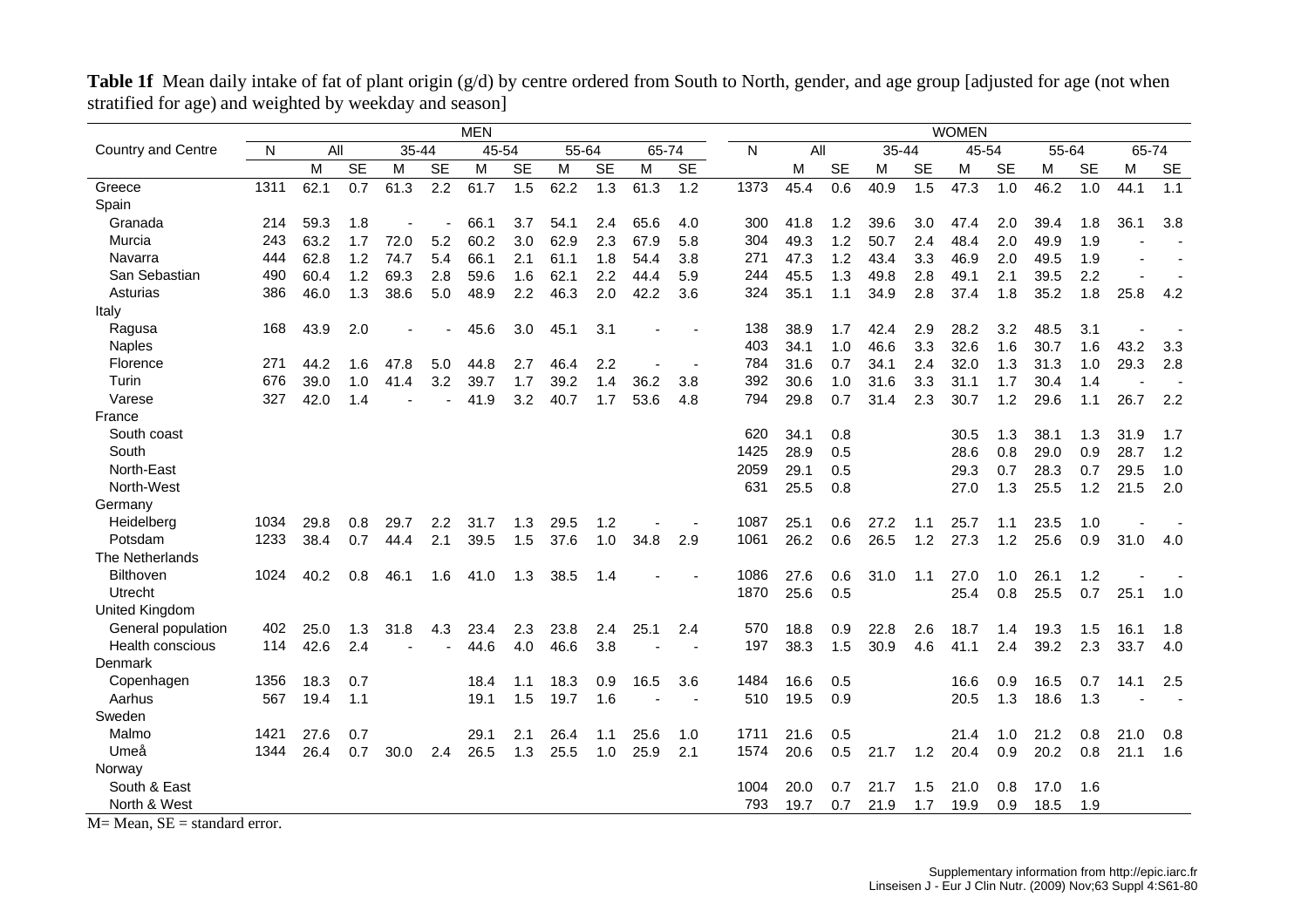|                                    |      |      |           |       |           | <b>MEN</b> |           |       |           |       |           |      |      |           |       |           | <b>WOMEN</b> |           |       |           |       |           |
|------------------------------------|------|------|-----------|-------|-----------|------------|-----------|-------|-----------|-------|-----------|------|------|-----------|-------|-----------|--------------|-----------|-------|-----------|-------|-----------|
| Country and Centre                 | N    | All  |           | 35-44 |           | 45-54      |           | 55-64 |           | 65-74 |           | N    | All  |           | 35-44 |           | 45-54        |           | 55-64 |           | 65-74 |           |
|                                    |      | M    | <b>SE</b> | М     | <b>SE</b> | M          | <b>SE</b> | М     | <b>SE</b> | M     | <b>SE</b> |      | М    | <b>SE</b> | M     | <b>SE</b> | M            | <b>SE</b> | М     | <b>SE</b> | M     | <b>SE</b> |
| Greece                             | 1311 | 4.6  | 0.6       | 7.0   | 1.9       | 6.0        | 1.3       | 3.7   | 1.1       | 2.6   | 1.0       | 1373 | 4.7  | 0.4       | 5.8   | 1.1       | 5.3          | 0.7       | 4.0   | 0.7       | 3.7   | 0.9       |
| Spain                              |      |      |           |       |           |            |           |       |           |       |           |      |      |           |       |           |              |           |       |           |       |           |
| Granada                            | 214  | 4.9  | 1.5       |       |           | 2.8        | 3.2       | 5.4   | 2.0       | 5.3   | 3.4       | 300  | 4.5  | 0.9       | 5.3   | 2.3       | 4.6          | 1.5       | 3.6   | 1.4       | 8.1   | 2.9       |
| Murcia                             | 243  | 6.4  | 1.4       | 4.9   | 4.4       | 10.4       | 2.5       | 4.8   | 2.0       | 5.3   | 4.9       | 304  | 5.7  | 0.9       | 7.9   | 1.8       | 6.1          | 1.5       | 5.3   | 1.5       |       |           |
| Navarra                            | 444  | 5.7  | 1.0       | 7.4   | 4.6       | 7.5        | 1.7       | 4.8   | 1.5       | 3.5   | 3.2       | 271  | 5.8  | 0.9       | 9.1   | 2.5       | 6.1          | 1.5       | 4.1   | 1.4       |       |           |
| San Sebastian                      | 490  | 6.1  | 1.0       | 8.0   | 2.4       | 7.5        | 1.4       | 5.5   | 1.9       | 5.0   | 5.0       | 244  | 6.3  | 1.0       | 9.6   | 2.1       | 7.0          | 1.6       | 4.7   | 1.7       |       |           |
| Asturias                           | 386  | 6.9  | 1.1       | 11.4  | 4.2       | 7.4        | 1.9       | 6.8   | 1.7       | 4.3   | 3.0       | 324  | 5.3  | 0.9       | 7.6   | 2.1       | 5.7          | 1.4       | 5.1   | 1.4       | 3.0   | 3.2       |
| Italy                              |      |      |           |       |           |            |           |       |           |       |           |      |      |           |       |           |              |           |       |           |       |           |
| Ragusa                             | 168  | 12.3 | 1.7       |       |           | 11.3       | 2.5       | 13.8  | 2.6       |       |           | 138  | 7.1  | 1.3       | 8.1   | 2.2       | 8.6          | 2.5       | 7.5   | 2.3       |       |           |
| <b>Naples</b>                      |      |      |           |       |           |            |           |       |           |       |           | 403  | 7.1  | 0.8       | 8.3   | 2.5       | 7.8          | 1.2       | 6.6   | 1.2       | 6.4   | 2.5       |
| Florence                           | 271  | 10.5 | 1.3       | 16.9  | 4.2       | 10.1       | 2.3       | 10.5  | 1.9       |       |           | 784  | 8.6  | 0.6       | 9.6   | 1.9       | 8.6          | 1.0       | 8.5   | 0.8       | 8.1   | 2.2       |
| Turin                              | 676  | 9.1  | 0.8       | 12.1  | 2.7       | 10.5       | 1.4       | 8.0   | 1.2       | 10.8  | 3.2       | 392  | 7.9  | 0.8       | 12.8  | 2.5       | 9.6          | 1.3       | 6.2   | 1.1       |       |           |
| Varese                             | 327  | 9.6  | 1.2       |       |           | 11.2       | 2.7       | 9.2   | 1.5       | 5.6   | 4.1       | 794  | 9.2  | 0.5       | 13.3  | 1.8       | 10.0         | 0.9       | 8.3   | 0.8       | 7.0   | 1.7       |
| France                             |      |      |           |       |           |            |           |       |           |       |           |      |      |           |       |           |              |           |       |           |       |           |
| South coast                        |      |      |           |       |           |            |           |       |           |       |           | 620  | 7.4  | 0.6       |       |           | 6.2          | 1.0       | 7.2   | 1.0       | 7.9   | 1.3       |
| South                              |      |      |           |       |           |            |           |       |           |       |           | 1425 | 6.8  | 0.4       |       |           | 7.2          | 0.6       | 6.6   | 0.7       | 5.0   | 0.9       |
| North-East                         |      |      |           |       |           |            |           |       |           |       |           | 2059 | 9.9  | 0.3       |       |           | 11.6         | 0.5       | 8.7   | 0.5       | 7.3   | 0.8       |
| North-West                         |      |      |           |       |           |            |           |       |           |       |           | 631  | 8.6  | 0.6       |       |           | 8.5          | 1.0       | 8.6   | 0.9       | 7.5   | 1.5       |
| Germany                            |      |      |           |       |           |            |           |       |           |       |           |      |      |           |       |           |              |           |       |           |       |           |
| Heidelberg                         | 1034 | 9.2  | 0.7       | 12.6  | 1.8       | 9.9        | 1.1       | 9.0   | 1.0       |       |           | 1087 | 7.9  | 0.5       | 8.3   | 0.8       | 8.5          | 0.9       | 8.8   | 0.8       |       |           |
| Potsdam                            | 1233 | 8.1  | 0.6       | 9.8   | 1.8       | 7.3        | 1.3       | 8.2   | 0.8       | 9.8   | 2.4       | 1061 | 7.3  | 0.5       | 7.6   | 0.9       | 8.5          | 0.9       | 7.1   | 0.7       | 11.0  | 3.0       |
| The Netherlands                    |      |      |           |       |           |            |           |       |           |       |           |      |      |           |       |           |              |           |       |           |       |           |
| <b>Bilthoven</b>                   | 1024 | 17.6 | 0.7       | 20.3  | 1.3       | 19.5       | 1.1       | 16.4  | 1.2       |       |           | 1086 | 14.9 | 0.5       | 17.7  | 0.8       | 15.9         | 0.7       | 13.0  | 0.9       |       |           |
| Utrecht                            |      |      |           |       |           |            |           |       |           |       |           | 1870 | 15.1 | 0.4       |       |           | 14.6         | 0.6       | 15.6  | 0.5       | 13.1  | 0.7       |
| <b>United Kingdom</b>              |      |      |           |       |           |            |           |       |           |       |           |      |      |           |       |           |              |           |       |           |       |           |
| General population                 | 402  | 24.5 | 1.1       | 29.4  | 3.6       | 28.0       | 2.0       | 21.8  | 2.0       | 21.5  | 2.0       | 570  | 17.1 | 0.6       | 16.7  | 1.9       | 19.9         | 1.1       | 15.2  | 1.2       | 14.9  | 1.4       |
| <b>Health conscious</b>            | 114  | 18.8 | 2.1       |       |           | 16.4       | 3.4       | 16.4  | 3.2       |       |           | 197  | 16.2 | 1.1       | 16.7  | 3.5       | 14.7         | 1.8       | 17.7  | 1.7       | 15.9  | 3.0       |
| Denmark                            |      |      |           |       |           |            |           |       |           |       |           |      |      |           |       |           |              |           |       |           |       |           |
| Copenhagen                         | 1356 | 36.9 | 0.6       |       |           | 37.6       | 1.0       | 36.3  | 0.8       | 39.6  | 3.0       | 1484 | 22.7 | 0.4       |       |           | 23.4         | 0.7       | 22.3  | 0.5       | 18.9  | 1.9       |
| Aarhus                             | 567  | 40.5 | 0.9       |       |           | 40.6       | 1.3       | 41.2  | 1.3       |       |           | 510  | 25.4 | 0.7       |       |           | 26.0         | 1.0       | 24.5  | 1.0       |       |           |
| Sweden                             |      |      |           |       |           |            |           |       |           |       |           |      |      |           |       |           |              |           |       |           |       |           |
| Malmo                              | 1421 | 29.3 | 0.6       |       |           | 27.9       | 1.8       | 27.9  | 0.9       | 28.4  | 0.8       | 1711 | 21.1 | 0.4       |       |           | 22.6         | 0.8       | 20.8  | 0.6       | 18.5  | 0.6       |
| Umeå                               | 1344 | 34.3 | 0.6       | 44.3  | 2.0       | 33.6       | 1.1       | 32.8  | 0.8       | 33.3  | 1.8       | 1574 | 21.4 | 0.4       | 22.2  | 0.9       | 22.4         | 0.7       | 20.5  | 0.6       | 20.9  | 1.3       |
| Norway                             |      |      |           |       |           |            |           |       |           |       |           |      |      |           |       |           |              |           |       |           |       |           |
| South & East                       |      |      |           |       |           |            |           |       |           |       |           | 1004 | 14.7 | 0.5       | 15.5  | 1.2       | 15.6         | 0.6       | 15.0  | 1.2       |       |           |
| North & West                       |      |      |           |       |           |            |           |       |           |       |           | 793  | 14.1 | 0.6       | 18.9  | 1.3       | 14.0         | 0.7       | 14.0  | 1.4       |       |           |
| $M=Mean$ , $SE = standard error$ . |      |      |           |       |           |            |           |       |           |       |           |      |      |           |       |           |              |           |       |           |       |           |

**Table 1g** Mean daily intake of fat of mixed/unknown origin (g/d) by centre ordered from South to North, gender, and age group [adjusted for age (not when stratified for age) and weighted by weekday and season]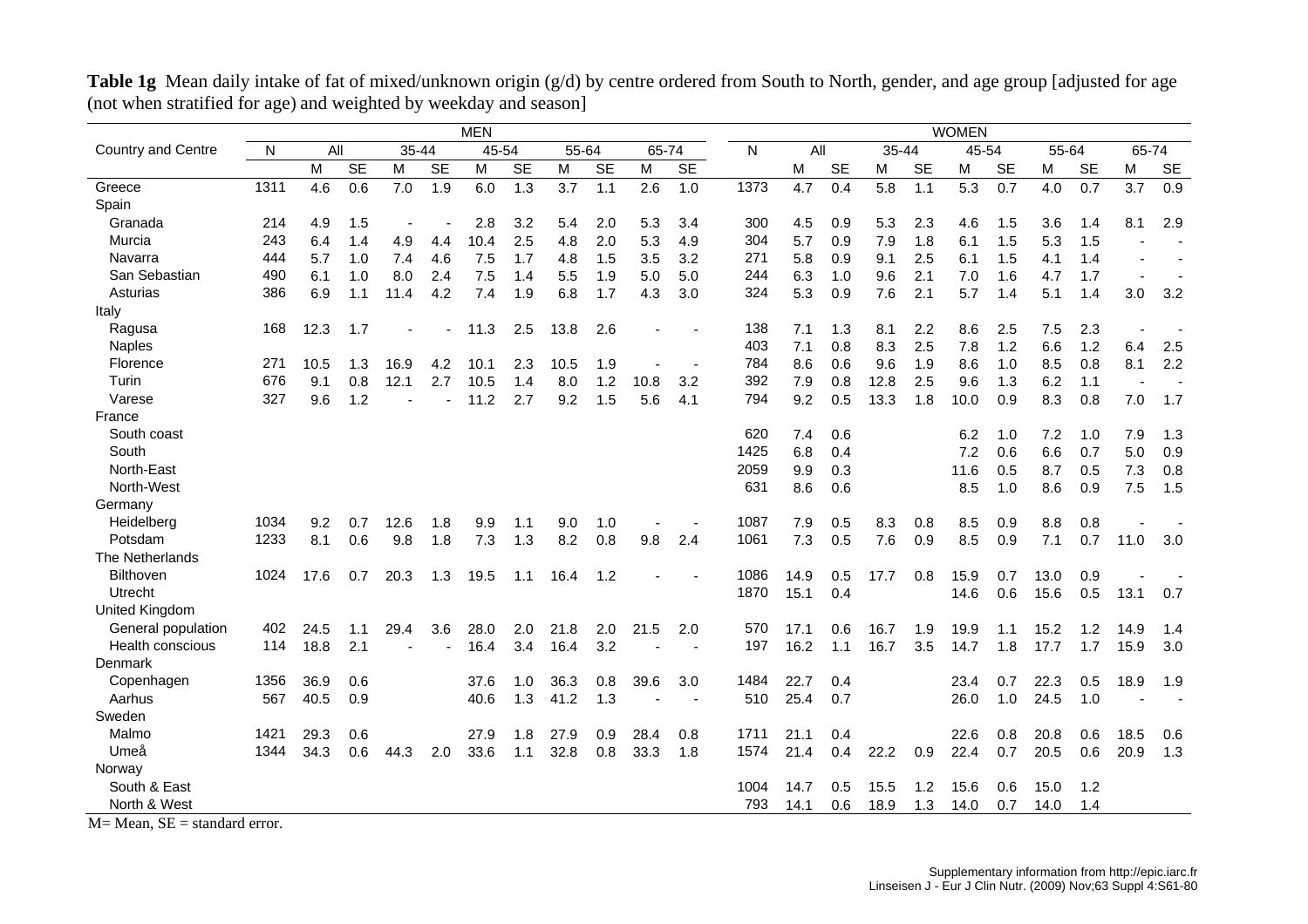**Table 2a** Mean contribution of major food groups and selected sub-groups\* to saturated fatty acid (SFA) intake (%) by centre ordered from South to North, and gender

| Food group                                                      |                          |         | Greece                    | Granada        | Murcia | Navarra             | San Sabastian  | Asturias | Ragusa | Naples         | Florence<br><b>Turn</b> |          | Varese | south Coast France | South France | Mary Mastriace<br>Mary East France | Heidelberg | Potsdam       | Bilthoven | <b>Utrecht</b> | Ly Casteria population |                      | Ly Health onesiates<br>Copenhagen | Aamus          | Mairro<br><b>Umea</b> |         | South East Norway | Mary Mast Norway |
|-----------------------------------------------------------------|--------------------------|---------|---------------------------|----------------|--------|---------------------|----------------|----------|--------|----------------|-------------------------|----------|--------|--------------------|--------------|------------------------------------|------------|---------------|-----------|----------------|------------------------|----------------------|-----------------------------------|----------------|-----------------------|---------|-------------------|------------------|
|                                                                 | sub-group                |         |                           |                |        |                     |                |          |        |                |                         |          |        |                    |              |                                    |            |               |           |                |                        |                      |                                   |                |                       |         |                   |                  |
| <b>Males</b><br><b>FRUIT</b>                                    |                          | 2       |                           |                |        | $\overline{2}$      |                |          |        |                |                         |          |        |                    |              |                                    |            | $\mathcal{P}$ |           |                | 5                      |                      |                                   | $\Omega$       | $\Omega$              |         |                   |                  |
|                                                                 | nuts (-spread) and seeds |         |                           |                |        |                     |                |          |        | 24             |                         |          |        |                    |              | 55                                 |            | 93            |           |                | 93                     | 26                   |                                   |                | 35                    |         |                   |                  |
| <b>DAIRY PRODUCTS</b>                                           |                          |         |                           |                |        | 23                  | 30             | 33       |        | $\overline{3}$ |                         |          |        |                    |              |                                    |            | 29            |           |                |                        |                      | 25                                | 26             |                       |         |                   |                  |
|                                                                 | milk                     | 22      | 45                        | 41             | 50     | 47                  | 49             |          |        | 22             |                         | 22       |        |                    |              | $\mathfrak{p}_0$                   |            | 15            |           | 38             | 30                     | 21                   | $\mathcal{P}$                     |                | 23                    |         |                   |                  |
|                                                                 | cheese                   | 73      |                           | 53             | 37     | 37                  |                |          |        | 70             | 79                      | 71       |        |                    |              |                                    |            | 64            |           |                | 48                     | 53                   | $\mathcal{F}$                     | 58             | 45                    |         |                   |                  |
| CEREAL AND CEREAL PRODUCTS                                      |                          |         |                           |                |        |                     |                |          |        |                |                         |          |        |                    |              |                                    |            |               |           |                |                        |                      |                                   |                |                       |         |                   |                  |
| MEAT AND MEAT PRODUCTS                                          |                          | 14      | 23                        |                | 32     | 32                  | 28             | 16       |        |                |                         |          |        |                    |              |                                    |            |               |           |                |                        |                      |                                   |                |                       |         |                   |                  |
|                                                                 | processed meat           | 21      | 64                        | 57             | 58     | 48                  | 6.             | 51       |        |                | 57                      | 56       |        |                    |              |                                    | 76         | 60            |           | 53             | 49                     | 50                   |                                   |                | 58                    |         |                   |                  |
| FISH AND SHELLFISH                                              |                          |         |                           |                |        |                     |                |          |        |                |                         |          |        |                    |              |                                    |            |               |           |                |                        |                      |                                   |                |                       |         |                   |                  |
| <b>EGG AND EGG PRODUCTS</b>                                     |                          |         |                           | $\overline{2}$ |        |                     | 3              |          |        |                | ີ                       |          |        |                    |              |                                    |            |               |           |                |                        |                      |                                   |                |                       |         |                   |                  |
| <b>FAT</b>                                                      |                          | 26      | 20                        | $\overline{2}$ |        | 16                  | 14             | 16       |        | 21             | 19                      |          |        |                    |              |                                    | 38         | 22            |           |                | 33                     | 28                   | 28                                | 30             | 32                    |         |                   |                  |
|                                                                 | vegetable oils<br>butter | 83<br>3 | 78                        |                | 9ŕ     | 93<br>$\mathcal{D}$ | 82<br>з        | 88       |        | 74<br>23       | 79<br>16                | 54<br>39 |        |                    |              | 76                                 | 62         | 4<br>27       |           | 47             | 12<br>37               | $\overline{c}$<br>28 | 22                                | 10             | 12                    |         |                   |                  |
|                                                                 | margarine                |         |                           |                |        |                     |                |          |        |                |                         |          |        |                    |              |                                    | 31         | 55            |           | 35             | 49                     | 62                   | 72                                |                | Ŕ,                    |         |                   |                  |
| SUGAR AND CONFECTIONARY                                         |                          |         |                           |                |        |                     |                | 3        |        |                |                         |          |        |                    |              |                                    |            |               |           |                |                        |                      |                                   |                |                       |         |                   |                  |
| CAKES                                                           |                          |         |                           |                | 10     |                     | $\mathbf{Q}$   | 10       |        |                | 12                      |          |        |                    |              |                                    |            |               |           |                |                        |                      |                                   |                | 10                    |         |                   |                  |
| <b>CONDIMENTS AND SAUCES</b>                                    |                          | 3       | $\mathfrak{p}$            |                |        |                     |                | 10       |        | 5              |                         | g        |        |                    |              |                                    | 3          |               |           | 3              |                        |                      | 6                                 |                |                       |         |                   |                  |
| <b>Females</b>                                                  |                          |         |                           |                |        |                     |                |          |        |                |                         |          |        |                    |              |                                    |            |               |           |                |                        |                      |                                   |                |                       |         |                   |                  |
| <b>FRUIT</b>                                                    |                          | 2       |                           | $\overline{2}$ | 2      |                     | $\overline{2}$ |          |        |                |                         |          |        |                    |              |                                    |            |               | 2         |                | 3                      |                      |                                   |                |                       |         | -1                |                  |
|                                                                 | nuts (-spread) and seeds |         |                           | 50             | 74     |                     |                |          |        |                |                         |          |        |                    |              |                                    |            |               |           |                |                        | 20                   |                                   |                | 25                    | 74      |                   | 76               |
| <b>DAIRY PRODUCTS</b>                                           |                          | 42      |                           |                |        |                     |                | 33       | 39     |                |                         |          |        |                    |              |                                    |            |               |           |                |                        |                      | 29                                | 30             | 33                    | 34      | 32                |                  |
|                                                                 | milk                     | 30      |                           |                | 54     | 53                  |                |          | 17     | 22             |                         | 26       |        |                    |              |                                    |            |               |           | 36             | 29                     |                      |                                   | 19             |                       | 12      |                   | 13               |
| CEREAL AND CEREAL PRODUCTS                                      | cheese                   | 61      |                           |                | 35     | 28                  | 3              |          | 77     | 68             | 75                      | 65       | 67     | 62                 | 6.           |                                    |            |               |           | 38             | 46                     | 50                   |                                   |                | Δ۶                    | 66<br>5 | 5                 | 64               |
| MEAT AND MEAT PRODUCTS                                          |                          |         |                           |                |        | 21                  |                |          |        |                |                         |          |        |                    |              |                                    |            |               |           |                |                        |                      | 15                                |                | 13                    | 17      | 19                |                  |
|                                                                 | processed meat           |         |                           |                | 57     |                     |                |          |        |                |                         |          |        |                    |              |                                    | 16         | 16            |           |                |                        |                      |                                   | 14             |                       | 61      |                   | 62               |
| FISH AND SHELLFISH                                              |                          |         |                           |                |        |                     | 3              |          |        |                |                         |          |        |                    |              |                                    |            |               |           |                |                        |                      | З                                 |                |                       |         | 3                 |                  |
| <b>EGG AND EGG PRODUCTS</b>                                     |                          |         |                           | 3              | 3      |                     | 3              |          |        |                |                         |          |        |                    |              |                                    |            |               |           |                |                        |                      | $\overline{2}$                    | $\overline{2}$ |                       |         | -1                |                  |
| FAT                                                             |                          | 25      | $\mathsf{2}^{\mathsf{2}}$ | 22             | 19     |                     | 13             | 16       | 15     | 20             | 19                      |          |        |                    |              |                                    |            |               |           |                |                        | 23                   | 20                                | 23             | 24                    | 16      | 15                |                  |
|                                                                 | vegetable oils           |         | 74                        | 78             | 85     | 84                  | 69             |          |        | 75             |                         | 58       | 18     |                    |              |                                    |            |               |           |                | 12                     | 3                    | 3                                 |                |                       | 6       |                   |                  |
|                                                                 | butter                   | 3       |                           |                |        |                     | 13             |          | 12     | 23             | 19                      | 39       | 59     | 66                 | 68           |                                    | 65         | 37            |           | 50             | 46                     | 29                   | 25                                | 11             | 10                    | 36      |                   | 27               |
|                                                                 | margarine                |         |                           |                |        |                     |                |          |        |                |                         |          |        |                    |              |                                    |            |               |           | 30             | $40^{\circ}$           | 61                   |                                   |                | 85                    | 53      |                   | 63               |
| SUGAR AND CONFECTIONARY                                         |                          |         | 3                         | 3              |        |                     |                |          |        |                |                         |          |        |                    |              |                                    |            |               |           | 9              |                        |                      |                                   |                |                       | 8       | 6                 |                  |
| CAKES                                                           |                          |         | 10<br>$\mathcal{P}$       | 15             | 16     | 14<br>$\sim$        | 13             | 13       | 14     | 15             | 13<br>२                 |          | Ι3     | 12                 |              |                                    |            |               |           | 15             | 16                     |                      | 16                                | 12             | 12                    | 9       | 11                |                  |
| <b>CONDIMENTS AND SAUCES</b><br>* % of corresponding food group |                          |         |                           |                |        |                     |                |          |        | 3              |                         |          |        | 5                  |              | 5                                  | 3          |               | 5         | 3              |                        |                      | հ                                 |                | 5                     |         |                   |                  |

\* % of corresponding food group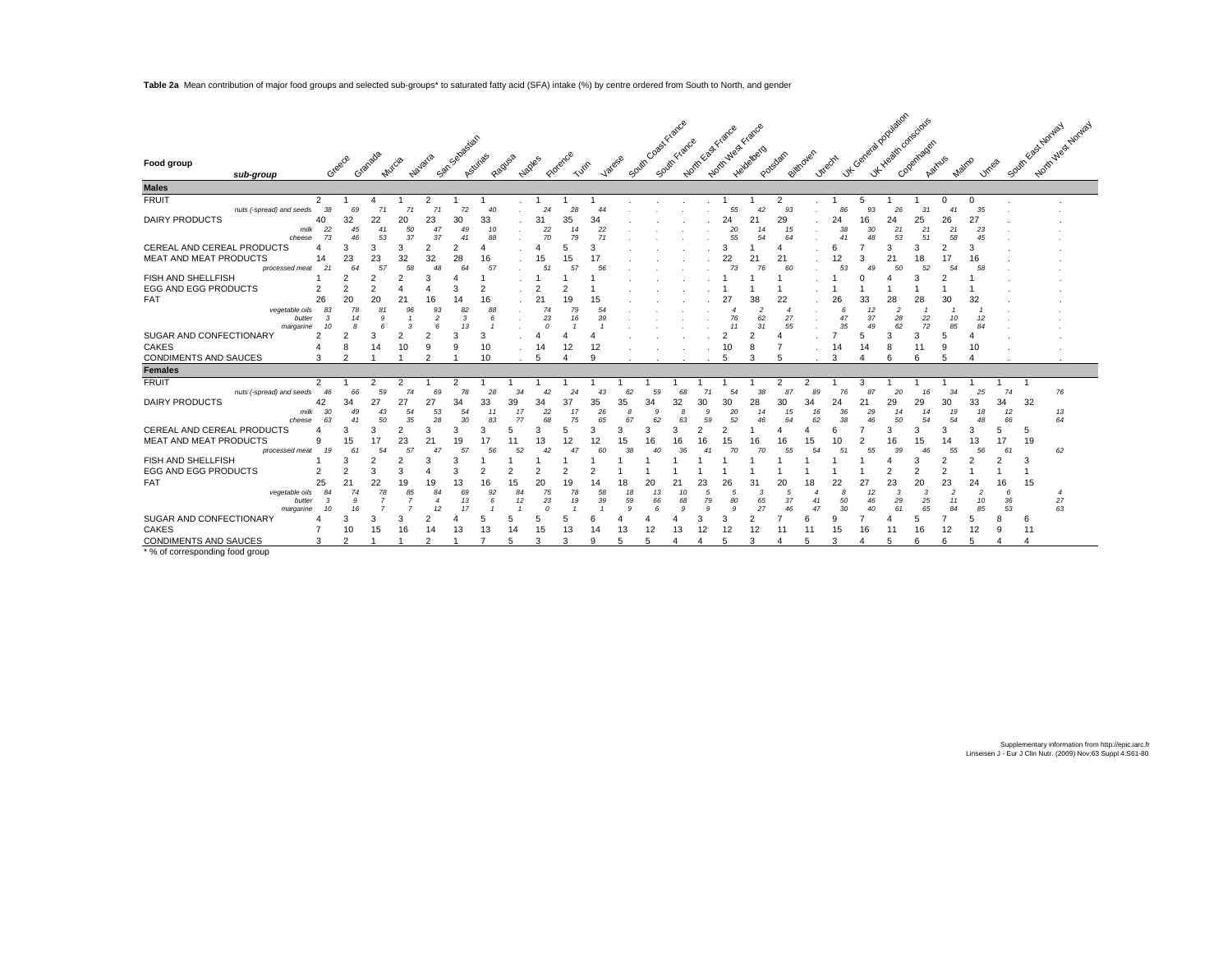**Table 2b** Mean contribution of major food groups and selected sub-groups\* to monounsaturated fatty acid (MUFA) intake (%) by centre ordered from South to North, and gender

| Food group<br>sub-group              |         | Greece | Granada | Murcia   | Navarra | San Sabastian | Asturias | R-agusa | Naples         | Florence<br>Turin       |    | Vatese | South Coast France | South France |    | Montreal France | Mary Mast France | Potsdam              | Bilthoven | Jirrecht |          | of construction considerable |          | Aaritus  | Maimo<br><b>Vines</b> |    | South East Norway<br>Mary Meschonian |  |
|--------------------------------------|---------|--------|---------|----------|---------|---------------|----------|---------|----------------|-------------------------|----|--------|--------------------|--------------|----|-----------------|------------------|----------------------|-----------|----------|----------|------------------------------|----------|----------|-----------------------|----|--------------------------------------|--|
| <b>Males</b>                         |         |        |         |          |         |               |          |         |                |                         |    |        |                    |              |    |                 |                  |                      |           |          |          |                              |          |          |                       |    |                                      |  |
| <b>FRUIT</b>                         | 5       | 3      | 8       |          | 3       |               |          |         |                | 2                       | 2  |        |                    |              |    | 3               |                  |                      |           |          | 14       | 2                            |          |          |                       |    |                                      |  |
| nuts (-spread) and seeds             | 33      |        |         |          |         |               |          |         |                | 35                      | 60 |        |                    |              |    | 73              |                  | 92                   |           |          |          |                              |          |          | 65                    |    |                                      |  |
| <b>DAIRY PRODUCTS</b>                |         |        |         |          |         |               |          |         |                |                         | 13 |        |                    |              |    |                 |                  |                      |           |          |          |                              |          |          | 12                    |    |                                      |  |
| milk                                 |         |        |         |          |         |               |          |         |                | 15                      | 23 |        |                    |              |    |                 |                  |                      |           |          |          |                              |          |          | 22                    |    |                                      |  |
| cheese                               |         |        |         | 33       |         |               |          |         |                | 78                      | 69 |        |                    |              |    |                 |                  |                      |           |          |          |                              |          |          | 45                    |    |                                      |  |
| CEREAL AND CEREAL PRODUCTS           |         |        |         |          |         |               |          |         |                |                         |    |        |                    |              |    |                 |                  |                      |           |          |          |                              |          |          |                       |    |                                      |  |
| MEAT AND MEAT PRODUCTS               |         |        |         |          |         |               |          |         |                | 59                      |    |        |                    |              |    |                 | ٩٩               |                      |           |          |          | 27<br>50                     | 26<br>52 | 23<br>58 | 22<br>63              |    |                                      |  |
| processed meat                       | 24      |        |         |          |         |               |          |         |                |                         |    |        |                    |              |    |                 |                  |                      |           |          |          |                              |          |          |                       |    |                                      |  |
| FISH AND SHELLFISH                   |         |        |         |          |         |               |          |         |                |                         |    |        |                    |              |    |                 |                  |                      |           |          |          |                              |          |          |                       |    |                                      |  |
| EGG AND EGG PRODUCTS<br>FAT          |         |        |         |          |         |               |          |         |                |                         |    |        |                    |              |    |                 |                  |                      |           |          |          | $\overline{2}$               |          | 2<br>30  | $\overline{2}$<br>32  |    |                                      |  |
|                                      | 64<br>9 | 51     | 96      | 56<br>99 |         |               |          |         | 51             | 95                      | 31 |        |                    |              |    |                 | 32               | $\mathbf{2}^{\circ}$ |           | 30<br>22 | 38<br>33 | 24<br>13                     | 26       |          |                       |    |                                      |  |
| vegetable oils                       |         |        |         |          |         |               |          |         |                | $\overline{\mathbf{c}}$ |    |        |                    |              |    | 55              |                  |                      |           | 1S       | 11       |                              | 13       |          |                       |    |                                      |  |
| butter                               |         |        |         |          |         |               |          |         |                | C                       |    |        |                    |              |    |                 |                  |                      |           |          |          |                              | 73       | 85       | 85                    |    |                                      |  |
| margarine<br>SUGAR AND CONFECTIONARY |         |        |         |          |         |               |          |         |                |                         |    |        |                    |              |    |                 |                  |                      |           |          |          |                              |          |          | 3                     |    |                                      |  |
| CAKES                                |         |        |         |          |         |               |          |         |                |                         |    |        |                    |              |    |                 |                  |                      |           | 15       | 11       |                              | 10       | 11       | 12                    |    |                                      |  |
| CONDIMENTS AND SAUCES                |         |        |         |          |         |               | 20       |         | R              |                         | 24 |        |                    |              |    |                 |                  |                      |           |          |          | 14                           | 10       | g        |                       |    |                                      |  |
| <b>Females</b>                       |         |        |         |          |         |               |          |         |                |                         |    |        |                    |              |    |                 |                  |                      |           |          |          |                              |          |          |                       |    |                                      |  |
| <b>FRUIT</b>                         |         | 3      | 5       |          | 2       |               |          |         |                |                         |    |        |                    |              |    |                 |                  | 5                    |           |          |          | 3                            |          |          |                       |    | 3                                    |  |
| nuts (-spread) and seeds             |         |        |         |          |         |               |          |         |                |                         |    |        |                    |              |    |                 |                  |                      |           |          |          |                              |          |          |                       |    | 91                                   |  |
| <b>DAIRY PRODUCTS</b>                | 10      |        |         |          |         |               |          |         |                |                         |    |        |                    |              |    |                 |                  |                      |           |          |          |                              |          |          |                       |    | 19                                   |  |
| milk                                 |         |        |         |          |         |               |          |         |                |                         |    |        |                    |              |    |                 |                  |                      |           |          |          |                              |          |          |                       | 12 | 13                                   |  |
| cheese                               |         |        |         |          |         |               |          |         |                |                         |    |        |                    |              |    |                 |                  |                      |           |          |          |                              |          |          |                       |    | 63                                   |  |
| CEREAL AND CEREAL PRODUCTS           |         |        |         |          |         |               |          |         |                |                         |    |        |                    |              |    |                 |                  |                      |           |          |          |                              |          |          |                       |    | 6                                    |  |
| MEAT AND MEAT PRODUCTS               |         |        |         |          |         |               |          |         |                |                         |    |        |                    |              |    |                 | 25               |                      |           | з        |          |                              | 22       |          |                       |    | 26                                   |  |
| processed meat                       | 22      |        |         |          |         |               |          |         |                |                         |    |        |                    |              |    |                 |                  |                      |           |          |          |                              |          |          |                       |    | 60                                   |  |
| FISH AND SHELLFISH                   |         |        |         |          |         |               |          |         |                |                         |    |        |                    |              |    |                 |                  |                      |           |          |          |                              |          |          |                       |    | 6                                    |  |
| <b>EGG AND EGG PRODUCTS</b>          |         |        |         |          |         |               |          |         | $\overline{2}$ |                         |    |        |                    |              |    |                 |                  | 2                    | 3         |          |          | 3                            |          | 3        |                       |    | 3                                    |  |
| FAT                                  | 64      | 52     | 52      | 54       |         |               |          |         | 50             |                         | 30 | 22     |                    |              | 18 | 22              | 28               | 20                   | 18        | 26       | 32       | 22                           | 20       | 24       | 26                    |    | 16                                   |  |
| vegetable oils                       |         | 93     | 95      | 97       |         |               |          |         |                |                         | 9  |        |                    |              |    | 23              | 13               | 19                   | 16        | 28       | 38       | 19                           |          |          |                       | 29 | 18                                   |  |
| butter                               |         |        |         |          |         |               |          |         |                |                         |    |        | 22                 | 25           |    | 5.              | 45               | 20                   | 23        | 19       |          |                              |          |          |                       |    | 15                                   |  |
| margarine                            |         |        |         |          |         |               |          |         |                |                         |    |        |                    |              |    |                 |                  | 50                   |           |          |          |                              |          |          |                       |    | 61                                   |  |
| SUGAR AND CONFECTIONARY              |         |        |         |          |         |               |          |         |                |                         |    |        |                    |              |    |                 |                  |                      |           |          |          |                              |          |          |                       |    |                                      |  |
| CAKES                                |         |        | 10      |          |         | 12            | 9        | 9       | 9              |                         |    |        |                    |              |    |                 | 11               | 9                    | 10        | 15       | 12       | -11                          | 14       | 14       | 15                    |    | 10                                   |  |
| CONDIMENTS AND SAUCES                |         |        |         |          |         |               | 16       | 14      | 5              | Բ                       | 24 | 16     | 16                 | 14           | 14 |                 |                  | 9                    |           | 5        | 6        | 11                           | 10       | 10       | 8                     | 5  | 5                                    |  |
| * % of corresponding food group      |         |        |         |          |         |               |          |         |                |                         |    |        |                    |              |    |                 |                  |                      |           |          |          |                              |          |          |                       |    |                                      |  |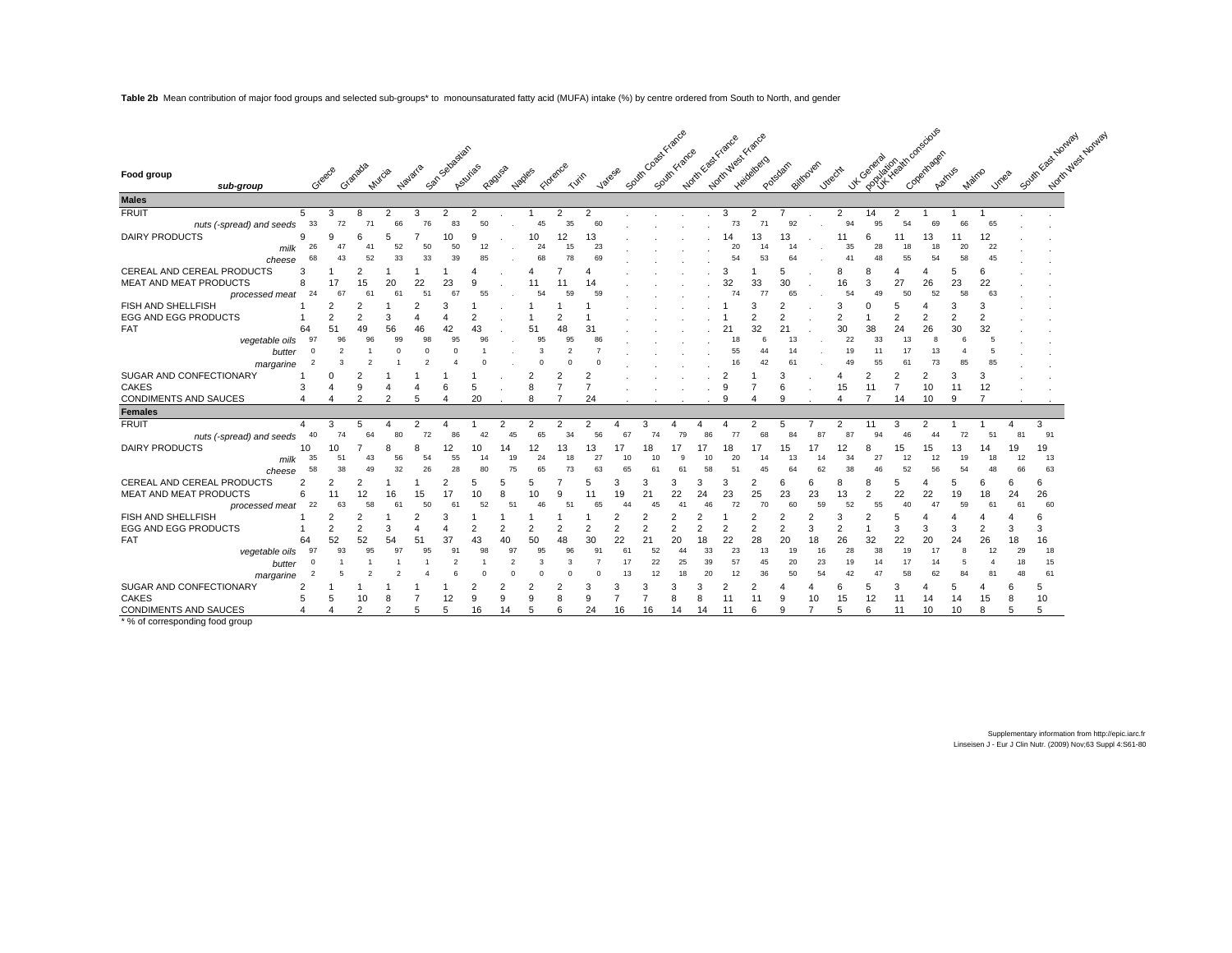**Table 2c** Mean contribution of major food groups and selected sub-groups\* to polyunsaturated fatty acid (PUFA) intake (%) by centre ordered from South to North, and gender

| Ly Canada doplaton<br>V. Health conscious<br>South Coast France<br>Monthly Magical<br>Montreas France<br>Sacragastian<br>South France<br>Copenhagen<br><b>Heidelberg</b><br>Bilthoven<br>Granada<br>Potedam<br>Florence<br>Asturias<br>Navarra<br>Ragusa<br><b>Jurecht</b><br>Greece<br>Naples<br>Murcia<br>Varese<br>Food group<br>Tuin<br>sub-group | Month West Norway<br>South East Norway<br>Astrus<br>Maimo<br><b>Umea</b> |
|-------------------------------------------------------------------------------------------------------------------------------------------------------------------------------------------------------------------------------------------------------------------------------------------------------------------------------------------------------|--------------------------------------------------------------------------|
| <b>Males</b>                                                                                                                                                                                                                                                                                                                                          |                                                                          |
| <b>FRUIT</b><br>12<br>9<br>3<br>3<br>8<br>6<br>5<br>3<br>3<br>15<br>8<br>5<br>8<br>5                                                                                                                                                                                                                                                                  | $\overline{2}$<br>2                                                      |
| 70<br>83<br>92<br>38<br>48<br>95<br>36<br>84<br>56<br>65<br>65<br>83<br>95<br>45<br>nuts (-spread) and seeds                                                                                                                                                                                                                                          | 67<br>65                                                                 |
| DAIRY PRODUCTS<br>з                                                                                                                                                                                                                                                                                                                                   |                                                                          |
| 20<br>34<br>25<br>27<br>36<br>20<br>20<br>milk                                                                                                                                                                                                                                                                                                        |                                                                          |
| 52<br>72<br>74<br>51<br>60<br>33<br>54<br>52<br>cheese                                                                                                                                                                                                                                                                                                | 56                                                                       |
| CEREAL AND CEREAL PRODUCTS<br>13<br>10<br>-11<br>13                                                                                                                                                                                                                                                                                                   |                                                                          |
| MEAT AND MEAT PRODUCTS<br>20<br>17<br>8<br>-11<br>14<br>14                                                                                                                                                                                                                                                                                            |                                                                          |
| 27<br>50<br>52<br>processed meat                                                                                                                                                                                                                                                                                                                      |                                                                          |
| FISH AND SHELLFISH<br>2                                                                                                                                                                                                                                                                                                                               |                                                                          |
| <b>EGG AND EGG PRODUCTS</b><br>2<br>3<br>2<br>З                                                                                                                                                                                                                                                                                                       |                                                                          |
| FAT<br>35<br>36<br>35<br>26<br>2c<br>37<br>36<br>22<br>28<br>54<br>44<br>47<br>45                                                                                                                                                                                                                                                                     | 30                                                                       |
| 98<br>97<br>92<br>93<br>89<br>90<br>90<br>28<br>37<br>12<br>vegetable oils<br>89<br>31<br>16<br>83                                                                                                                                                                                                                                                    |                                                                          |
| 3<br>11<br>butter                                                                                                                                                                                                                                                                                                                                     |                                                                          |
| 48<br>margarine                                                                                                                                                                                                                                                                                                                                       |                                                                          |
| SUGAR AND CONFECTIONARY                                                                                                                                                                                                                                                                                                                               |                                                                          |
| CAKES<br>9<br>3<br>3                                                                                                                                                                                                                                                                                                                                  | 9<br>11                                                                  |
| CONDIMENTS AND SAUCES<br>25<br>10<br>22<br>15<br>13                                                                                                                                                                                                                                                                                                   | 10<br>14                                                                 |
| <b>Females</b>                                                                                                                                                                                                                                                                                                                                        |                                                                          |
| <b>FRUIT</b><br>9<br>10<br>8<br>a<br>10<br>8<br>16<br>6<br>5<br>6<br>6                                                                                                                                                                                                                                                                                | 3<br>p<br>4                                                              |
| 39<br>29<br>nuts (-spread) and seeds                                                                                                                                                                                                                                                                                                                  | 84<br>62<br>83                                                           |
| <b>DAIRY PRODUCTS</b>                                                                                                                                                                                                                                                                                                                                 | $\overline{2}$                                                           |
| 27<br>milk                                                                                                                                                                                                                                                                                                                                            | 13                                                                       |
| cheese                                                                                                                                                                                                                                                                                                                                                | 63                                                                       |
| CEREAL AND CEREAL PRODUCTS<br>12<br>15<br>15                                                                                                                                                                                                                                                                                                          | 13                                                                       |
| MEAT AND MEAT PRODUCTS<br>12<br>13<br>13                                                                                                                                                                                                                                                                                                              | 10<br>2                                                                  |
| 25<br>51<br>processed meat                                                                                                                                                                                                                                                                                                                            | 59<br>6                                                                  |
| FISH AND SHELLFISH                                                                                                                                                                                                                                                                                                                                    | 9                                                                        |
| EGG AND EGG PRODUCTS<br>2<br>$\overline{2}$<br>$\overline{2}$<br>3<br>$\overline{2}$<br>3<br>3                                                                                                                                                                                                                                                        | $\overline{2}$<br>3                                                      |
| FAT<br>28<br>35<br>28<br>34<br>38<br>28<br>26<br>33<br>27<br>19<br>18<br>Δſ<br>47                                                                                                                                                                                                                                                                     | 25<br>27<br>26                                                           |
| 93<br>92<br>95<br>95<br>34<br>23<br>vegetable oils<br>82<br>92<br>86<br>13<br>26<br>8<br>۹                                                                                                                                                                                                                                                            |                                                                          |
| $\Omega$<br>butter                                                                                                                                                                                                                                                                                                                                    |                                                                          |
| 51<br>52<br>margarine                                                                                                                                                                                                                                                                                                                                 | 88                                                                       |
| SUGAR AND CONFECTIONARY                                                                                                                                                                                                                                                                                                                               | 3                                                                        |
| CAKES<br>15<br>14<br>10<br>12<br>12<br>10<br>10<br>10<br>5<br>13                                                                                                                                                                                                                                                                                      | 12<br>13<br>12<br>14                                                     |
| CONDIMENTS AND SAUCES<br>13<br>20<br>27<br>26<br>28<br>13<br>17<br>15<br>29<br>12<br>q<br>14<br>14                                                                                                                                                                                                                                                    | 15<br>17<br>15<br>11                                                     |

\* % of corresponding food group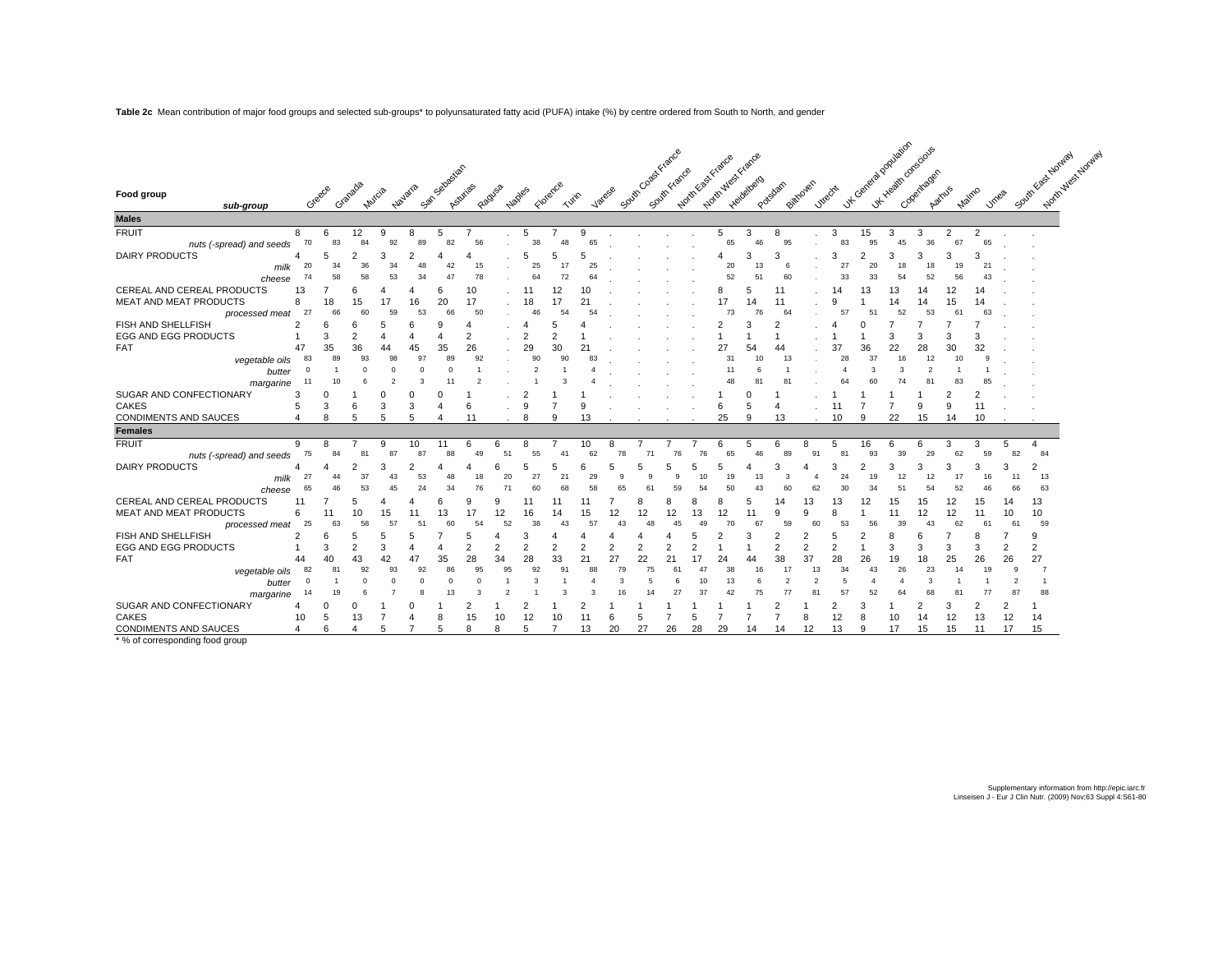| Food group                                   | sub-group      |    | Greece | Granada | Murcia | Navarra | San Sabastian | Asturias | Ragusa | Maples        | Florence<br>$\prec$ viin |                | <b>Jargs</b> | South Coast France | South France |    | Montreal Fraces | Mary Mes France | Potedam | Bilthoven | <b>Jurecht</b> | Ly Casterda doplation |    | Lyce are dreaded<br>Copenhagen | Aarnus         | Maimo<br><b>Vines</b> |    | Sourcest November<br>Martin West Norway |
|----------------------------------------------|----------------|----|--------|---------|--------|---------|---------------|----------|--------|---------------|--------------------------|----------------|--------------|--------------------|--------------|----|-----------------|-----------------|---------|-----------|----------------|-----------------------|----|--------------------------------|----------------|-----------------------|----|-----------------------------------------|
| <b>Males</b>                                 |                |    |        |         |        |         |               |          |        |               |                          |                |              |                    |              |    |                 |                 |         |           |                |                       |    |                                |                |                       |    |                                         |
| <b>DAIRY PRODUCTS</b>                        |                | 21 | 15     | 9       |        |         |               | 13       |        | 15            | 16                       | 18             |              |                    |              |    |                 | 14              | 20      |           | 16             | 13                    | 13 | 15                             | 14             | 15                    |    |                                         |
|                                              | milk           | 26 |        |         |        |         |               | 15       |        | 26            | 17                       | 26             |              |                    |              |    |                 |                 |         |           | 38             | 34                    | 23 | 23                             | 24             | 28                    |    |                                         |
|                                              | cheese         |    | 32     |         | 23     | 26      |               | 83       |        |               | 72                       | 62             |              |                    |              |    |                 |                 |         |           | 31             |                       | 49 |                                | 50             |                       |    |                                         |
| MEAT AND MEAT PRODUCTS                       |                | 35 | 28     | 29      | 33     | 3       | 33            | 30       |        | 30            | 31                       | 39             |              |                    |              |    | 37              | 35              |         |           | 30             |                       | 28 | 26                             | 29             |                       |    |                                         |
|                                              | processed meat | 8  | 37     | 3.      | 29     | 19      | 29            | 15       |        | 24            | 22                       | 22             |              |                    |              |    | 42              | 5'              |         |           | 25             | 21                    | 37 | 36                             | 43             |                       |    |                                         |
| <b>FISH AND SHELLFISH</b>                    |                | 16 | 19     | 18      | 16     | 15      | 18            | 10       |        |               | 10                       | 6              |              |                    |              |    |                 |                 | 5       |           | 6              | 3                     | 10 | 8                              |                |                       |    |                                         |
| <b>EGG AND EGG PRODUCTS</b>                  |                | 18 | 26     | 24      | 34     | 33      | 29            | 23       |        | 19            | 19                       | 9              |              |                    |              |    | 13              |                 | 19      |           | 16             | 18                    | 24 | 24                             | 25             |                       |    |                                         |
| <b>FAT</b>                                   |                |    |        |         |        |         |               |          |        | $\mathcal{P}$ |                          | 3              |              |                    |              |    | 12              | 15              |         |           | 12             | 26                    | 10 |                                | <sub>9</sub>   |                       |    |                                         |
|                                              | butter         | 37 |        | 63      | 93     | 88      | 52            | 80       |        | 97            | 9 <sup>1</sup>           | 96             |              |                    |              |    | 93              | 93              | ٩ŕ      |           | 48             | 31                    | 33 | 26                             | 1 <sup>c</sup> |                       |    |                                         |
|                                              | margarine      |    |        |         |        |         | 21            |          |        |               |                          |                |              |                    |              |    |                 |                 |         |           | 31             | 65                    | 61 |                                | 77             |                       |    |                                         |
| <b>CAKES</b>                                 |                |    |        |         |        |         |               | 12       |        |               | 14                       |                |              |                    |              |    |                 |                 |         |           |                |                       |    |                                |                |                       |    |                                         |
| <b>CONDIMENTS AND SAUCES</b>                 |                |    |        |         |        |         |               |          |        | ີ             |                          | C              |              |                    |              |    |                 |                 |         |           |                | c                     |    | ĥ                              |                | ٩                     |    |                                         |
| <b>Females</b>                               |                |    |        |         |        |         |               |          |        |               |                          |                |              |                    |              |    |                 |                 |         |           |                |                       |    |                                |                |                       |    |                                         |
| <b>DAIRY PRODUCTS</b>                        |                | 24 | 17     | 12      | 12     |         | 15            | 14       | 20     | 17            | 17                       | 18             | 22           | 21                 | 2            | 19 | 18              | 17              | 20      | 23        | 15             | 18                    | 16 | 16                             | 16             | 17                    | 21 | 20                                      |
|                                              | milk           | 35 | 57     | 53      | 60     | 56      | 57            | 16       | 20     | 25            | 21                       | 29             | 9            |                    |              |    | 23              | 16              | 13      | 16        | 38             | 32                    | 17 | 17                             | 23             | 22                    | 16 | 18                                      |
|                                              | cheese         | 58 | 29     | 36      | 23     |         |               | 78       | 70     | 56            | 66                       | 54             | 59           |                    |              |    |                 |                 | 67      | 64        | 29             | 39                    | 46 |                                |                |                       | 62 | 59                                      |
| <b>MEAT AND MEAT PRODUCTS</b>                |                | 27 | 24     | 26      | 28     | 29      | 29            | 25       | 19     | 3             | 28                       | 27             | 30           | 29                 | 30           |    |                 |                 | 33      | 30        | 28             |                       | 23 | 22                             | 24             |                       |    | 24                                      |
|                                              | processed meat |    | 37     | 25      | 29     | 20      |               | 19       | 22     |               |                          |                |              |                    |              |    |                 |                 | 37      | 39        | 22             | 23                    | 26 | 29                             |                |                       | 38 | -44                                     |
| <b>FISH AND SHELLFISH</b>                    |                | 16 | 21     | 15      | 16     | 15      | 15            | 13       |        | 6             |                          |                |              |                    |              |    |                 |                 | 5       | h         |                | 6                     |    | 8                              | 9              | 9                     | 10 | 13                                      |
| <b>EGG AND EGG PRODUCTS</b>                  |                | 20 | 25     | 27      | 28     | 32      | 29            | 23       | 21     | 19            | 23                       | 20             |              | 18                 | 16           | 16 | ١ć              | 19              | 22      | 22        | 19             | 18                    | 27 | 28                             | 29             | 26                    | 22 | 22                                      |
| FAT                                          |                |    |        |         |        |         |               |          |        | $\Omega$      |                          | $\overline{2}$ |              |                    |              |    |                 | 12              | 5       |           | 9              | 21                    |    |                                |                | 8                     |    | 3                                       |
|                                              | butter         | 59 |        |         |        |         |               |          |        |               | 97                       |                |              |                    |              |    |                 |                 |         |           | 52             | 38                    | 34 | 30                             |                |                       | 68 | 57                                      |
|                                              | margarine      |    |        |         |        |         |               |          |        |               |                          |                |              |                    |              |    |                 |                 |         |           | 28             | 58                    | 60 | 66                             | 75             | 82                    | 28 | 37                                      |
| <b>CAKES</b>                                 |                |    |        |         |        |         |               | 18       | 20     | 18            | 15                       |                |              |                    |              |    |                 |                 |         |           |                | 20                    |    | 12                             | 9              | 10                    | 10 | 11                                      |
| <b>CONDIMENTS AND SAUCES</b><br>$+ 0.1 + 1.$ | $\cdots$       |    |        |         |        |         |               |          |        | $\mathcal{P}$ | C                        | 2              |              |                    |              |    |                 | -2              |         |           |                | $\mathcal{D}$         |    | 5                              |                |                       | c  | 3                                       |

**Table 2d** Mean contribution of major food groups and selected sub-groups\* to dietary cholesterol intake (%) by centre ordered from South to North, and gender

% of corresponding food group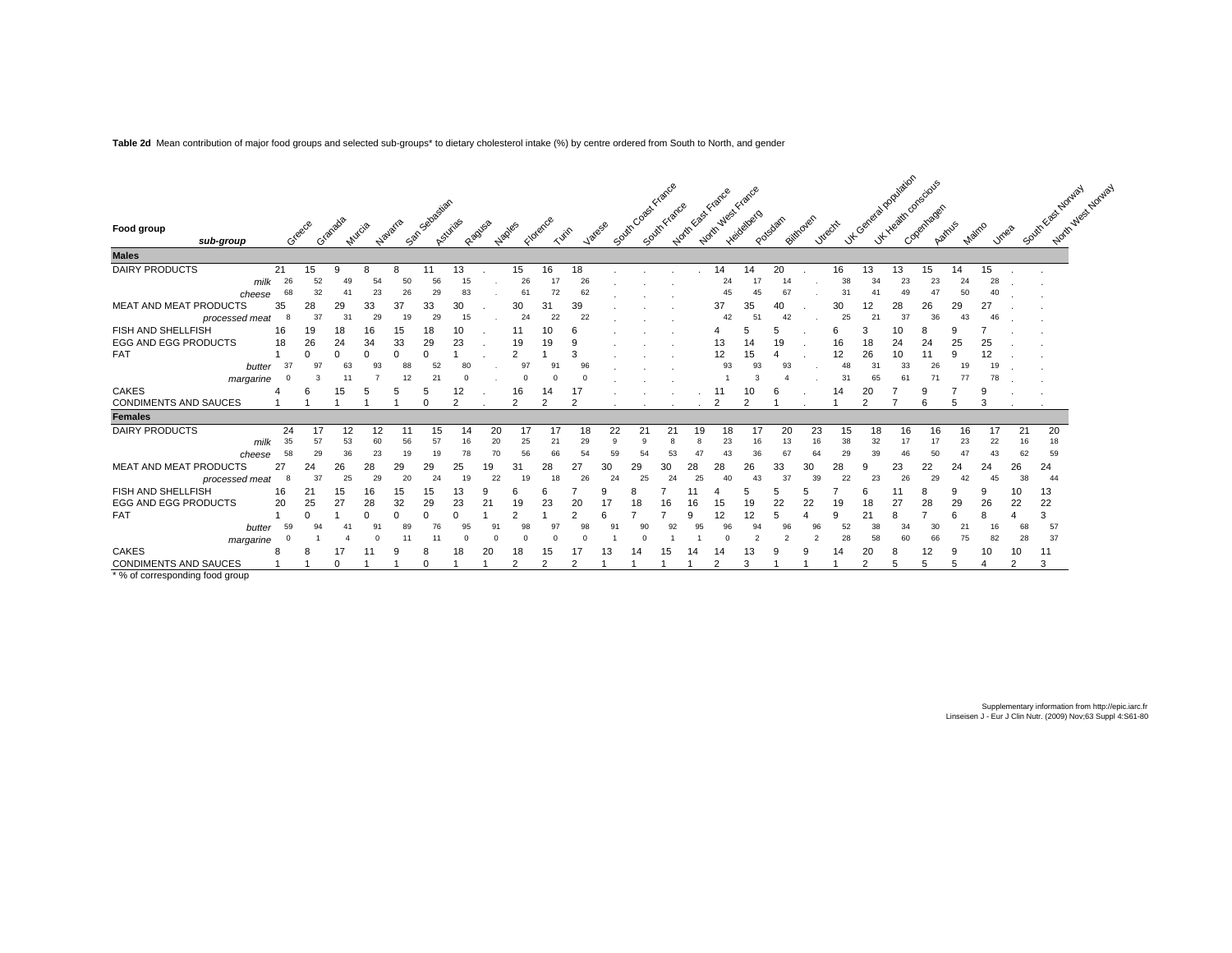**Table 3a** Mean daily intake of total fat (g/d; M(SE)) by centre ordered from South to North, gender, and BMI groups (adjusted for age and weighted by weekday and season)

|                        |      |                  |                  | Men        |         |      |                 |                  | Women        |         |
|------------------------|------|------------------|------------------|------------|---------|------|-----------------|------------------|--------------|---------|
| <b>CENTER</b>          | N    | BMI < 25         | <b>BMI 25-30</b> | BMI > 30   | P trend | N    | BMI < 25        | <b>BMI 25-30</b> | BMI > 30     | P trend |
| Greece                 | 1311 | 99.9(3.0)        | 101.5(1.7)       | 95.0(2.5)  | 0.489   | 1373 | 76.0(2.0)       | 75.3(1.5)        | 71.8(1.6)    | 0.234   |
| Granada                | 214  | 120.8(12.2)      | 108.2(3.9)       | 106.8(6.3) | 0.273   | 300  | 78.3 (4.0)      | 70.7(3.0)        | 71.0(3.9)    | 0.361   |
| Murcia                 | 243  | 98.0(6.3)        | 113.4(4.0)       | 107.4(6.3) | 0.588   |      | 304 84.6 (3.6)  | 84.6 (3.2)       | 81.5(3.8)    | 0.327   |
| Navarra                | 444  | 110.6(5.5)       | 110.3(2.9)       | 114.5(4.4) | 0.376   | 271  | 90.8(3.5)       | 83.5(3.3)        | 81.6(4.9)    | 0.212   |
| San Sebastian          | 490  | 121.3(4.5)       | 116.9(2.7)       | 105.9(5.2) | 0.158   | 244  | 80.8(3.2)       | 83.6(3.8)        | 75.6(6.3)    | 0.563   |
| Asturias               |      | 386 97.6 (5.7)   | 100.8(3.1)       | 102.5(4.9) | 0.110   | 324  | 76.1 (3.4)      | 72.3(2.8)        | 65.1(4.8)    | 0.111   |
| Ragusa                 | 168  | 101.8(8.1)       | 84.5(4.5)        | 81.3(8.6)  | 0.239   | 138  | 87.8 (4.2)      | 58.7(5.1)        | 68.7(8.1)    | 0.553   |
| <b>Naples</b>          |      |                  |                  |            |         | 403  | 72.3(3.1)       | 61.6(2.8)        | 75.6(3.3)    | 0.855   |
| Florence               | 271  | 90.4(4.7)        | 83.0(4.0)        | 95.2(7.8)  | 0.748   | 784  | 66.8 $(1.8)$    | 64.6(2.1)        | 64.3(3.5)    | 0.263   |
| Turin                  | 676  | 80.8(3.2)        | 78.8 (2.4)       | 82.6(5.1)  | 0.694   | 392  | 65.9(2.5)       | 61.4(3.1)        | 57.0(4.6)    | 0.009   |
| Varese                 | 327  | 85.0(4.2)        | 96.7(3.5)        | 96.5(9.1)  | 0.340   | 794  | 65.8(1.8)       | 65.2(2.1)        | 66.3(3.3)    | 0.706   |
| South coast of France  |      |                  |                  |            |         | 620  | 84.9(1.6)       | 96.5(3.6)        | 115.8(6.0)   | 0.091   |
| South of France        |      |                  |                  |            |         | 1425 | 81.2(1.1)       | 80.4(2.1)        | 77.0(4.9)    | 0.223   |
| North-East of France   |      |                  |                  |            |         | 2059 | 87.5(0.9)       | 83.6(1.6)        | 86.8 (3.3)   | 0.897   |
| North-West of France   |      |                  |                  |            |         | 631  | 81.5(1.6)       | 80.9(3.1)        | 85.0(7.4)    | 0.415   |
| Heidelberg             |      | 1034 103.2 (2.6) | 102.0(2.1)       | 97.0(3.4)  | 0.212   | 1087 | 79.0(1.4)       | 72.7(2.1)        | 85.2(2.9)    | 0.666   |
| Potsdam                | 1233 | 116.9(2.5)       | 111.5(1.8)       | 112.9(3.0) | 0.492   | 1061 | 76.9(1.6)       | 72.2(1.8)        | 72.2(2.5)    | 0.342   |
| Bilthoven              |      | 1024 101.8 (2.5) | 105.8(2.1)       | 102.7(3.9) | 0.856   |      | 1086 77.1 (1.5) | 71.9(1.8)        | 69.1(2.8)    | 0.103   |
| Utrecht                |      |                  |                  |            |         | 1870 | 77.0(1.2)       | 75.7(1.3)        | 69.5 $(2.0)$ | 0.229   |
| UK General population  |      | 402 87.6 (4.0)   | 90.0(3.2)        | 84.7(6.6)  | 0.628   | 570  | 63.9(2.1)       | 58.8(2.5)        | 63.5 $(4.0)$ | 0.948   |
| UK Health conscious    | 114  | 85.0(5.0)        | 81.1(9.5)        | 98.7(26.0) | 0.470   | 197  | 74.6(2.8)       | 66.1(6.1)        | 83.0 (11.9)  | 0.670   |
| Copenhagen             | 1356 | 105.6(2.1)       | 110.1(1.8)       | 113.5(3.2) | 0.051   | 1484 | 76.5(1.3)       | 73.4(1.6)        | 75.5(2.4)    | 0.782   |
| Aarhus                 | 567  | 114.4(3.4)       | 110.4(2.7)       | 128.9(5.3) | 0.465   | 510  | 83.4 (2.0)      | 85.1(2.9)        | 78.1 (4.6)   | 0.479   |
| Malmo                  | 1421 | 107.9(2.2)       | 98.9(1.8)        | 88.4 (3.4) | 0.029   | 1711 | 78.2(1.3)       | 75.0(1.4)        | 75.3(2.1)    | 0.389   |
| Umea                   |      | 1344 114.2 (2.1) | 102.6(1.8)       | 103.3(3.7) | 0.364   | 1574 | 77.7(1.3)       | 72.3(1.5)        | 67.1(2.4)    | 0.007   |
| South & East of Norway |      |                  |                  |            |         | 1004 | 74.4 (1.3)      | 67.6(2.3)        | 66.1(4.7)    | 0.228   |
| North & West of Norway |      |                  |                  |            |         |      | 793 72.1 (1.6)  | 66.7(2.4)        | 76.4 (4.6)   | 0.716   |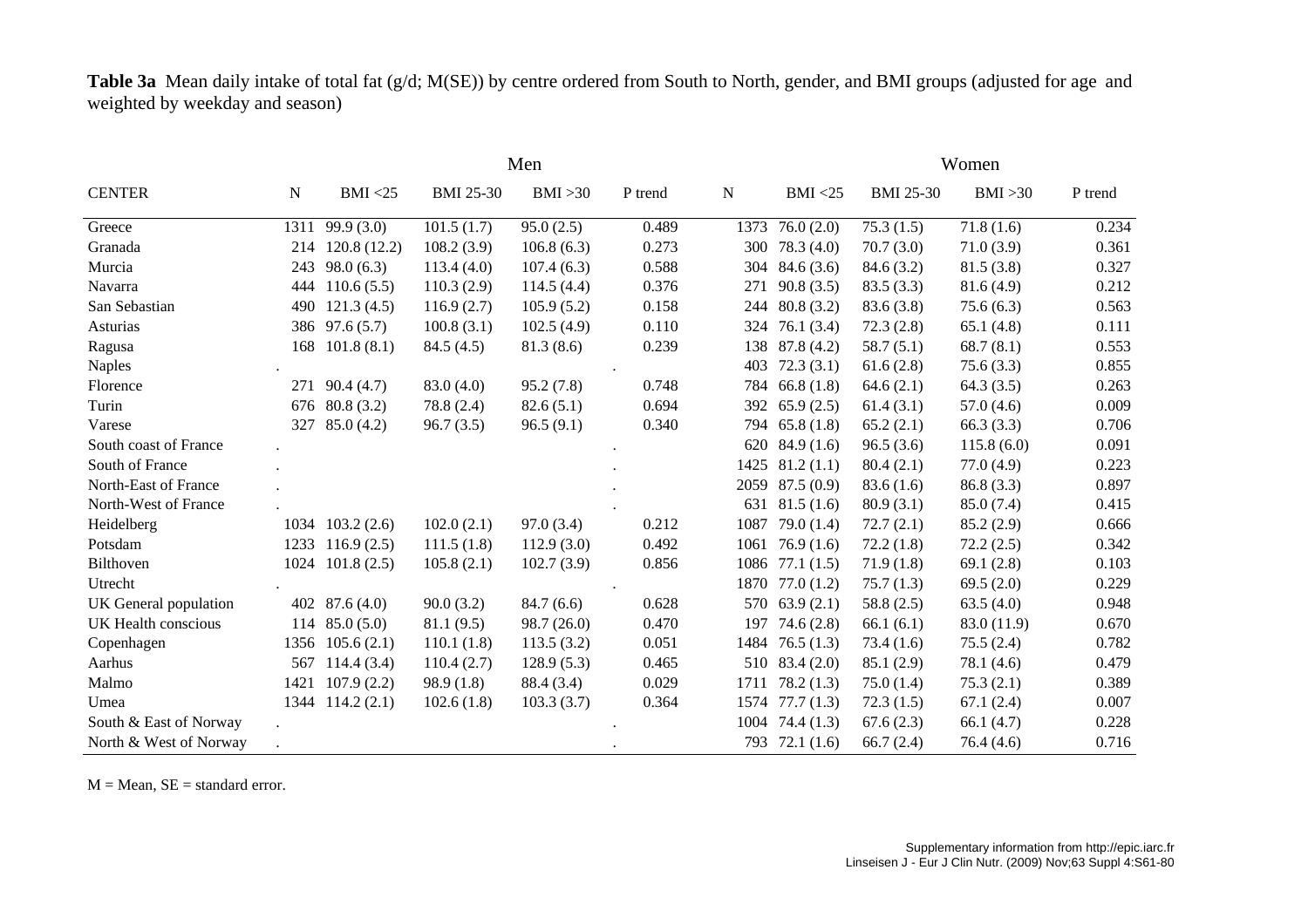Table 3b Mean daily intake of total fat (g/d; M(SE)) by centre ordered from South to North, gender, and smoking status (adjusted for age and weighted by weekday and season)

|                        |      |            | Men        |             |         |           |              | Women        |                         |         |
|------------------------|------|------------|------------|-------------|---------|-----------|--------------|--------------|-------------------------|---------|
| <b>CENTER</b>          | N    | Never      | Former     | Smoker      | P trend | ${\bf N}$ | Never        | Former       | Smoker                  | P trend |
| Greece                 | 1311 | 101.0(2.4) | 98.7(2.2)  | 97.4(2.3)   | 0.104   | 1373      | 74.6(1.1)    | 66.9 (3.9)   | $\overline{75.7}$ (2.3) | 0.926   |
| Granada                | 214  | 110.5(5.5) | 107.7(4.9) | 108.1(6.5)  | 0.409   | 300       | 72.2(2.2)    | 60.4(9.1)    | 83.3(6.5)               | 0.675   |
| Murcia                 | 243  | 114.4(5.5) | 103.3(5.5) | 108.2(4.7)  | 0.623   | 304       | 82.1(2.3)    | 91.3(7.5)    | 85.1(5.1)               | 0.792   |
| Navarra                | 444  | 111.9(3.7) | 111.3(5.1) | 111.0(3.3)  | 0.110   | 271       | 88.4 (2.5)   | 71.6(6.4)    | 84.6(5.1)               | 0.862   |
| San Sebastian          | 490  | 121.4(3.7) | 113.9(4.2) | 113.2(3.3)  | 0.286   | 244       | 80.1(2.7)    | 73.6(6.0)    | 93.0(6.1)               | 0.546   |
| Asturias               | 386  | 104.2(4.0) | 96.0(4.1)  | 101.1(4.2)  | 0.757   | 324       | 72.6(2.3)    | 65.1(7.5)    | 73.4(4.7)               | 0.945   |
| Ragusa                 | 168  | 88.0(6.6)  | 90.4(5.2)  | 80.3(7.6)   | 0.476   | 138       | 65.6(4.6)    | 68.6(6.7)    | 88.8 (4.9)              | 0.258   |
| <b>Naples</b>          |      |            |            |             |         | 403       | 68.0(2.5)    | 64.9(3.9)    | 73.3(3.2)               | 0.568   |
| Florence               | 271  | 92.6(5.5)  | 85.1(4.1)  | 87.0(5.8)   | 0.483   | 784       | 64.3(1.8)    | 70.0(2.6)    | 64.3(2.4)               | 0.997   |
| Turin                  | 676  | 82.2 (3.4) | 77.9(2.7)  | 80.2(3.5)   | 0.685   | 392       | 64.8(2.3)    | 62.8(3.8)    | 57.0(4.4)               | 0.175   |
| Varese                 | 327  | 95.1(4.3)  | 92.6(4.1)  | 87.2(5.3)   | 0.133   | 794       | 66.1 $(1.5)$ | 64.0(3.4)    | 65.1(3.2)               | 0.664   |
| South coast of France  |      |            |            |             |         | 620       | 89.1(1.7)    | 84.1 (3.5)   | 79.8(5.7)               | 0.029   |
| South of France        |      |            |            |             |         | 1425      | 81.4(1.1)    | 80.1(2.1)    | 82.3(3.7)               | 0.720   |
| North-East of France   |      |            |            |             |         | 2059      | 86.7(0.9)    | 87.8(1.8)    | 84.9(3.0)               | 0.579   |
| North-West of France   |      |            |            |             |         | 631       | 81.8(1.7)    | 82.2 (3.0)   | 79.2(5.1)               | 0.411   |
| Heidelberg             | 1034 | 103.2(2.6) | 102.2(2.1) | 97.8(3.1)   | 0.216   | 1087      | 78.9(1.6)    | 78.8(1.9)    | 73.9(2.4)               | 0.323   |
| Potsdam                | 1233 | 108.2(2.5) | 113.4(1.9) | 119.6(2.8)  | 0.032   | 1061      | 76.6(1.4)    | 71.1(2.2)    | 69.3(2.9)               | 0.181   |
| Bilthoven              | 1024 | 99.1(3.0)  | 104.1(2.3) | 107.0(2.5)  | 0.101   | 1086      | 71.9(1.9)    | 73.4(1.9)    | 76.2(1.9)               | 0.119   |
| Utrecht                |      |            |            |             |         | 1870      | 75.1(1.2)    | 74.4(1.4)    | 78.1(1.9)               | 0.444   |
| UK General population  | 402  | 87.4 (3.9) | 87.5(3.5)  | 93.5(5.6)   | 0.323   | 570       | 63.2(1.9)    | 59.0(2.8)    | 61.8(4.7)               | 0.785   |
| UK Health conscious    | 114  | 75.6(6.9)  | 89.5(6.8)  | 93.1 (10.1) | 0.207   | 197       | 75.3(3.1)    | 69.9 $(4.5)$ | 77.2(16.7)              | 0.841   |
| Copenhagen             | 1356 | 106.9(2.3) | 105.9(2.1) | 115.1(2.2)  | 0.396   | 1484      | 75.2(1.3)    | 72.4(1.8)    | 79.1(1.9)               | 0.612   |
| Aarhus                 | 567  | 111.1(3.8) | 112.4(3.2) | 118.4(3.3)  | 0.228   | 510       | 83.8(2.3)    | 79.7(3.0)    | 86.3(3.1)               | 0.754   |
| Malmo                  | 1421 | 102.8(2.3) | 95.9(1.9)  | 106.0(2.5)  | 0.801   | 1711      | 79.1(1.3)    | 72.7(1.6)    | 77.3(1.8)               | 0.825   |
| Umea                   | 1344 | 105.1(1.8) | 104.5(2.3) | 117.3(3.1)  | 0.357   | 1574      | 74.3(1.1)    | 72.9(2.2)    | 75.2(2.2)               | 0.740   |
| South & East of Norway |      |            |            |             |         | 1004      | 73.3(1.9)    | 70.9(1.9)    | 72.4(2.2)               | 0.755   |
| North & West of Norway |      |            |            |             |         | 793       | 70.8(2.2)    | 65.7(2.2)    | 76.4(2.4)               | 0.651   |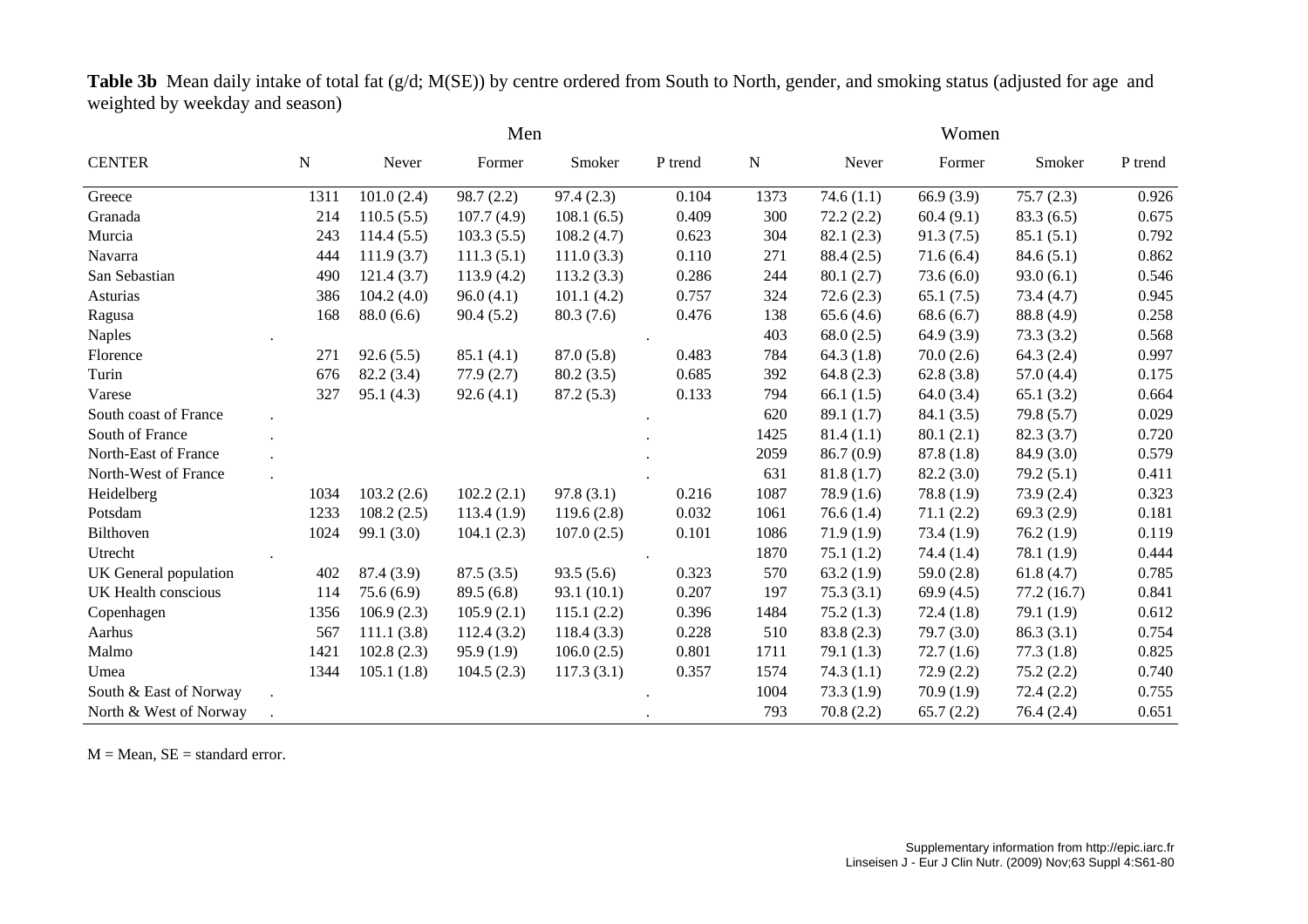**Table 3c** Mean daily intake of total fat (g/d; M(SE)) by centre ordered from South to North, gender, and educational level (adjusted for age and weighted by weekday and season)

|                        |           |            | Men        |            |         |             |              | Women        |            |         |
|------------------------|-----------|------------|------------|------------|---------|-------------|--------------|--------------|------------|---------|
| <b>CENTER</b>          | ${\bf N}$ | Low        | Medium     | High       | P trend | $\mathbf N$ | Low          | Medium       | High       | P trend |
| Greece                 | 1311      | 95.2(1.9)  | 100.7(2.8) | 105.6(2.3) | 0.022   | 1373        | 72.2(1.3)    | 76.3(2.0)    | 77.1(2.0)  | 0.237   |
| Granada                | 214       | 105.6(4.3) | 122.1(8.1) | 107.6(6.1) | 0.929   | 300         | 71.2(2.2)    | 83.4 (7.5)   | 73.2(9.5)  | 0.903   |
| Murcia                 | 243       | 109.8(3.5) | 113.8(9.5) | 101.2(7.0) | 0.537   | 304         | 82.8 (2.4)   | 91.3(6.5)    | 83.0(5.1)  | 0.986   |
| Navarra                | 444       | 112.3(2.6) | 111.0(4.8) | 103.7(8.3) | 0.246   | 271         | 83.3 (2.4)   | 88.8 (7.2)   | 110.0(7.8) | 0.210   |
| San Sebastian          | 490       | 117.1(2.7) | 117.4(3.9) | 105.5(7.0) | 0.348   | 244         | 80.2(2.7)    | 85.4(5.1)    | 78.9(8.3)  | 0.882   |
| Asturias               | 386       | 103.5(3.0) | 96.9(5.0)  | 91.4(6.4)  | 0.036   | 324         | 72.9(2.2)    | 69.6(5.8)    | 71.0(7.0)  | 0.620   |
| Ragusa                 | 168       | 84.3(5.3)  | 88.3 (5.8) | 93.7 (9.2) | 0.056   | 138         | 57.9(4.3)    | 89.4 (4.8)   | 98.0(8.8)  | 0.203   |
| <b>Naples</b>          |           |            |            |            |         | 403         | 70.6(2.7)    | 67.0(2.7)    | 70.3(4.4)  | 0.960   |
| Florence               | 271       | 87.1(4.6)  | 85.4(4.3)  | 93.9(6.9)  | 0.456   | 784         | 65.5(1.8)    | 65.8(2.1)    | 66.3(3.2)  | 0.094   |
| Turin                  | 676       | 76.4(2.9)  | 81.6(2.5)  | 85.1(5.9)  | 0.071   | 392         | 61.4(2.4)    | 62.3(3.2)    | 74.5(5.4)  | 0.294   |
| Varese                 | 327       | 98.8 (3.7) | 85.7(3.8)  | 91.6(12.3) | 0.629   | 794         | 65.3(1.6)    | 66.1 $(2.4)$ | 67.8(4.6)  | 0.145   |
| South coast of France  |           |            |            |            |         | 620         | 82.8 (3.9)   | 89.9(2.0)    | 87.0(2.5)  | 0.593   |
| South of France        |           |            |            |            |         | 1425        | 75.7(2.9)    | 81.3(1.3)    | 81.1(1.6)  | 0.354   |
| North-East of France   |           |            |            |            |         | 2059        | 82.3(2.3)    | 84.6(1.1)    | 90.1(1.3)  | 0.151   |
| North-West of France   |           |            |            |            |         | 631         | 81.2 (3.9)   | 79.6(1.9)    | 84.1(2.6)  | 0.559   |
| Heidelberg             | 1034      | 103.6(2.5) | 98.1(2.5)  | 103.4(2.6) | 0.981   | 1087        | 76.9(2.1)    | 76.6(1.5)    | 82.2(2.3)  | 0.368   |
| Potsdam                | 1233      | 119.0(2.9) | 117.5(2.4) | 108.1(1.9) | 0.251   | 1061        | 78.3(2.1)    | 71.4(1.6)    | 76.1(2.2)  | 0.798   |
| Bilthoven              | 1024      | 107.0(4.0) | 105.2(1.9) | 100.2(2.8) | 0.164   | 1086        | 69.0 $(2.9)$ | 73.8(1.4)    | 78.0(2.3)  | 0.017   |
| Utrecht                |           |            |            |            |         | 1870        | 77.9(1.7)    | 73.5(1.1)    | 78.3(2.1)  | 0.954   |
| UK General population  | 402       | 88.7 (6.4) | 87.2(3.4)  | 86.7(4.8)  | 0.174   | 570         | 61.0(3.5)    | 61.3(2.2)    | 64.6(3.6)  | 0.286   |
| UK Health conscious    | 114       | . (.)      | 92.4(8.6)  | 76.1(6.1)  |         | 197         | $\cdot$ (.)  | 73.3(4.3)    | 76.0(3.6)  |         |
| Copenhagen             | 1356      | 113.5(2.4) | 107.1(2.0) | 107.4(2.3) | 0.367   | 1484        | 76.6(1.8)    | 74.9(1.2)    | 74.8(2.6)  | 0.309   |
| Aarhus                 | 567       | 114.4(3.5) | 115.6(3.0) | 111.7(3.9) | 0.527   | 510         | 81.1(2.9)    | 85.1(2.0)    | 78.1 (5.3) | 0.725   |
| Malmo                  | 1421      | 101.6(1.9) | 101.1(2.2) | 98.5(2.6)  | 0.236   | 1711        | 76.1(1.4)    | 78.4(1.4)    | 74.9(1.8)  | 0.782   |
| Umea                   | 1344      | 111.4(2.1) | 105.5(2.0) | 102.6(2.7) | 0.125   | 1574        | 73.3(1.7)    | 74.0(1.3)    | 75.6(1.7)  | 0.143   |
| South & East of Norway |           |            |            |            |         | 1004        | 67.5(2.8)    | 72.9(1.4)    | 74.4(2.8)  | 0.197   |
| North & West of Norway |           |            |            |            |         | 793         | 72.8(2.7)    | 69.5 $(1.6)$ | 74.4 (3.6) | 0.798   |

Education level low, none or primary school; medium, technical or professional or secondary school; high, university degree.  $M = Mean$ ,  $SE = standard error$ .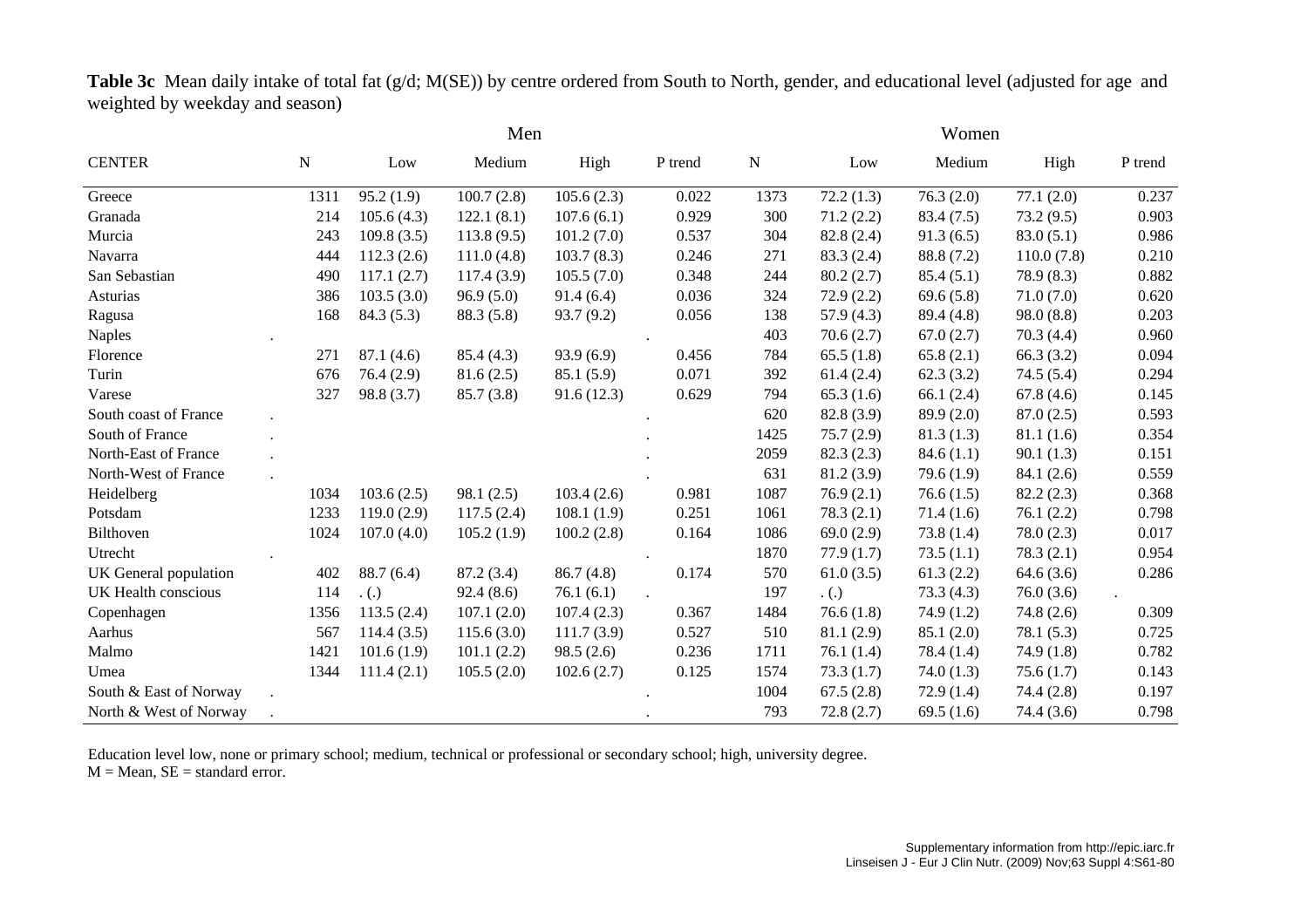**Table 3d** Mean daily intake of total fat (g/d; M(SE)) by centre ordered from South to North, gender, and physical activity (adjusted for age and weighted by weekday and season)

|                       |             |                        | Men                  |             |         |             |                        | Women                |             |         |
|-----------------------|-------------|------------------------|----------------------|-------------|---------|-------------|------------------------|----------------------|-------------|---------|
| <b>CENTER</b>         | Inactive    | Moderately<br>inactive | Moderately<br>active | Active      | P trend | Inactive    | Moderately<br>inactive | Moderately<br>active | Active      | P trend |
| Greece                | 95.9(3.3)   | 97.2(2.1)              | 102.4(2.1)           | 103.4(4.7)  | 0.041   | 81.4(3.8)   | 70.7(2.2)              | 74.2(1.2)            | 74.0(3.1)   | 0.460   |
| Granada               | 103.5(7.0)  | 120.1(5.8)             | 97.6(5.2)            | 124.2(9.1)  | 0.600   | 73.5(14.1)  | 66.9(7.5)              | 73.0(2.2)            | 71.1(11.1)  | 0.957   |
| Murcia                | 111.0(5.8)  | 101.7(5.4)             | 114.6(5.5)           | 107.0(8.0)  | 0.977   | 97.9(8.6)   | 76.7(5.2)              | 83.3 (2.4)           | 87.6 (8.4)  | 0.645   |
| Navarra               | 101.6(5.1)  | 109.5(4.1)             | 118.5(3.6)           | 110.3(5.6)  | 0.342   | 84.5(9.2)   | 87.3(6.3)              | 85.3(2.5)            | 89.1 (10.0) | 0.273   |
| San Sebastian         | 113.8(4.4)  | 107.5(4.3)             | 120.5(3.4)           | 121.2(5.3)  | 0.294   | 76.7(8.4)   | 75.2(5.3)              | 83.0 (2.9)           | 81.1(6.9)   | 0.259   |
| Asturias              | 104.5(5.7)  | 92.7(4.2)              | 105.0(4.2)           | 103.2(5.5)  | 0.811   | 65.5(8.7)   | 67.8(5.6)              | 73.9(2.3)            | 66.4(6.8)   | 0.705   |
| Ragusa                | 89.0(6.7)   | 85.2(6.5)              | 86.9(6.4)            | 90.8(11.8)  | 0.615   | 108.5(10.5) | 87.2(7.1)              | 69.0(3.8)            | 59.5 (9.9)  | 0.013   |
| <b>Naples</b>         |             |                        |                      |             |         | 68.4 (4.9)  | 69.2(2.9)              | 68.5(2.8)            | 69.0(6.9)   | 0.632   |
| Florence              | 94.9(5.4)   | 88.5 (4.9)             | 82.4(5.1)            | 77.3(9.5)   | 0.001   | 69.4(4.0)   | 69.4(2.6)              | 63.5(1.7)            | 63.2(4.6)   | 0.091   |
| Turin                 | 78.0(3.5)   | 77.3(3.1)              | 82.0(3.2)            | 88.1 (5.6)  | 0.090   | 65.9(5.3)   | 66.0(4.1)              | 63.0(2.4)            | 54.7(5.1)   | 0.114   |
| Varese                | 81.9(6.7)   | 96.3(4.2)              | 92.3(4.1)            | 93.2(8.6)   | 0.382   | 57.7(4.1)   | 68.0(3.0)              | 65.5(1.6)            | 67.7(4.2)   | 0.266   |
| South coast of France |             |                        |                      |             |         | 95.6(3.8)   | 86.5(1.8)              | 89.8(3.3)            | 81.9(9.1)   | 0.152   |
| South of France       |             |                        |                      |             |         | 76.2(2.4)   | 80.1(1.2)              | 85.5(2.3)            | 94.6(6.7)   | 0.018   |
| North-East of France  |             |                        |                      |             |         | 88.9 (1.9)  | 86.4(1.0)              | 83.5(1.9)            | 88.8 (6.5)  | 0.834   |
| North-West of France  |             |                        |                      |             |         | 78.8 (3.8)  | 82.7(1.7)              | 79.4(3.5)            | 67.3(11.3)  | 0.276   |
| Heidelberg            | 94.3(3.2)   | 102.0(2.6)             | 106.1(2.3)           | 96.8(4.5)   | 0.717   | 79.5(2.8)   | 76.2(2.0)              | 77.9(1.7)            | 78.9 (3.4)  | 0.999   |
| Potsdam               | 104.4(3.5)  | 116.2(2.8)             | 113.8(1.8)           | 117.0(4.1)  | 0.213   | 73.2(2.4)   | 74.7(2.0)              | 73.1(1.6)            | 82.8(5.3)   | 0.241   |
| Bilthoven             | 104.7(4.2)  | 104.1(3.1)             | 101.6(2.2)           | 109.0(3.3)  | 0.561   | 77.8(3.9)   | 71.6(2.4)              | 73.0(1.5)            | 77.1(2.8)   | 0.960   |
| Utrecht               |             |                        |                      |             |         | 70.5(3.5)   | 75.4(1.7)              | 74.6(1.2)            | 78.0(1.9)   | 0.096   |
| UK General population | 83.8(5.9)   | 86.2 (4.4)             | 91.3(3.7)            | 92.1(5.8)   | 0.034   | 63.3(3.7)   | 59.6(2.7)              | 60.6(2.3)            | 67.6(4.5)   | 0.497   |
| UK Health conscious   | 85.1 (11.2) | 77.5(8.2)              | 82.2(6.7)            | 108.3(11.4) | 0.302   | 60.9(5.3)   | 76.8(5.0)              | 80.2(3.7)            | 46.2(12.2)  | 0.664   |
| Copenhagen            | 104.6(2.4)  | 109.8(2.4)             | 112.5(2.3)           | 108.9(3.2)  | 0.388   | 75.0(1.7)   | 75.9(1.6)              | 74.7(1.7)            | 74.3(3.7)   | 0.396   |
| Aarhus                | 103.0(3.9)  | 112.6(3.6)             | 118.9(3.4)           | 127.7(5.5)  | 0.003   | 84.3 (3.2)  | 79.5(2.6)              | 84.4 (2.8)           | 93.2(6.2)   | 0.287   |
| Malmo                 | 100.1(2.9)  | 100.5(1.9)             | 99.9(2.2)            | 114.3(6.3)  | 0.235   | 76.0(2.1)   | 75.9(1.4)              | 77.6(1.4)            | 75.5(4.1)   | 0.968   |
| Umea                  | 95.9(3.3)   | 97.2(2.1)              | 102.4(2.1)           | 103.4(4.7)  | 0.041   | 81.4(3.8)   | 70.7(2.2)              | 74.2(1.2)            | 74.0(3.1)   | 0.460   |
| South & East, Norway  |             |                        |                      |             |         | 73.5(14.1)  | 66.9(7.5)              | 73.0(2.2)            | 71.1(11.1)  | 0.957   |
| North & West, Norway  |             |                        |                      |             |         | 97.9(8.6)   | 76.7(5.2)              | 83.3 (2.4)           | 87.6(8.4)   | 0.645   |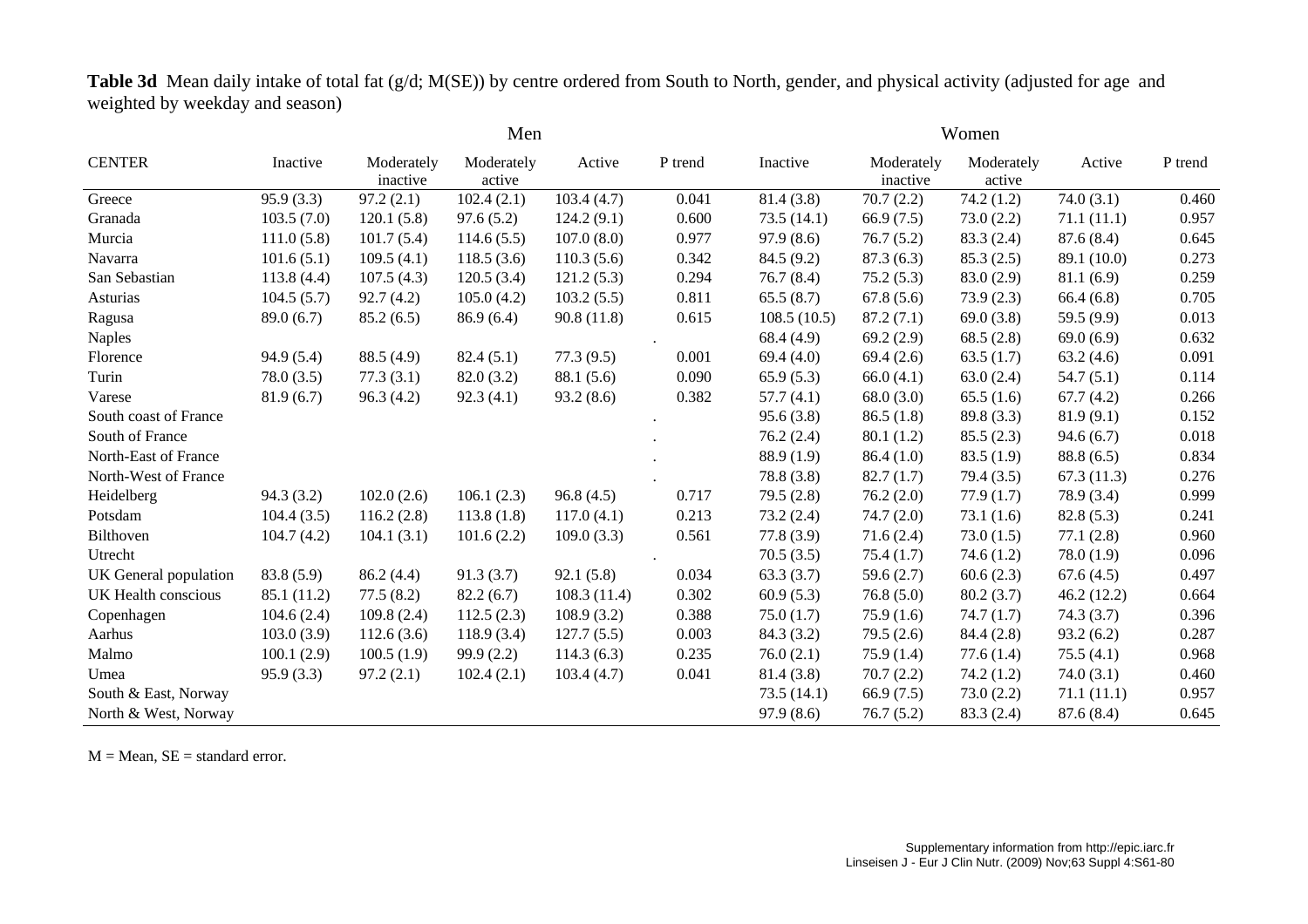**Table 3e** Mean daily intake of total fat (g/d; M(SE)) by centre ordered from South to North, gender, and season (adjusted for age and weighted by weekday and season)

|                       |            |             | Men         |             |         |              |              | Women      |            |         |
|-----------------------|------------|-------------|-------------|-------------|---------|--------------|--------------|------------|------------|---------|
| <b>CENTER</b>         | Spring     | Summer      | Fall        | Winter      | P trend | Spring       | Summer       | Fall       | Winter     | P trend |
| Greece                | 98.2(2.1)  | 96.7(5.9)   | 105.1(2.6)  | 98.6(2.2)   | 0.671   | 71.0(1.6)    | 72.3(3.4)    | 77.2(1.9)  | 75.1(1.8)  | 0.204   |
| Granada               | 108.4(6.7) | 109.9(4.9)  | 108.3(8.3)  | 110.7(7.0)  | 0.417   | 69.8(3.5)    | 72.1(3.6)    | 74.7(5.9)  | 75.2(4.6)  | 0.033   |
| Murcia                | 112.9(5.4) | 116.2(6.8)  | 98.4(6.0)   | 107.7(5.9)  | 0.443   | 82.0(4.0)    | 86.3 (4.2)   | 86.4(4.0)  | 78.8 (4.0) | 0.667   |
| Navarra               | 105.4(4.1) | 113.4(4.7)  | 110.4(4.5)  | 116.0(4.4)  | 0.184   | 79.0(3.8)    | 95.3(4.7)    | 89.1 (4.7) | 80.0(4.2)  | 0.946   |
| San Sebastian         | 112.3(4.1) | 118.2(3.8)  | 114.2(4.9)  | 118.5(4.2)  | 0.378   | 81.1(4.6)    | 88.3 (3.8)   | 75.3(6.3)  | 78.6(4.5)  | 0.522   |
| Asturias              | 107.1(4.3) | 100.5(5.4)  | 91.3(4.9)   | 102.1(4.5)  | 0.529   | 71.7(3.6)    | 73.5(4.3)    | 71.9(3.9)  | 70.9(4.1)  | 0.546   |
| Ragusa                | 95.1(5.3)  | 84.4 (11.2) | 83.5(6.3)   | 93.4 (10.6) | 0.871   | 69.3 $(4.1)$ | 63.9(9.6)    | 77.4(7.0)  | 76.3(7.3)  | 0.294   |
| <b>Naples</b>         |            |             |             |             |         | 61.6(3.8)    | 72.2(6.3)    | 65.1(4.5)  | 72.1(2.4)  | 0.401   |
| Florence              | 90.6(5.1)  | 79.6(6.2)   | 83.6(5.2)   | 92.9(6.4)   | 0.773   | 63.5(2.3)    | 68.5(3.2)    | 63.8(2.3)  | 67.3(2.7)  | 0.660   |
| Turin                 | 81.6(3.1)  | 78.4 (3.7)  | 81.7(3.9)   | 77.2(3.8)   | 0.442   | 69.3(3.2)    | 60.4(4.0)    | 59.5(4.3)  | 62.2(3.2)  | 0.356   |
| Varese                | 86.2(8.3)  | 100.9(9.0)  | 85.9(5.1)   | 89.3 (3.4)  | 0.894   | 63.4(2.2)    | 68.1 $(2.5)$ | 65.9(2.3)  | 65.7(3.7)  | 0.699   |
| South coast of France |            |             |             |             |         | 85.2(2.5)    | 98.7(6.6)    | 84.7(2.8)  | 84.6(2.4)  | 0.706   |
| South of France       |            |             |             |             |         | 83.4(1.5)    | 84.5(2.3)    | 76.0(2.0)  | 79.8(2.0)  | 0.348   |
| North-East of France  |            |             |             |             |         | 83.8(1.3)    | 82.9(2.1)    | 89.3(1.6)  | 90.9(1.5)  | 0.099   |
| North-West of France  |            |             |             |             |         | 77.3(2.6)    | 82.5(5.2)    | 84.0(3.3)  | 82.7(2.1)  | 0.232   |
| Heidelberg            | 105.8(3.2) | 96.8(2.3)   | 96.2(3.4)   | 105.9(3.2)  | 0.999   | 81.8(2.2)    | 77.7(1.8)    | 77.5(2.7)  | 74.3(2.2)  | 0.044   |
| Potsdam               | 114.8(2.3) | 112.1(2.8)  | 115.2(3.2)  | 111.2(2.5)  | 0.514   | 76.1(1.7)    | 76.8(1.9)    | 72.3(2.9)  | 72.0(3.0)  | 0.132   |
| Bilthoven             | 103.7(2.9) | 95.3(2.7)   | 110.5(2.9)  | 105.1(3.4)  | 0.602   | 72.7(2.1)    | 70.9(2.1)    | 72.7(2.2)  | 79.2(2.3)  | 0.246   |
| Utrecht               |            |             |             |             |         | 72.8(1.7)    | 74.1(1.4)    | 80.1(1.8)  | 74.6(1.7)  | 0.551   |
| UK General population | 90.7(4.5)  | 86.7(5.1)   | 90.8(4.3)   | 90.9(4.8)   | 0.701   | 60.2(2.5)    | 66.3(3.1)    | 64.5(3.1)  | 60.3(3.3)  | 0.938   |
| UK Health conscious   | 82.3(6.3)  | 66.3 (9.4)  | 100.9(12.7) | 92.8(9.9)   | 0.428   | 71.0(4.6)    | 79.3(5.7)    | 67.6(5.1)  | 70.2(5.0)  | 0.645   |
| Copenhagen            | 109.0(2.6) | 112.6(3.5)  | 112.9(2.5)  | 102.0(2.0)  | 0.469   | 73.3(1.9)    | 82.7(2.4)    | 74.9(2.0)  | 71.2(1.5)  | 0.636   |
| Aarhus                | 104.9(5.1) | 117.9(6.0)  | 121.0(3.3)  | 113.8(3.1)  | 0.451   | 82.4(4.1)    | 88.7 (4.3)   | 82.7(2.7)  | 79.8(2.6)  | 0.523   |
| Malmo                 | 99.1(2.7)  | 100.1(3.0)  | 104.5(2.6)  | 100.1(2.1)  | 0.608   | 77.3(1.6)    | 74.9(1.9)    | 76.1(1.7)  | 78.3(1.7)  | 0.631   |
| Umea                  | 102.4(2.3) | 103.6(2.3)  | 118.1(3.5)  | 104.5(2.4)  | 0.637   | 74.6(1.7)    | 75.2(1.6)    | 76.8(2.5)  | 70.3(1.7)  | 0.473   |
| South & East, Norway  |            |             |             |             |         | 72.2(2.2)    | 70.6(3.2)    | 71.1(2.0)  | 74.7(2.0)  | 0.438   |
| North & West, Norway  |            |             |             |             |         | 71.7(2.5)    | 71.4(3.4)    | 74.2(2.3)  | 65.6(2.3)  | 0.449   |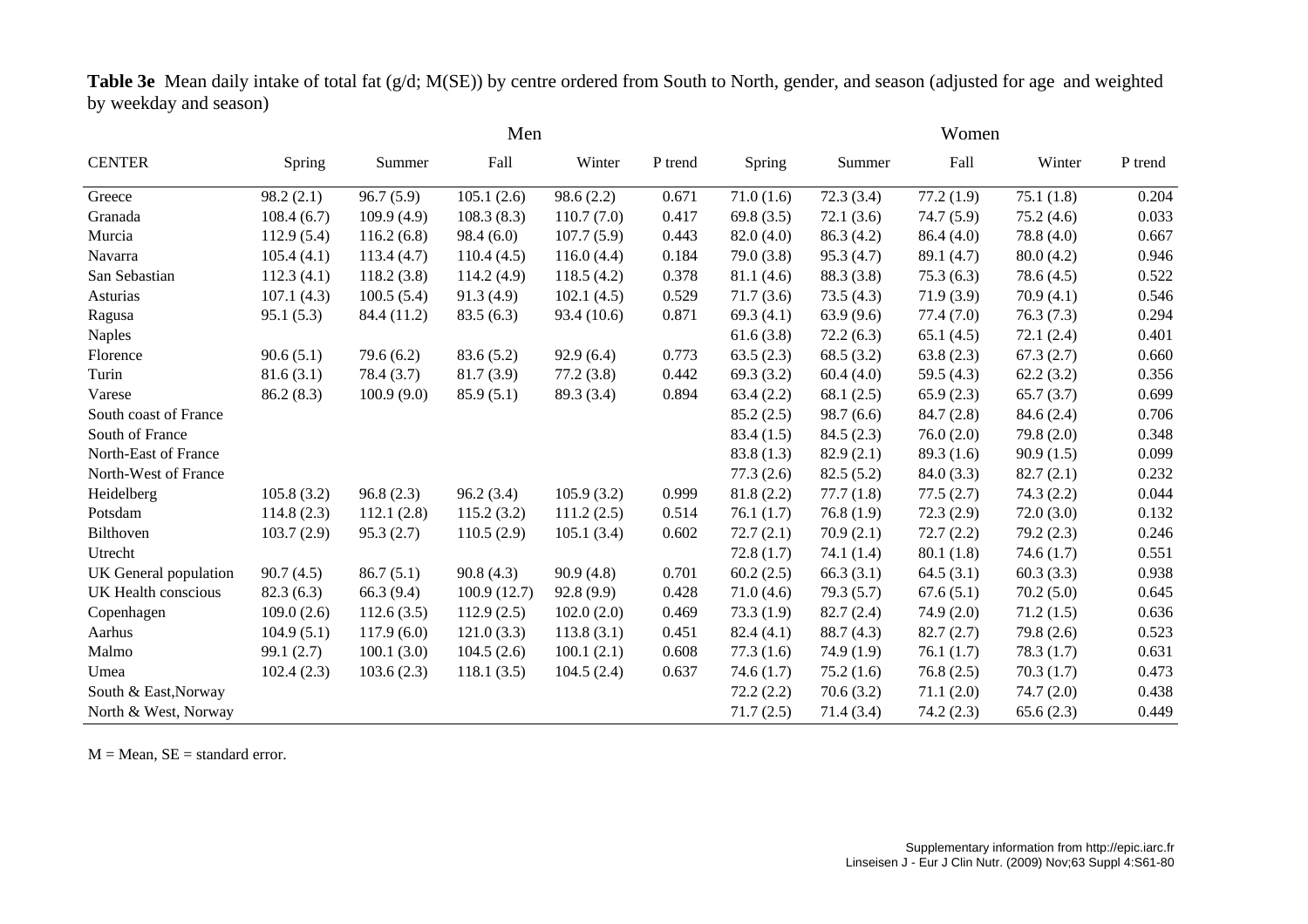**Table 4a** Mean contribution of major food groups and selected sub-groups\* to saturated fatty acid (SFA) intake (%) by centre ordered from South to North, and gender

|                                |                     |                |                |          |                          |               |          |        |                |                                                   |          |        |                    |        |                                  | France            |                |                |              |                |                                            |            |             |                       |    |                                       |  |
|--------------------------------|---------------------|----------------|----------------|----------|--------------------------|---------------|----------|--------|----------------|---------------------------------------------------|----------|--------|--------------------|--------|----------------------------------|-------------------|----------------|----------------|--------------|----------------|--------------------------------------------|------------|-------------|-----------------------|----|---------------------------------------|--|
| <b>Food group</b><br>sub-group |                     | Greece         | Granada        | Murcia   | Navarra                  | San Sabastian | Asturias | Ragusa | Naples         | Florence<br>$\prec_{\mathcal{A}_{\mathcal{U}_U}}$ |          | Varese | South Coast France | France | Montr East France<br>North West. | <b>Heidelberg</b> | Potsdam        | Bilthoven      | Jirrecht     |                | Ly Casteral doguator<br>Ly Haalth oneclous | Copenhagen | Aamus       | Mairro<br><b>Umea</b> |    | South East Mortal<br>Mary West Norway |  |
| <b>Males</b>                   |                     |                |                |          |                          |               |          |        |                |                                                   |          |        |                    |        |                                  |                   |                |                |              |                |                                            |            |             |                       |    |                                       |  |
| <b>FRUIT</b>                   | 2                   |                |                |          | $\overline{c}$           |               |          |        |                |                                                   |          |        |                    |        |                                  |                   | 2              |                |              | 5              |                                            |            | $\Omega$    | 0                     |    |                                       |  |
| nuts (-spread) and seeds       |                     |                |                |          |                          |               |          |        |                | 28                                                | $\Delta$ |        |                    |        |                                  |                   | 93             |                |              |                |                                            |            |             | 35                    |    |                                       |  |
| <b>DAIRY PRODUCTS</b>          |                     | 32             |                |          | 23                       | 30            | 33       |        |                |                                                   | 34       |        |                    |        |                                  |                   | 29             |                |              | 16             | 24                                         | 25         | 26          | 27                    |    |                                       |  |
|                                | 22<br>milk          | 45             | 41             | 50       | 47                       |               |          |        | 22             | 14                                                | 22       |        |                    |        |                                  |                   |                |                | 38           | 30             | $\overline{c}$                             |            | $2^{\circ}$ | 23                    |    |                                       |  |
| CEREAL AND CEREAL PRODUCTS     | cheese              |                | 53             | 37       | 37                       |               | 88       |        | 70             | 79                                                | 71       |        |                    |        |                                  | 54                | 64             |                | $\mathbf{A}$ | $\mathbf{A}$ s | 3                                          | 3          | 58          | 45<br>3               |    |                                       |  |
| MEAT AND MEAT PRODUCTS         |                     |                |                |          |                          |               |          |        |                |                                                   |          |        |                    |        |                                  |                   |                |                |              |                |                                            |            | 17          |                       |    |                                       |  |
| processed meat                 | 14<br>$\mathcal{P}$ | 23             | 23<br>57       | 32<br>58 | 32<br>48                 | 28<br>ĥ4      | 16       |        |                |                                                   | 56       |        |                    |        |                                  |                   | 2.<br>60       |                | 53           | 49             | 21<br>5(                                   | 18<br>52   | Б,          | 16                    |    |                                       |  |
| FISH AND SHELLFISH             |                     |                |                |          |                          |               |          |        |                |                                                   |          |        |                    |        |                                  |                   |                |                |              |                |                                            |            |             |                       |    |                                       |  |
| <b>EGG AND EGG PRODUCTS</b>    |                     |                | $\overline{2}$ |          |                          | 3             | 2        |        |                |                                                   |          |        |                    |        |                                  |                   |                |                |              |                |                                            |            |             |                       |    |                                       |  |
| <b>FAT</b>                     | 26                  | 20             | 20             |          | 16                       | 14            | 16       |        | $2^{\circ}$    |                                                   |          |        |                    |        |                                  | 38                | 22             |                | 26           | 33             | 28                                         | 28         | 30          | 32                    |    |                                       |  |
| vegetable oils                 | 83                  | 78             | 8              | 96       | 93                       | 82            | 88       |        | 74             | 79                                                |          |        |                    |        |                                  |                   | 4              |                | f            | 12             |                                            |            |             |                       |    |                                       |  |
|                                | butter<br>3         |                |                |          | $\overline{\phantom{0}}$ |               | 6        |        | 23             | 16                                                | 39       |        |                    |        |                                  | 62                | 27             |                | 47           | 37             | 28                                         | 22         | 10          | 12                    |    |                                       |  |
|                                | margarine           |                |                |          |                          |               |          |        |                |                                                   |          |        |                    |        |                                  | 31                | 55             |                | 35           | 49             | 62                                         | 72         | 85          | 84                    |    |                                       |  |
| SUGAR AND CONFECTIONARY        |                     |                |                |          |                          |               | 3        |        |                |                                                   |          |        |                    |        |                                  |                   |                |                |              |                |                                            |            |             |                       |    |                                       |  |
| <b>CAKES</b>                   |                     |                |                |          |                          | 9             | 10       |        |                |                                                   | 12       |        |                    |        |                                  |                   |                |                |              |                | 8                                          |            |             |                       |    |                                       |  |
| <b>CONDIMENTS AND SAUCES</b>   |                     |                |                |          |                          |               | 10       |        | 5              |                                                   |          |        |                    |        |                                  |                   | 5              |                | З            |                |                                            | F          |             |                       |    |                                       |  |
| <b>Females</b>                 |                     |                |                |          |                          |               |          |        |                |                                                   |          |        |                    |        |                                  |                   |                |                |              |                |                                            |            |             |                       |    |                                       |  |
| <b>FRUIT</b>                   | $\overline{2}$      |                | $\overline{2}$ | 2        |                          | 2             |          |        |                |                                                   |          |        |                    |        |                                  |                   | $\overline{2}$ | $\overline{2}$ |              | 3              |                                            |            |             |                       |    |                                       |  |
| nuts (-spread) and seeds       |                     |                |                |          |                          |               |          |        |                |                                                   |          |        |                    |        |                                  |                   |                |                |              |                |                                            | 16         | 34          | 25                    | 74 | 76                                    |  |
| <b>DAIRY PRODUCTS</b>          |                     |                | 2              |          | 27                       | 34            | 33       | Зċ     |                |                                                   |          |        |                    |        |                                  |                   | 30             |                |              |                |                                            | 29         | 30          | 33                    |    | 32                                    |  |
|                                | milk<br>30          | 49             | 43             | 54       | 53                       | 54            |          | 17     | 22             | 17                                                | 26       |        |                    |        |                                  |                   |                | 16             | 36           | 29             |                                            |            |             |                       | 12 | 13                                    |  |
| CEREAL AND CEREAL PRODUCTS     | cheese              |                | 50             | 35       | 28                       |               | 83       | 77     | 68             | 75                                                | 65       |        |                    |        |                                  |                   |                |                | 38           | 46             |                                            |            |             |                       | 66 | 64<br>5                               |  |
| MEAT AND MEAT PRODUCTS         |                     |                |                |          | 2.                       |               |          |        |                |                                                   |          |        |                    |        |                                  |                   |                |                |              |                |                                            |            |             |                       |    | 19                                    |  |
| processed meat                 |                     |                | 5.             | 57       | 4                        | 5             |          |        |                |                                                   |          |        |                    |        |                                  |                   |                |                |              | 55             | 39                                         | 15         | 55          | 56                    | 6  | 62                                    |  |
| FISH AND SHELLFISH             |                     |                |                |          |                          | з             |          |        |                |                                                   |          |        |                    |        |                                  |                   |                |                |              |                |                                            |            |             |                       |    |                                       |  |
| <b>EGG AND EGG PRODUCTS</b>    |                     |                | 3              | З        |                          | 3             | 2        |        | $\overline{2}$ | 2                                                 |          |        |                    |        |                                  |                   |                |                |              |                |                                            | 2          |             |                       |    |                                       |  |
| <b>FAT</b>                     | 25                  | 21             | 22             | 19       | 19                       | 13            | 16       | 15     | 20             | 19                                                | 14       |        |                    |        |                                  |                   |                |                |              | 27             | 23                                         | 20         | 23          | 24                    | 16 | 15                                    |  |
| vegetable oils                 |                     | 74             | 78             | 85       | 84                       | 69            | 92       |        | 75             | 78                                                | 58       | 18     |                    |        |                                  |                   |                |                | 8            | 12             | 3                                          |            |             |                       |    | $\overline{4}$                        |  |
|                                | butter              |                |                |          |                          | 13            |          | 12     | 23             | 19                                                | 39       | 59     |                    |        |                                  | 65                | 37             | 4              | 50           | 46             | 29                                         | 25         | 11          | 10                    | 36 | 27                                    |  |
|                                | margarine           |                |                |          |                          |               |          |        |                |                                                   |          |        |                    |        |                                  | 27                |                |                | 30           |                |                                            |            |             | 85                    | 53 | 63                                    |  |
| SUGAR AND CONFECTIONARY        |                     |                |                |          |                          |               |          |        |                |                                                   |          |        |                    |        |                                  |                   |                |                |              |                |                                            |            |             |                       |    | h                                     |  |
| <b>CAKES</b>                   |                     | 10             | 15             | 16       |                          | 13            | 13       | 14     | 15             | 13                                                |          | 13     | 12                 | 13     |                                  | 12                |                |                | 15           | 16             |                                            | 16         | 12          | 12                    | 9  | 11                                    |  |
| <b>CONDIMENTS AND SAUCES</b>   | 3                   | $\overline{2}$ |                |          | $\overline{2}$           |               |          |        | 3              | 3                                                 | g        | 5      | 5                  |        | 5                                | 3                 |                |                | 3            |                | 5                                          | ĥ          |             | 5                     |    |                                       |  |

\* % of corresponding food group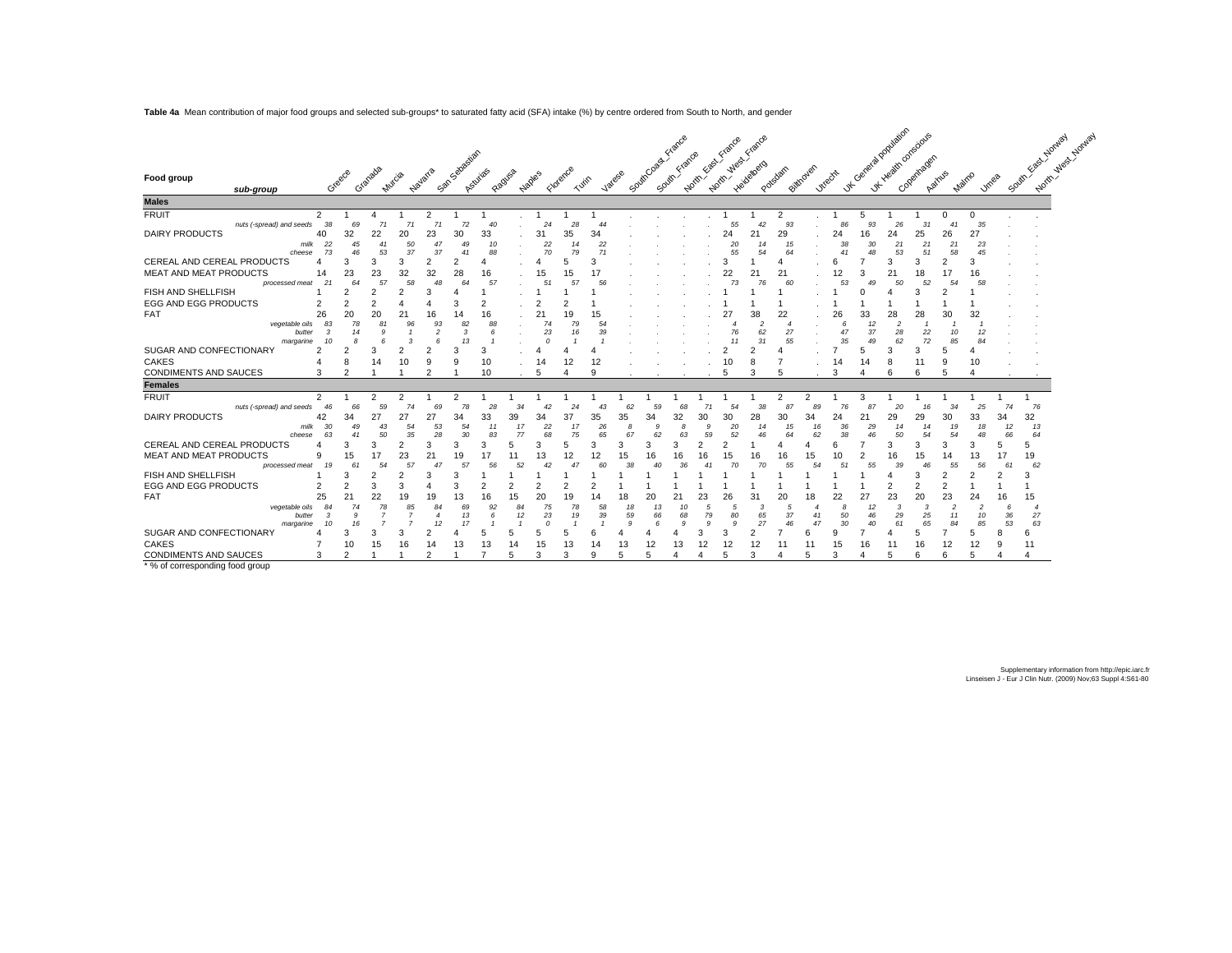**Table 4b** Mean contribution of major food groups and selected sub-groups\* to monounsaturated fatty acid (MUFA) intake (%) by centre ordered from South to North, and gender

| Food group<br>sub-group     |          | Greece | Granada | Murcia | Navarra | San Sabastian  | Asturias       | R-agusa | Naples | Florence<br>Turn |                | Vatese | South Coast France | South France |    | North Fast France | North Viest France | Potedam | Bilthoven | <b>Jurecht</b> |    |                | Little Marian Diversions | Aarhus | Malmo    | <b>VIMea</b> | South East Norwal<br>Mary Village Horway |
|-----------------------------|----------|--------|---------|--------|---------|----------------|----------------|---------|--------|------------------|----------------|--------|--------------------|--------------|----|-------------------|--------------------|---------|-----------|----------------|----|----------------|--------------------------|--------|----------|--------------|------------------------------------------|
| <b>Males</b>                |          |        |         |        |         |                |                |         |        |                  |                |        |                    |              |    |                   |                    |         |           |                |    |                |                          |        |          |              |                                          |
| <b>FRUIT</b>                | 5        | з      |         |        |         | $\overline{c}$ | $\overline{2}$ |         |        | $\overline{2}$   | $\overline{2}$ |        |                    |              |    | 3                 |                    |         |           | 2              | 14 | $\overline{2}$ |                          |        |          |              |                                          |
| nuts (-spread) and seeds    | 33       | 72     |         |        |         |                |                |         |        | 35               | 60             |        |                    |              |    |                   |                    | 92      |           |                | 95 |                |                          |        | 65       |              |                                          |
| <b>DAIRY PRODUCTS</b>       | 26       |        |         | 52     |         |                |                |         |        | 15               | 13<br>23       |        |                    |              |    |                   |                    | 13      |           |                | 28 |                |                          | 20     | 12<br>22 |              |                                          |
| milk<br>cheese              |          |        |         | 33     |         |                |                |         |        |                  | 69             |        |                    |              |    |                   |                    |         |           |                |    |                |                          |        | 45       |              |                                          |
| CEREAL AND CEREAL PRODUCTS  |          |        |         |        |         |                |                |         |        |                  |                |        |                    |              |    |                   |                    |         |           |                |    |                |                          | 5      |          |              |                                          |
| MEAT AND MEAT PRODUCTS      |          |        |         |        |         |                |                |         |        |                  |                |        |                    |              |    |                   | 33                 |         |           |                |    | 27             | 26                       | 23     | 22       |              |                                          |
| processed meat              | 24       |        |         |        | 51      |                |                |         |        | 59               | 59             |        |                    |              |    |                   |                    |         |           |                |    | 50             | 52                       | 58     | 63       |              |                                          |
| FISH AND SHELLFISH          |          |        |         |        |         |                |                |         |        |                  |                |        |                    |              |    |                   |                    |         |           |                |    |                |                          |        |          |              |                                          |
| <b>EGG AND EGG PRODUCTS</b> |          |        |         |        |         |                |                |         |        |                  |                |        |                    |              |    |                   |                    |         |           |                |    |                |                          |        |          |              |                                          |
| FAT                         | 64       | 51     |         | 56     |         |                |                |         | 51     |                  | $\overline{3}$ |        |                    |              |    |                   | 32                 | 21      |           | 30             | 38 | 24             | 26                       | 30     | 32       |              |                                          |
| vegetable oils              |          |        | 96      | 99     | 98      |                |                |         |        | 95               | 86             |        |                    |              |    |                   |                    |         |           | 22             | 33 | 13             |                          |        |          |              |                                          |
| butter                      |          |        |         |        |         |                |                |         |        |                  |                |        |                    |              |    |                   |                    |         |           | 19             |    |                |                          |        | 5        |              |                                          |
| margarine                   |          |        |         |        |         |                |                |         |        |                  |                |        |                    |              |    |                   |                    |         |           |                | 55 |                |                          |        | 85       |              |                                          |
| SUGAR AND CONFECTIONARY     |          |        |         |        |         |                |                |         |        |                  |                |        |                    |              |    |                   |                    |         |           |                |    |                |                          | з      | 3        |              |                                          |
| CAKES                       | 3        |        | 9       |        |         |                | 5              |         | 8      |                  |                |        |                    |              |    |                   |                    |         |           | 15             | 11 |                | 10                       | 11     | 12       |              |                                          |
| CONDIMENTS AND SAUCES       |          |        |         |        |         |                | 20             |         |        |                  | 24             |        |                    |              |    |                   |                    |         |           |                |    | 14             | 10                       | 9      |          |              |                                          |
| <b>Females</b>              |          |        |         |        |         |                |                |         |        |                  |                |        |                    |              |    |                   |                    |         |           |                |    |                |                          |        |          |              |                                          |
| <b>FRUIT</b>                | 4        | 3      | 5       |        |         |                |                |         |        |                  |                |        |                    |              |    |                   |                    |         |           |                |    |                |                          |        |          |              | 3                                        |
| nuts (-spread) and seeds    | 40       |        |         |        |         |                |                |         |        |                  |                |        |                    |              |    |                   |                    |         |           |                |    |                |                          |        |          |              | 91                                       |
| <b>DAIRY PRODUCTS</b>       | 10<br>35 |        |         |        |         |                |                |         |        |                  |                |        |                    |              |    |                   |                    |         |           |                |    |                |                          |        |          |              | 19<br>13                                 |
| milk<br>cheese              |          |        |         |        |         |                |                |         |        |                  |                |        |                    |              |    |                   |                    |         |           |                |    |                |                          |        |          |              | 63                                       |
| CEREAL AND CEREAL PRODUCTS  |          |        |         |        |         |                |                |         |        |                  |                |        |                    |              |    |                   |                    |         |           |                |    |                |                          |        |          |              |                                          |
| MEAT AND MEAT PRODUCTS      | 6        |        |         |        |         |                |                |         |        |                  |                |        |                    |              |    |                   |                    |         |           |                |    |                | 22                       | 19     | 18       | 24           | 26                                       |
| processed meat              | 22       |        |         |        |         |                |                |         |        |                  |                |        |                    |              |    |                   |                    |         |           |                |    |                |                          |        |          |              | 60                                       |
| FISH AND SHELLFISH          |          |        |         |        |         |                |                |         |        |                  |                |        |                    |              |    |                   |                    |         |           |                |    |                |                          |        |          |              | 6                                        |
| <b>EGG AND EGG PRODUCTS</b> |          |        |         |        |         |                |                |         |        |                  |                |        |                    |              |    |                   |                    |         |           | $\overline{2}$ |    |                |                          |        |          | 3            | 3                                        |
| FAT                         |          | 52     |         |        |         |                |                |         |        |                  |                |        |                    |              |    |                   |                    |         |           | 26             | 32 | 22             | 20                       |        | 26       |              | 16                                       |
| vegetable oils              | 9        |        |         |        |         |                |                | g.      |        |                  |                |        |                    |              |    | 23                | 13                 |         |           | 28             | 38 | 19             |                          |        |          |              | 18                                       |
| butter                      |          |        |         |        |         |                |                |         |        |                  |                |        | 22                 |              |    |                   |                    | 20      | 23        |                |    |                |                          |        |          |              | 15                                       |
| margarine                   |          |        |         |        |         |                |                |         |        |                  |                |        |                    |              |    |                   |                    |         |           |                |    |                |                          |        |          |              | 61                                       |
| SUGAR AND CONFECTIONARY     |          |        |         |        |         |                |                |         |        |                  |                |        |                    |              |    |                   |                    |         |           |                |    |                |                          |        |          |              | 5                                        |
| CAKES                       |          |        |         |        |         | 12             | 9              |         |        | 8                | 9              |        |                    |              |    |                   |                    |         | 10        | 15             | 12 |                | 14                       | 14     | 15       | 8            | 10                                       |
| CONDIMENTS AND SAUCES       |          |        | ົ       |        |         | 5              | 16             | 14      | 5      | 6                | 24             | 16     | 16                 | 14           | 14 | 11                | 6                  |         |           |                | 6  | 11             | 10                       | 10     | 8        | 5            | 5                                        |

\* % of corresponding food group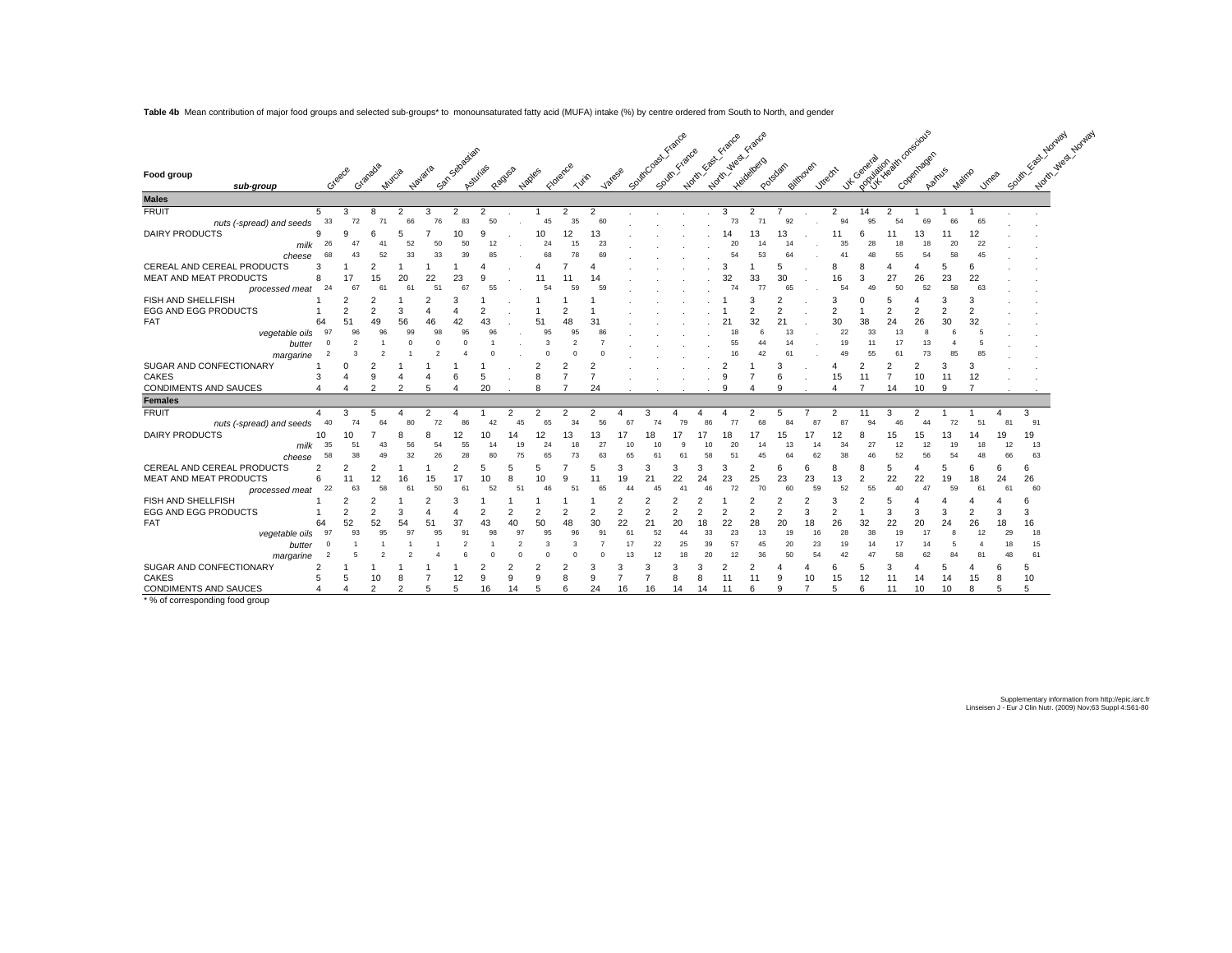**Table 4c** Mean contribution of major food groups and selected sub-groups\* to polyunsaturated fatty acid (PUFA) intake (%) by centre ordered from South to North, and gender

|                                            |          |        |                |              |          |              |                |         |                |                  |    |        | South Coast France |              |    | Montage Fraces       |   |         |                |                |          | Ly Canada dopulation<br>Ly Hagitto onegious |            |                |                       |    | Months Made Horway<br>South Fast Montage |
|--------------------------------------------|----------|--------|----------------|--------------|----------|--------------|----------------|---------|----------------|------------------|----|--------|--------------------|--------------|----|----------------------|---|---------|----------------|----------------|----------|---------------------------------------------|------------|----------------|-----------------------|----|------------------------------------------|
|                                            |          |        |                |              |          |              |                |         |                |                  |    |        |                    |              |    |                      |   |         |                |                |          |                                             |            |                |                       |    |                                          |
|                                            |          |        |                |              |          |              |                |         |                |                  |    |        |                    |              |    |                      |   |         |                |                |          |                                             |            |                |                       |    |                                          |
| Food group<br>sub-group                    |          | Greece | Granada        | Murcia       | Navarra  | San Sabasian | Asturias       | R-agusa | Naples         | Florence<br>Tump |    | Vatese |                    | South France |    | Montreage Engrance   |   | Potsdam | Bilthoven      | <b>Jurecht</b> |          |                                             | Copenhagen | Aamus          | Malmo<br><b>VIMea</b> |    |                                          |
| <b>Males</b>                               |          |        |                |              |          |              |                |         |                |                  |    |        |                    |              |    |                      |   |         |                |                |          |                                             |            |                |                       |    |                                          |
| <b>FRUIT</b>                               | 8        | 6      | 12             | c            |          | 5            |                |         | 5              |                  | 9  |        |                    |              |    | 5                    | 3 | 8       |                | 3              | 15       | 3                                           | 3          | $\overline{2}$ |                       |    |                                          |
| nuts (-spread) and seeds                   | 70       | 83     | 84             | 92           | 8S       |              | 56             |         |                |                  |    |        |                    |              |    | 65                   |   | 95      |                | 83             | 95       | 45                                          | 36         |                |                       |    |                                          |
| <b>DAIRY PRODUCTS</b>                      |          |        |                |              |          |              |                |         |                |                  |    |        |                    |              |    |                      |   |         |                |                |          |                                             |            |                |                       |    |                                          |
| milk                                       | 20       |        |                |              |          |              | 15             |         |                |                  |    |        |                    |              |    | 20                   |   |         |                |                |          |                                             |            |                |                       |    |                                          |
| cheese                                     |          |        |                | 53           |          |              |                |         |                |                  |    |        |                    |              |    |                      |   | 60      |                |                | 33       |                                             |            |                |                       |    |                                          |
| CEREAL AND CEREAL PRODUCTS                 | 13       |        |                |              |          |              | 10             |         |                |                  |    |        |                    |              |    |                      |   | 11      |                |                |          | 13                                          |            |                |                       |    |                                          |
| MEAT AND MEAT PRODUCTS                     | 8        | 1۶     |                |              |          | 20           | 17             |         | 18             |                  |    |        |                    |              |    |                      |   | 11      |                |                |          |                                             | 14         | 15             |                       |    |                                          |
| processed meat                             | 27       |        |                |              | 51       |              |                |         |                | 54               |    |        |                    |              |    | 73                   |   | 64      |                |                |          | 52                                          | 53         |                |                       |    |                                          |
| FISH AND SHELLFISH                         |          |        |                |              |          |              |                |         |                |                  |    |        |                    |              |    |                      |   |         |                |                |          |                                             |            |                |                       |    |                                          |
| <b>EGG AND EGG PRODUCTS</b>                |          | 3      | $\overline{2}$ |              |          |              | $\overline{2}$ |         |                | $\overline{2}$   |    |        |                    |              |    |                      |   |         |                |                |          |                                             | 3          |                |                       |    |                                          |
| FAT                                        | 47<br>83 | 35     | 36<br>93       |              | 45<br>97 | 35<br>89     | 26             |         | 29             | 30               |    |        |                    |              |    | 27<br>3 <sup>1</sup> |   |         |                | 28             | 36<br>37 | 22<br>16                                    | 28<br>12   | 30             |                       |    |                                          |
| vegetable oils                             |          | 89     |                | 98           |          | C            |                |         |                |                  |    |        |                    |              |    |                      |   | 13      |                |                |          | 3                                           |            |                |                       |    |                                          |
| butter                                     |          |        |                |              |          |              |                |         |                |                  |    |        |                    |              |    |                      |   |         |                |                | 60       |                                             |            |                |                       |    |                                          |
| margarine                                  |          |        |                |              |          |              |                |         |                |                  |    |        |                    |              |    |                      |   |         |                |                |          |                                             |            |                |                       |    |                                          |
| SUGAR AND CONFECTIONARY<br>CAKES           |          |        |                |              |          |              |                |         |                |                  |    |        |                    |              |    |                      |   |         |                |                |          |                                             | 9          | $\mathbf{Q}$   |                       |    |                                          |
| CONDIMENTS AND SAUCES                      |          |        |                |              |          |              |                |         |                |                  |    |        |                    |              |    | 6                    |   | 13      |                | 10             |          | 22                                          | 15         | 14             | 10                    |    |                                          |
|                                            |          |        |                |              |          |              |                |         |                |                  |    |        |                    |              |    |                      |   |         |                |                |          |                                             |            |                |                       |    |                                          |
| <b>Females</b><br><b>FRUIT</b>             |          | 8      |                | <sub>9</sub> |          |              |                |         | R              |                  | 10 |        |                    |              |    |                      |   |         |                |                |          |                                             |            | 3              |                       | 5  |                                          |
|                                            | 9        |        |                |              | 10       |              |                |         |                |                  |    |        |                    |              |    |                      |   |         |                |                | 16       |                                             | 6          |                |                       |    | 84                                       |
| nuts (-spread) and seeds<br>DAIRY PRODUCTS |          |        |                |              |          |              |                |         |                |                  |    |        |                    |              |    |                      |   |         |                |                |          |                                             |            |                |                       |    |                                          |
| milk                                       | 2        |        |                |              |          |              |                |         |                |                  |    |        |                    |              |    |                      |   |         |                |                |          |                                             |            |                |                       |    | 13                                       |
| cheese                                     |          |        |                |              |          |              |                |         |                |                  |    |        |                    |              |    |                      |   |         |                |                |          |                                             |            |                |                       |    | 63                                       |
| CEREAL AND CEREAL PRODUCTS                 |          |        |                |              |          |              |                |         |                |                  |    |        |                    |              |    |                      |   |         |                |                |          |                                             | 15         |                | 15                    |    | 13                                       |
| MEAT AND MEAT PRODUCTS                     | 6        |        |                |              |          |              |                |         |                |                  |    |        |                    |              |    |                      |   |         |                |                |          |                                             | 12         | 12             |                       |    | 10                                       |
| processed meat                             | 25       |        |                |              |          |              |                |         |                |                  |    |        |                    |              |    |                      |   |         |                |                |          |                                             |            |                |                       |    | 59                                       |
| FISH AND SHELLFISH                         |          |        |                |              |          |              |                |         |                |                  |    |        |                    |              |    |                      |   |         |                |                |          |                                             |            |                |                       |    | 9                                        |
| <b>EGG AND EGG PRODUCTS</b>                |          | 3      | $\overline{2}$ | 3            |          |              | $\overline{2}$ |         | $\overline{2}$ | $\overline{2}$   |    |        |                    |              |    |                      |   |         | $\overline{2}$ | $\overline{2}$ |          | 3                                           | 3          | 3              |                       | 2  | $\overline{2}$                           |
| FAT                                        |          | 40     |                |              |          | 35           | 28             | 34      | 28             | 33               |    |        |                    |              |    |                      |   |         | 37             |                | 26       | 19                                          | 18         | 25             | 26                    | 26 | 27                                       |
| vegetable oils                             | 82       |        | 92             | 93           | 92       |              |                |         |                |                  |    |        |                    |              |    |                      |   |         |                |                | 43       | 26                                          | 23         |                |                       |    |                                          |
| butter                                     |          |        |                |              |          |              |                |         |                |                  |    |        |                    |              |    |                      |   |         |                |                |          |                                             |            |                |                       |    |                                          |
| margarine                                  |          |        |                |              |          |              |                |         |                |                  |    |        |                    |              |    |                      |   |         |                |                |          |                                             |            |                |                       |    | 88                                       |
| SUGAR AND CONFECTIONARY                    |          |        |                |              |          |              |                |         |                |                  |    |        |                    |              |    |                      |   |         |                |                |          |                                             |            | 3              |                       | 2  |                                          |
| CAKES                                      | 10       |        | 13             |              |          |              | 15             | 10      | 12             | 10               |    |        |                    |              |    |                      |   |         | 8              | 12             |          | 10                                          | 14         | 12             | 13                    | 12 | 14                                       |
| CONDIMENTS AND SAUCES                      |          |        |                |              |          |              |                | ۶       | 5              |                  | 13 | 20     | 27                 | 26           | 28 | 29                   |   | 14      | 12             | 13             | 9        | 17                                          | 15         | 15             | 11                    | 17 | 15                                       |
| * % of corresponding food group            |          |        |                |              |          |              |                |         |                |                  |    |        |                    |              |    |                      |   |         |                |                |          |                                             |            |                |                       |    |                                          |